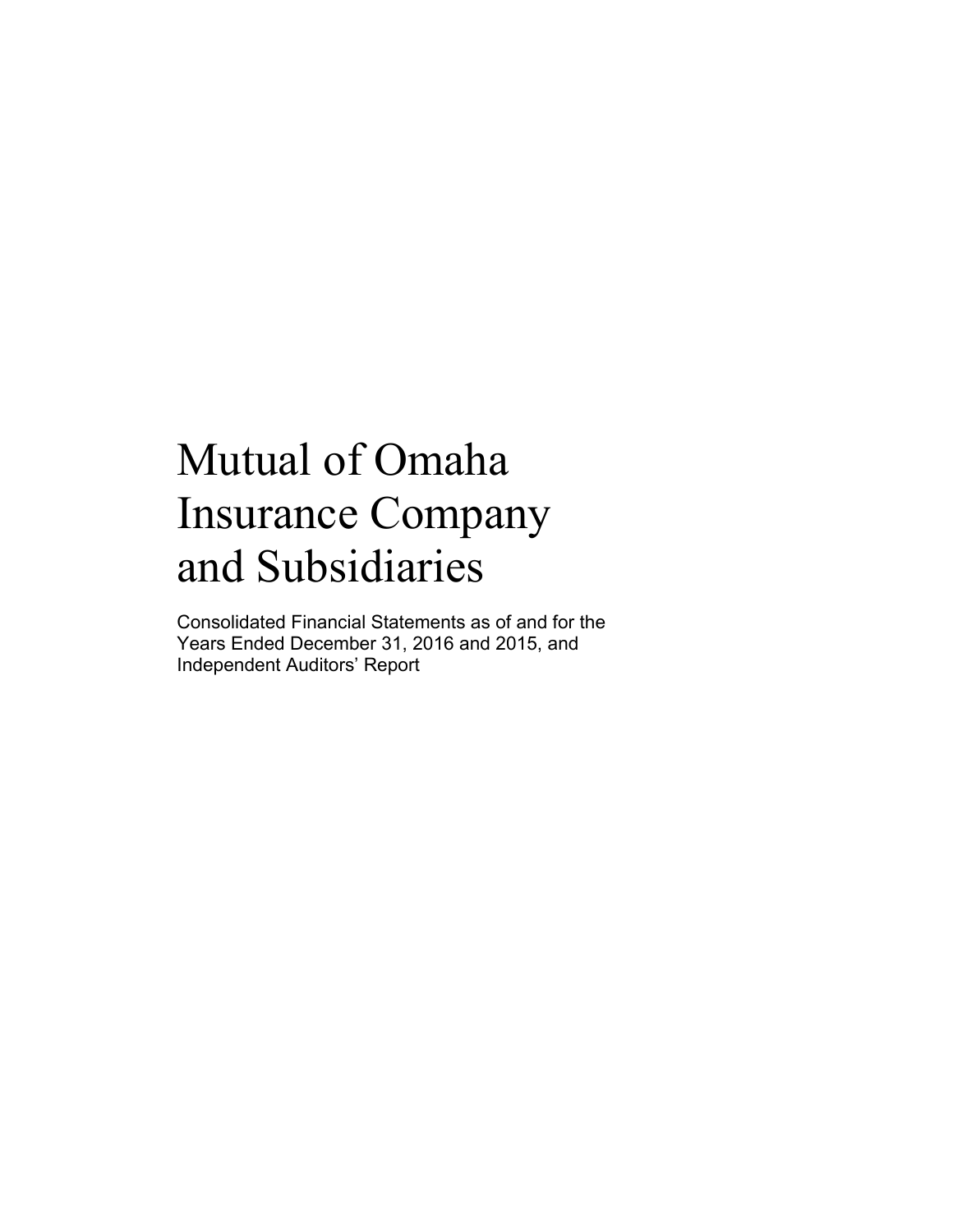# Deloitte.

**Deloitte & Touche LLP First National Tower** 1601 Dodge Street **Suite 3100** Omaha, NE 68102-1640  $115\Delta$ 

Tel: +1 402 346 7788 www.deloitte.com

#### **INDEPENDENT AUDITORS' REPORT**

To the Board of Directors Mutual of Omaha Insurance Company Omaha, Nebraska

We have audited the accompanying consolidated financial statements of Mutual of Omaha Insurance Company and Subsidiaries (the "Company"), which comprise the consolidated balance sheets as of December 31, 2016 and 2015, and the related consolidated statements of operations and comprehensive income (loss), changes in equity, and cash flows for the years then ended, and the related notes to the consolidated financial statements.

#### **Management's Responsibility for the Consolidated Financial Statements**

Management is responsible for the preparation and fair presentation of these consolidated financial statements in accordance with accounting principles generally accepted in the United States of America; this includes the design, implementation, and maintenance of internal control relevant to the preparation and fair presentation of consolidated financial statements that are free from material misstatement, whether due to fraud or error.

#### **Auditors' Responsibility**

Our responsibility is to express an opinion on these consolidated financial statements based on our audits. We conducted our audits in accordance with auditing standards generally accepted in the United States of America. Those standards require that we plan and perform the audit to obtain reasonable assurance about whether the consolidated financial statements are free from material misstatement.

An audit involves performing procedures to obtain audit evidence about the amounts and disclosures in the consolidated financial statements. The procedures selected depend on the auditor's judgment, including the assessment of the risks of material misstatement of the consolidated financial statements, whether due to fraud or error. In making those risk assessments, the auditor considers internal control relevant to the Company's preparation and fair presentation of the consolidated financial statements in order to design audit procedures that are appropriate in the circumstances, but not for the purpose of expressing an opinion on the effectiveness of the Company's internal control. Accordingly, we express no such opinion. An audit also includes evaluating the appropriateness of accounting policies used and the reasonableness of significant accounting estimates made by management, as well as evaluating the overall presentation of the consolidated financial statements.

We believe that the audit evidence we have obtained is sufficient and appropriate to provide a basis for our audit opinion.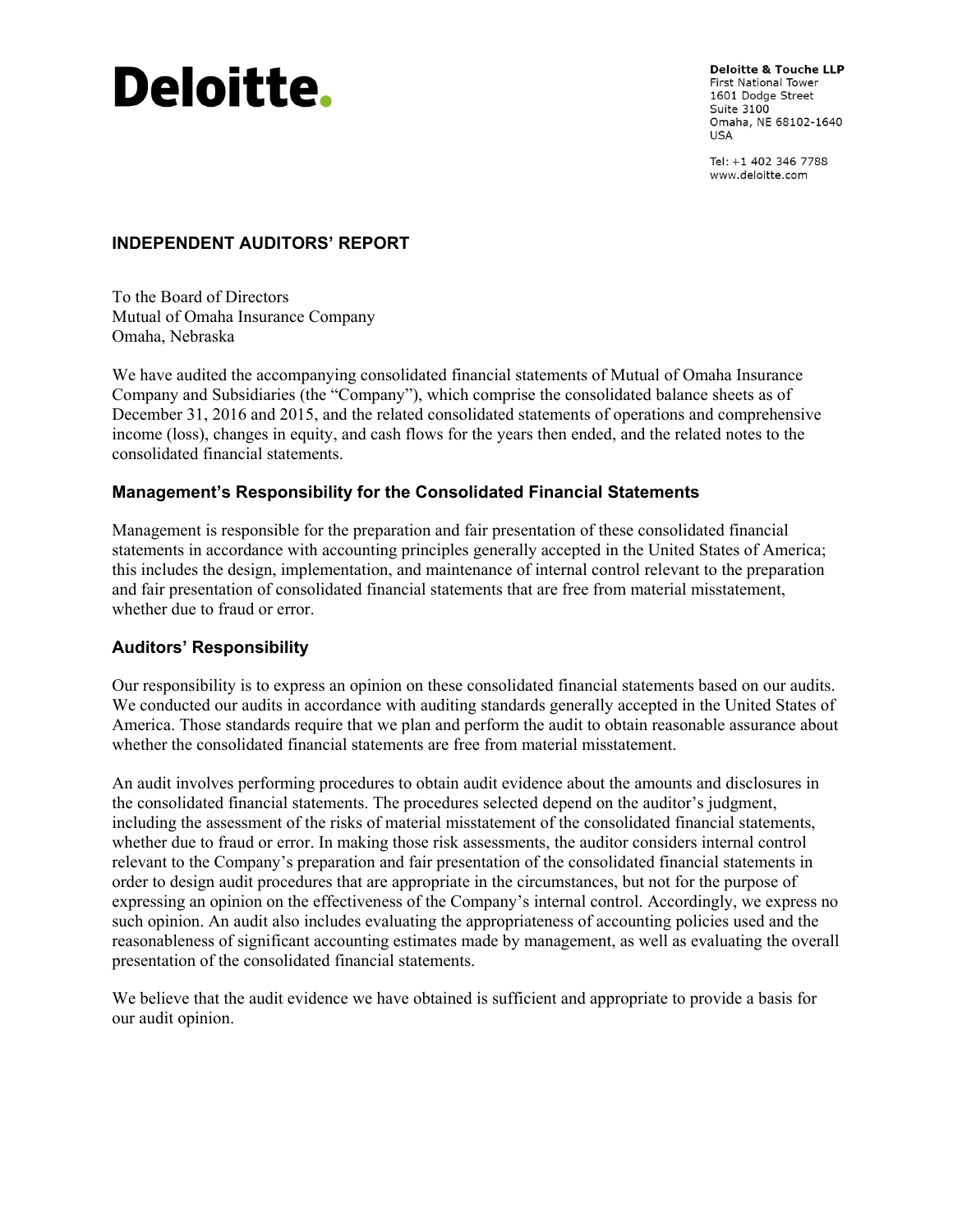#### **Opinion**

In our opinion, the consolidated financial statements referred to above present fairly, in all material respects, the financial position of Mutual of Omaha Insurance Company and Subsidiaries as of December 31, 2016 and 2015, and the results of their operations and their cash flows for the years then ended in accordance with accounting principles generally accepted in the United States of America.

Deloitte & Touche LLP

March 10, 2017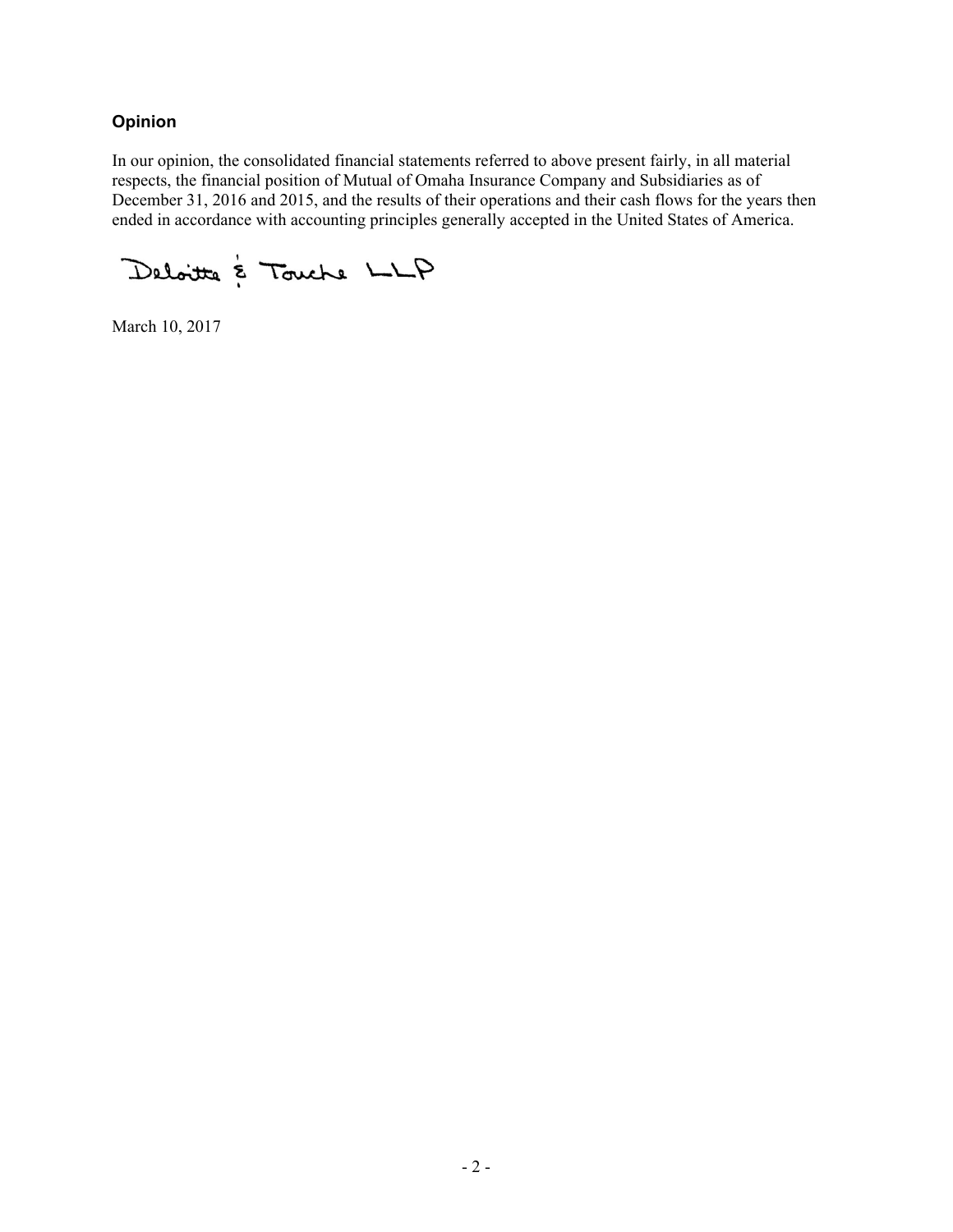#### **CONSOLIDATED BALANCE SHEETS AS OF DECEMBER 31, 2016 AND 2015 (In thousands)**

|                                                                                                                                                                                                                                                                                                                                                                                           | 2016                                                                                                                           | 2015                                                                                                                          |
|-------------------------------------------------------------------------------------------------------------------------------------------------------------------------------------------------------------------------------------------------------------------------------------------------------------------------------------------------------------------------------------------|--------------------------------------------------------------------------------------------------------------------------------|-------------------------------------------------------------------------------------------------------------------------------|
| <b>ASSETS</b>                                                                                                                                                                                                                                                                                                                                                                             |                                                                                                                                |                                                                                                                               |
| <b>INVESTMENTS:</b><br>Fixed maturities — available-for-sale — at fair value<br>Fixed maturities — trading — at fair value<br>Equity securities — available-for-sale — at fair value<br>Equity securities — trading — at fair value<br>Equity securities — at cost<br>$Loans$ — net<br>Real estate<br>Limited partnerships<br>Derivative assets<br>Policy loans<br>Short-term investments | \$20,121,089<br>155,644<br>13,918<br>38,994<br>50,566<br>8,275,542<br>154,266<br>374,410<br>51,451<br>215,231<br>193,721       | \$18,710,578<br>148,916<br>13,352<br>40,074<br>38,782<br>7,458,198<br>174,027<br>396,812<br>35,768<br>213,694<br>225,036      |
| Total investments                                                                                                                                                                                                                                                                                                                                                                         | 29,644,832                                                                                                                     | 27,455,237                                                                                                                    |
| CASH AND CASH EQUIVALENTS                                                                                                                                                                                                                                                                                                                                                                 | 118,990                                                                                                                        | 272,967                                                                                                                       |
| ACCRUED INVESTMENT INCOME                                                                                                                                                                                                                                                                                                                                                                 | 191,373                                                                                                                        | 180,878                                                                                                                       |
| PREMIUMS AND OTHER RECEIVABLES                                                                                                                                                                                                                                                                                                                                                            | 129,173                                                                                                                        | 125,281                                                                                                                       |
| DEFERRED POLICY ACQUISITION COSTS                                                                                                                                                                                                                                                                                                                                                         | 3,454,374                                                                                                                      | 2,970,460                                                                                                                     |
| REINSURANCE RECOVERABLE                                                                                                                                                                                                                                                                                                                                                                   | 522,827                                                                                                                        | 476,709                                                                                                                       |
| <b>GOODWILL AND INTANGIBLE ASSETS</b>                                                                                                                                                                                                                                                                                                                                                     | 183,438                                                                                                                        | 183,138                                                                                                                       |
| <b>COMPANY OWNED LIFE INSURANCE</b>                                                                                                                                                                                                                                                                                                                                                       | 443,813                                                                                                                        | 373,469                                                                                                                       |
| <b>OTHER ASSETS</b>                                                                                                                                                                                                                                                                                                                                                                       | 336,525                                                                                                                        | 333,873                                                                                                                       |
| <b>SEPARATE ACCOUNT ASSETS</b>                                                                                                                                                                                                                                                                                                                                                            | 3,439,532                                                                                                                      | 3,250,868                                                                                                                     |
| TOTAL                                                                                                                                                                                                                                                                                                                                                                                     | \$38,464,877                                                                                                                   | \$35,622,880                                                                                                                  |
| <b>LIABILITIES AND EQUITY</b>                                                                                                                                                                                                                                                                                                                                                             |                                                                                                                                |                                                                                                                               |
| <b>LIABILITIES:</b><br>Future policy benefits<br>Policyholder account balances<br>Unpaid claims<br>Unearned revenues<br>Deposits<br>Deferred income taxes payable<br><b>Borrowings</b><br>Other liabilities<br>Separate account liabilities<br><b>Total liabilities</b>                                                                                                                   | \$10,036,093<br>7,430,954<br>1,888,307<br>412,277<br>5,920,840<br>938,280<br>1,616,135<br>1,164,572<br>3,439,532<br>32,846,990 | \$9,011,161<br>7,214,083<br>1,773,969<br>429,015<br>5,585,752<br>744,821<br>1,375,353<br>1,110,557<br>3,250,868<br>30,495,579 |
| EQUITY:                                                                                                                                                                                                                                                                                                                                                                                   |                                                                                                                                |                                                                                                                               |
| Retained earnings<br>Accumulated other comprehensive income (loss)                                                                                                                                                                                                                                                                                                                        | 5,553,674<br>64,213                                                                                                            | 5,197,116<br>(69, 815)                                                                                                        |
| Total equity                                                                                                                                                                                                                                                                                                                                                                              | 5,617,887                                                                                                                      | 5,127,301                                                                                                                     |
| <b>TOTAL</b>                                                                                                                                                                                                                                                                                                                                                                              | \$38,464,877                                                                                                                   | \$35,622,880                                                                                                                  |

See notes to consolidated financial statements.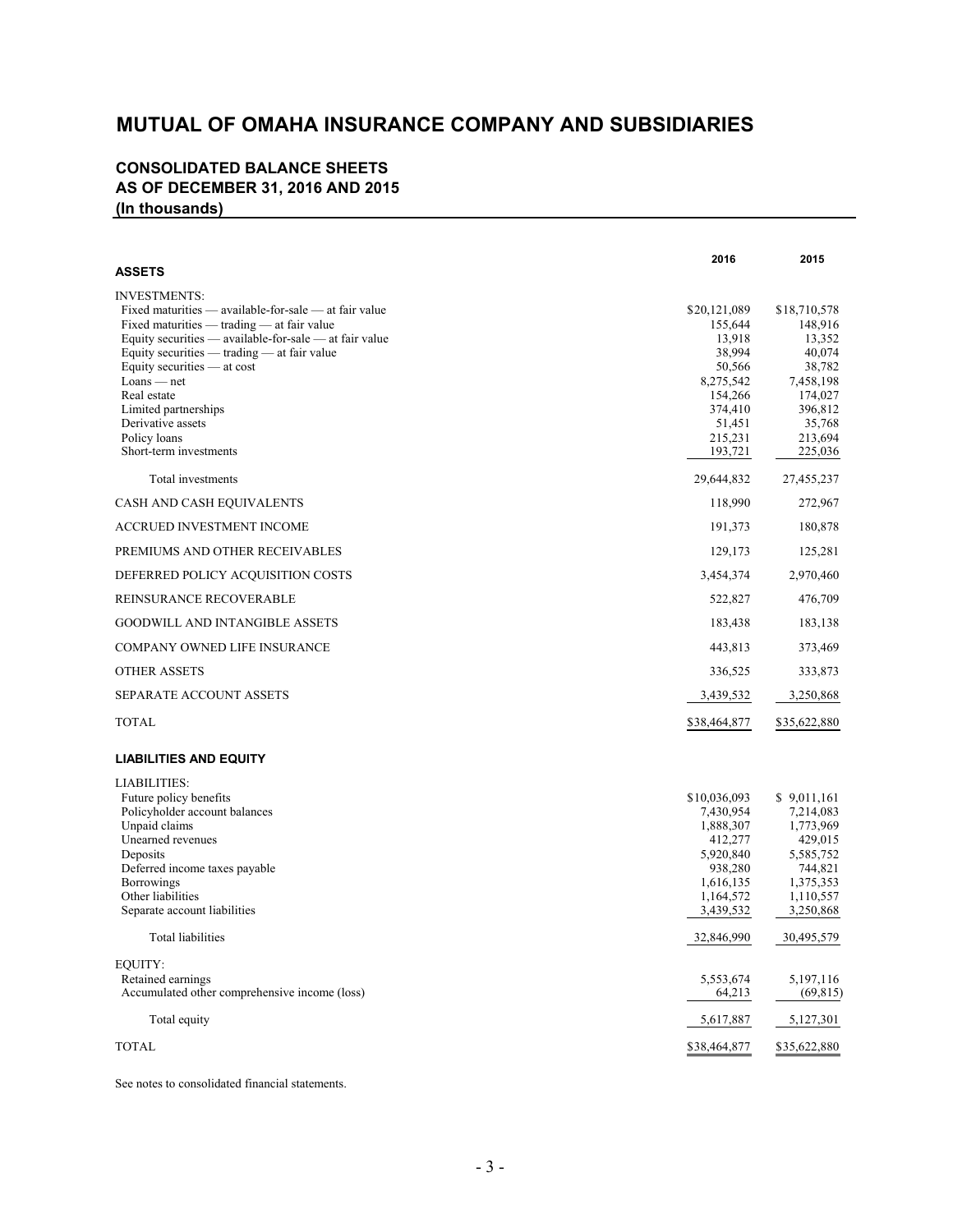#### **CONSOLIDATED STATEMENTS OF OPERATIONS AND COMPREHENSIVE INCOME(LOSS) FOR THE YEARS ENDED DECEMBER 31, 2016 AND 2015 (In thousands)**

|                                                                                                                               | 2016        | 2015        |
|-------------------------------------------------------------------------------------------------------------------------------|-------------|-------------|
| <b>REVENUES:</b>                                                                                                              |             |             |
| Health and accident                                                                                                           | \$4,116,255 | \$3,820,587 |
| Life and annuity                                                                                                              | 2,465,011   | 2,145,881   |
| Net investment income                                                                                                         | 1,204,450   | 1,177,683   |
| Other                                                                                                                         | 104,401     | 73,870      |
| Net realized investment gains (losses):                                                                                       |             |             |
| Other-than-temporary impairments on fixed maturities                                                                          | (12,762)    | (21, 791)   |
| Other-than-temporary impairments on fixed maturities transferred to other comprehensive income                                | 1,610       | 2,847       |
| Other net realized investment gains                                                                                           | 19,507      | 36,657      |
| Total net realized investment gains                                                                                           | 8,355       | 17,713      |
| Total revenues                                                                                                                | 7,898,472   | 7,235,734   |
| <b>BENEFITS AND EXPENSES:</b>                                                                                                 |             |             |
| Health and accident benefits                                                                                                  | 3,064,795   | 2,874,930   |
| Life and annuity benefits                                                                                                     | 2,229,478   | 1,877,166   |
| Interest credited                                                                                                             | 212,771     | 210,845     |
| Policy acquisition costs                                                                                                      | 816,204     | 802,156     |
| General insurance expenses                                                                                                    | 816,479     | 749,713     |
| General bank expenses                                                                                                         | 194,076     | 174,330     |
| Nonoperating loss on extinguishment of debt                                                                                   |             | 3,019       |
| Other                                                                                                                         | 31,204      | 31,018      |
| Total benefits and expenses                                                                                                   | 7,365,007   | 6,723,177   |
| <b>INCOME BEFORE INCOME TAXES</b>                                                                                             | 533,465     | 512,557     |
| <b>INCOME TAXES</b>                                                                                                           | 176,907     | 179,551     |
| NET INCOME                                                                                                                    | 356,558     | 333,006     |
| OTHER COMPREHENSIVE INCOME (LOSS), NET OF TAX:                                                                                |             |             |
| Unrealized gains (losses) on securities:                                                                                      |             |             |
| Unrealized holding gains (losses) arising during the year net of related                                                      |             |             |
| policyholder amounts (net of taxes of \$52,986 and (\$204,856), respectively)                                                 | 98,402      | (380, 445)  |
| Reclassification adjustments for realized holding losses (gains)                                                              |             |             |
| (net of taxes of \$973 and $(\$1,478)$ , respectively)                                                                        | 1,807       | (2,744)     |
|                                                                                                                               | 100,209     |             |
| Change in net unrealized gains                                                                                                |             | (383, 189)  |
| Unrealized holding gains (losses) arising during the year on other-than-temporarily                                           |             |             |
| impaired securities (net of taxes of (\$1,002) and \$1,821, respectively)                                                     | (1,861)     | 3,382       |
|                                                                                                                               |             |             |
| Defined benefit plans:                                                                                                        |             |             |
| Unrecognized post-retirement benefit net gains arising during the year (net of taxes of<br>\$7,873 and \$5,066, respectively) | 14,621      | 9,409       |
| Less amortization of unrecognized post-retirement benefit gains (net of taxes of                                              |             |             |
| \$11,339 and \$13,372, respectively)                                                                                          | 21,059      | 24,833      |
|                                                                                                                               |             |             |
| Unrecognized post-retirement benefit net gains arising during the year                                                        | 35,680      | 34,242      |
| OTHER COMPREHENSIVE INCOME (LOSS)                                                                                             | 134,028     | (345, 565)  |
| COMPREHENSIVE INCOME (LOSS)                                                                                                   | \$490,586   | (12, 559)   |
|                                                                                                                               |             |             |

See notes to consolidated financial statements.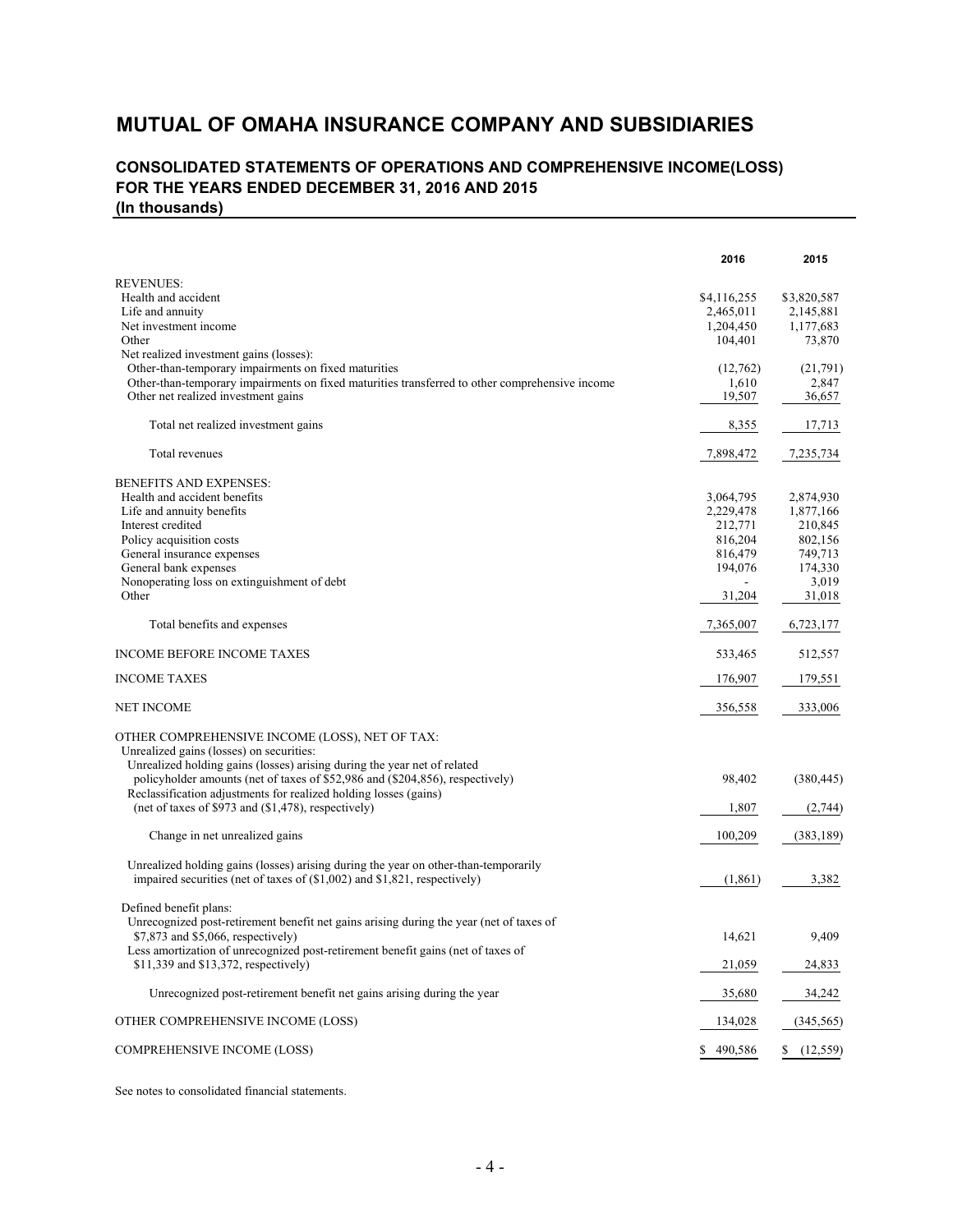#### **CONSOLIDATED STATEMENTS OF CHANGES IN EQUITY FOR THE YEARS ENDED DECEMBER 31, 2016 AND 2015 (In thousands)**

|                                   |                                    | <b>Accumulated Other</b><br><b>Comprehensive Income (Loss)</b>            |                                                                                                          |                                            |             |
|-----------------------------------|------------------------------------|---------------------------------------------------------------------------|----------------------------------------------------------------------------------------------------------|--------------------------------------------|-------------|
|                                   | <b>Retained</b><br><b>Earnings</b> | <b>Net</b><br><b>Unrealized</b><br><b>Investment</b><br>Gains<br>(Losses) | <b>Unrealized</b><br>Gains<br>(Losses) on<br>Other-Than-<br>Temporarily<br>Impaired<br><b>Securities</b> | <b>Benefit Plans</b><br><b>Adjustments</b> | Total       |
| BALANCE - January 1, 2015         | \$4,864,110                        | \$538,585                                                                 | \$4,067                                                                                                  | \$(266,902)                                | \$5,139,860 |
| Net income                        | 333,006                            |                                                                           |                                                                                                          |                                            | 333,006     |
| Other comprehensive income (loss) |                                    | (383, 189)                                                                | 3,382                                                                                                    | 34,242                                     | (345, 565)  |
| BALANCE — December 31, 2015       | 5,197,116                          | 155,396                                                                   | 7,449                                                                                                    | (232,660)                                  | 5,127,301   |
| Net income                        | 356,558                            |                                                                           |                                                                                                          |                                            | 356,558     |
| Other comprehensive income (loss) |                                    | 100,209                                                                   | (1, 861)                                                                                                 | 35,680                                     | 134,028     |
| BALANCE — December 31, 2016       | \$5,553,674                        | \$255,605                                                                 | \$5,588                                                                                                  | \$(196,980)                                | \$5,617,887 |

See notes to consolidated financial statements.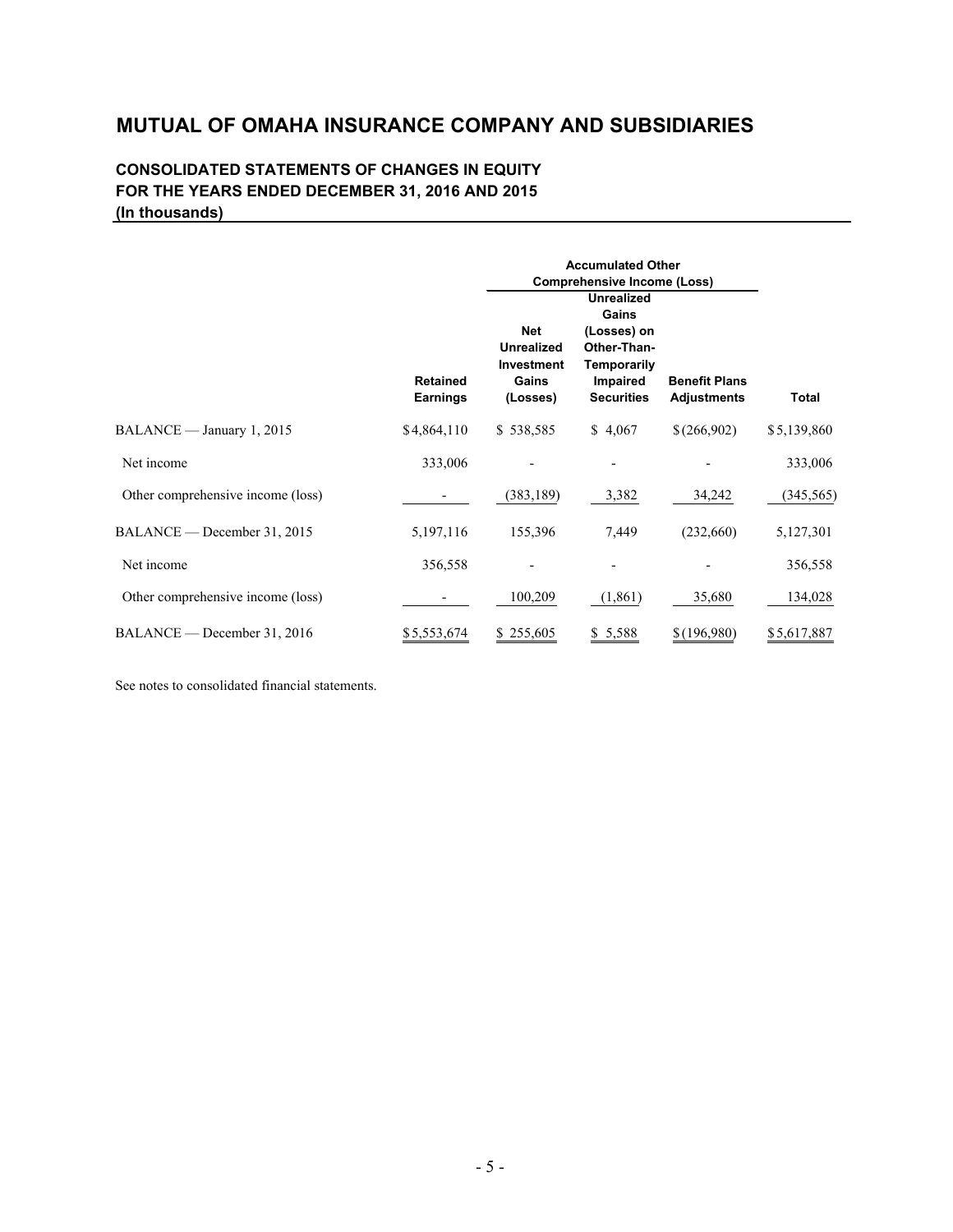#### **CONSOLIDATED STATEMENTS OF CASH FLOWS FOR THE YEARS ENDED DECEMBER 31, 2016 AND 2015 (In thousands)**

|                                                                             | 2016          | 2015          |
|-----------------------------------------------------------------------------|---------------|---------------|
| CASH FLOWS FROM (USED FOR) OPERATING ACTIVITIES:                            |               |               |
| Net income                                                                  | \$<br>356,558 | \$<br>333,006 |
| Adjustments to reconcile net income to net cash from operating activities:  |               |               |
| Depreciation                                                                | 40,851        | 44,860        |
| Amortization                                                                | 5,582         | (969)         |
| Change in fair value of derivatives                                         | (250)         | (1,164)       |
| Undistributed equity earnings of limited partnerships                       | (13, 458)     | (12, 974)     |
| Provision for bank loan losses                                              | 4,089         | 4,370         |
| Change in fair value of mortgage servicing rights                           | 2,685         | 3,611         |
| Amortization of deferred policy acquisition costs                           | 484,250       | 492,434       |
| (Increase) decrease in cash surrender value of company owned life insurance | (24,270)      | 4,427         |
| Net realized investment gains                                               | (8,355)       | (17,713)      |
| Deferred tax provision                                                      | 121,565       | 97,837        |
| Interest credited                                                           | 198,606       | 192,018       |
| Policy charges and fee income                                               | (317, 638)    | (298, 392)    |
| Proceeds from loans sold                                                    | 3,994         | 423           |
| Origination of loans held for sale                                          | (3,908)       |               |
| Capitalization of deferred policy acquisition costs                         | (894, 115)    | (771, 337)    |
| Change in:                                                                  |               |               |
| Accrued investment income                                                   | (10,307)      | (14,907)      |
| Premiums and other receivables                                              | (3,892)       | (20, 229)     |
| Reinsurance recoverable                                                     | (46,096)      | (40, 118)     |
| Current income taxes payable                                                | 5,333         | 4,862         |
| Trading securities                                                          | 438           | (6, 449)      |
| Other assets                                                                | (12, 722)     | 2,894         |
| Insurance liabilities                                                       | 1,142,775     | 886,724       |
| Other liabilities                                                           | 101,010       | 100,447       |
| Other $-$ net                                                               | (965)         | (4,104)       |
| Cash flows from operating activities                                        | 1,131,760     | 979,557       |
| CASH FLOWS FROM (USED FOR) INVESTING ACTIVITIES:                            |               |               |
| Proceeds from sales or maturities of fixed maturities                       | 2,359,438     | 2,273,785     |
| Proceeds from payments of mortgage loans                                    | 283,716       | 389,179       |
| Proceeds from equity securities and derivative assets                       | 36,101        | 37,652        |
| Proceeds from time deposit maturities                                       | 43,000        | 291,000       |
| Proceeds from limited partnerships                                          | 90,008        | 186,836       |
| Proceeds from sales of real estate                                          | 19,328        | 21,683        |
| Proceeds from sales of property and equipment                               | 9,873         | 269           |
| Purchases of fixed maturities                                               | (3,685,351)   | (3,902,693)   |
| Purchases of mortgage loans                                                 | (471, 137)    | (415,019)     |
| Purchases of equity securities and derivative assets                        | (40, 400)     | (24, 435)     |
| Purchases of time deposits                                                  | (43,000)      | (286,000)     |
| Purchases of limited partnerships                                           | (54,760)      | (37, 924)     |
| Purchases of real estate                                                    | (2,786)       | (664)         |
| Purchases of company owned life insurance                                   | (50,000)      |               |
| Purchases of property and equipment                                         | (32,710)      | (34, 560)     |
| Business acquisitions, net of cash received                                 | (20, 871)     |               |
| FDIC loss share reimbursements (distributions)                              | (351)         | 547           |
| Net change in loans from banking activities                                 | (632, 652)    | (349,755)     |
| Net change in policy loans                                                  | (1, 537)      | 168           |
| Net change in short-term investments                                        | 73,182        | (72, 357)     |
| Cash flows used for investing activities                                    | (2,120,909)   | (1,922,288)   |

(Continued)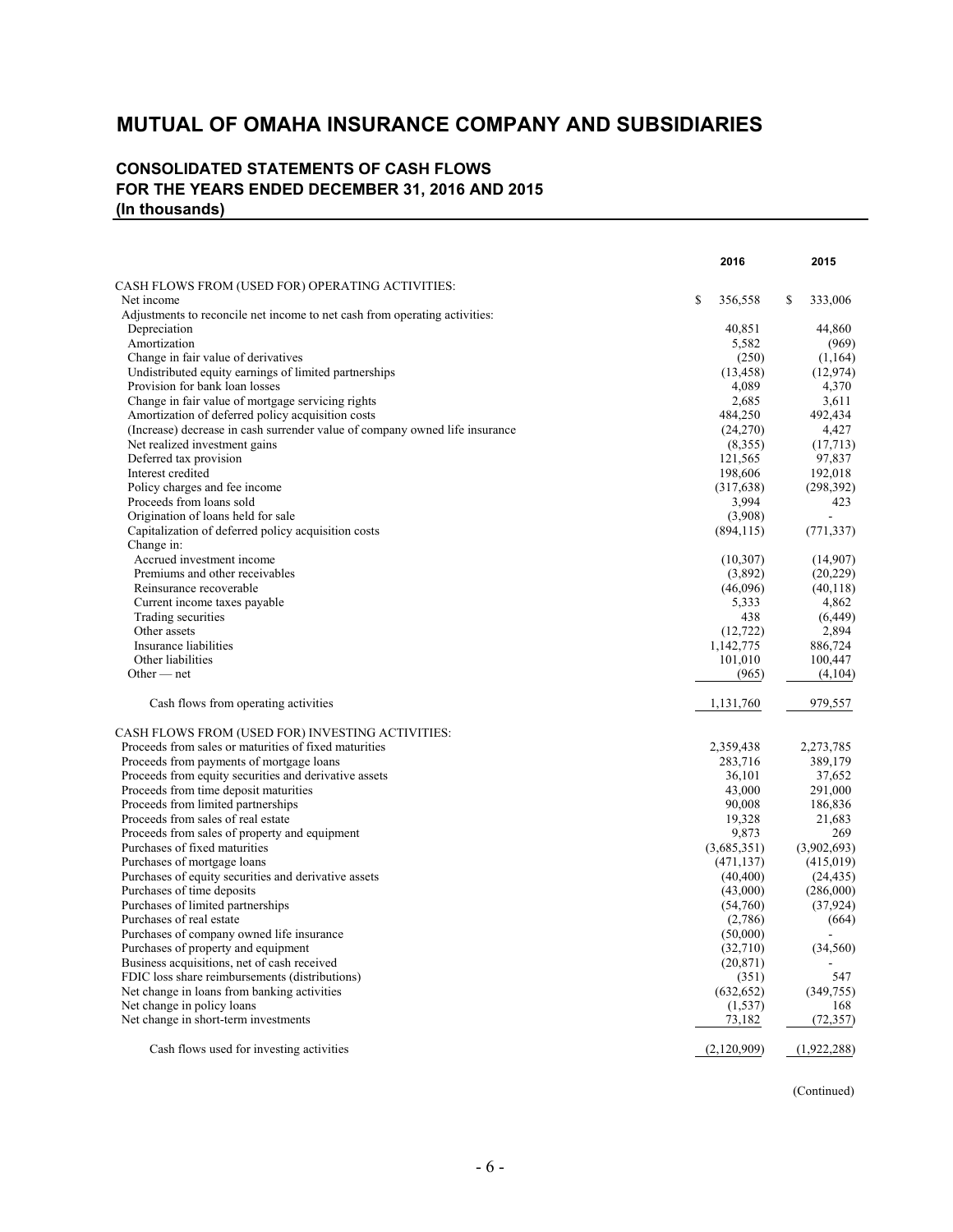#### **CONSOLIDATED STATEMENTS OF CASH FLOWS FOR THE YEARS ENDED DECEMBER 31, 2016 AND 2015 (In thousands)**

|                                                                        | 2016         | 2015         |
|------------------------------------------------------------------------|--------------|--------------|
| CASH FLOWS FROM (USED FOR) FINANCING ACTIVITIES:                       |              |              |
| Deposits to policyholder account balances                              | \$2,077,192  | \$1,980,647  |
| Payments on surplus notes                                              |              | (9,671)      |
| Net transfers from separate accounts                                   | 50,230       | 46,635       |
| Withdrawals from policyholder account balances                         | (1,824,053)  | (1,743,700)  |
| Payments on FHLB advances                                              | (16,952)     | (10,952)     |
| Net increase (decrease) in FHLB LOC borrowings                         | 515,000      | (270,000)    |
| Net change in deposits                                                 | 335,088      | 478,598      |
| Net change in short-term borrowings                                    | (301, 333)   | 260,558      |
| Cash flows from financing activities                                   | 835,172      | 732,115      |
| CHANGE IN CASH AND CASH EQUIVALENTS                                    | (153, 977)   | (210,616)    |
| CASH AND CASH EQUIVALENTS — Beginning of year                          | 272,967      | 483,583      |
| CASH AND CASH EQUIVALENTS - End of year                                | 118,990<br>S | 272,967<br>S |
| SUPPLEMENTAL CASH FLOW INFORMATION:                                    |              |              |
| Net cash paid during the year for:                                     |              |              |
| Interest                                                               | \$<br>71,021 | \$<br>70,527 |
| Income taxes                                                           | \$<br>43,536 | \$<br>74,377 |
| Noncash transactions during the year:                                  |              |              |
| Purchases of property and equipment financed through other liabilities | S<br>54      | \$           |
| Transfer of loans to other real estate owned                           | 1,309        | \$<br>1,073  |
| Noncash FHLB stock dividends                                           | \$<br>1,249  | \$<br>956    |
| Change in securities lending                                           | \$<br>41,867 | \$<br>20,914 |
|                                                                        |              |              |

See notes to consolidated financial statements. (Concluded)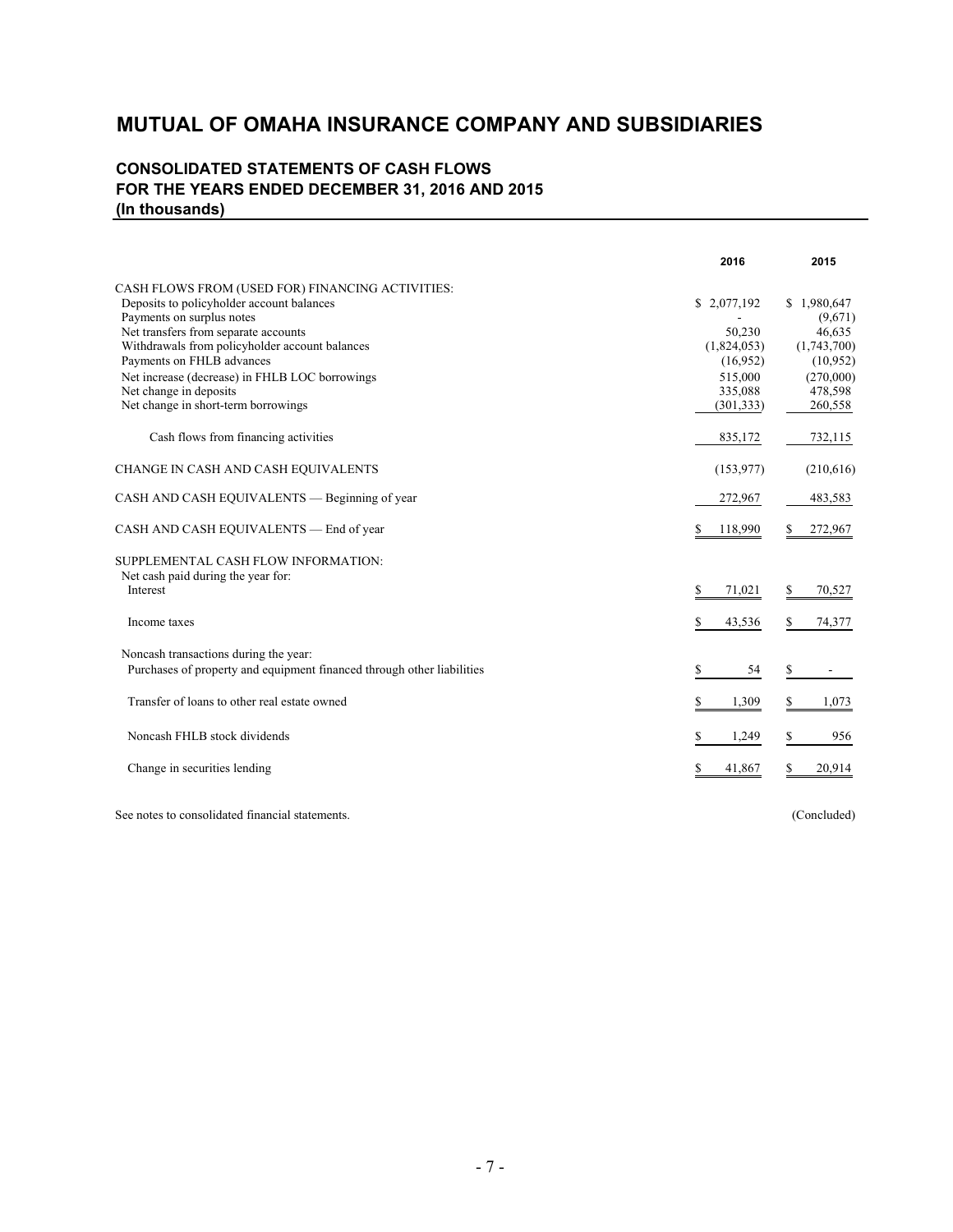#### **NOTES TO CONSOLIDATED FINANCIAL STATEMENTS AS OF AND FOR THE YEARS ENDED DECEMBER 31, 2016 AND 2015**

#### **1. NATURE OF OPERATIONS AND SUMMARY OF SIGNIFICANT ACCOUNTING POLICIES**

**Basis of Presentation** — The accompanying consolidated financial statements include the accounts of Mutual of Omaha Insurance Company ("Mutual"), a mutual insurance company domiciled in the state of Nebraska, and its subsidiaries (the "Company"). The accompanying consolidated financial statements have been prepared in conformity with accounting principles generally accepted in the United States of America ("GAAP"). Intercompany transactions and balances have been eliminated in consolidation.

**Nature of Operations** — The Company provides a wide array of financial products and services to a broad range of institutional and individual customers in the United States. Principal products and services provided include individual health and accident insurance, individual and group life insurance and annuities, retirement plans, and banking services. Insurance services are primarily provided through Mutual and United of Omaha Life Insurance Company ("United"), a subsidiary of Mutual. Banking services are provided through Omaha Financial Holdings, Inc. (the "Bank"), a subsidiary bank holding company of Mutual.

**Use of Estimates** — The preparation of the Company's financial statements in accordance with GAAP requires management to make estimates and assumptions that affect the reported amounts of assets and liabilities, disclosure of contingent assets and liabilities at the date of the financial statements and reported amounts of revenues and expenses during the reporting period. Actual results could differ from those estimates. The most significant estimates and assumptions include those used in determining:

- (i) investment valuation in the absence of quoted market values,
- (ii) investment impairments,
- (iii) allowance for loan losses,
- (iv) deferred policy acquisition costs,
- (v) goodwill and intangible assets and related impairments,
- (vi) mortgage servicing rights valuation,
- (vii) liability for future policy benefits,
- (viii) liability for unpaid claims,
- (ix) accounting for income taxes and the valuation of deferred income tax assets, and
- (x) pension plan valuation.

**Fixed Maturities and Equity Securities** — With the exception of the Company's trading securities and Federal Home Loan Bank of Topeka ("FHLB") equity securities, all of the Company's fixed maturities and equity securities are classified as available-for-sale and are reported at their estimated fair values. The Company's available-for-sale equity security investments in real estate investment trusts are accounted for based on the Company's share of the net asset value as provided in the financial statements of the investees. The Company's FHLB equity securities are carried at cost.

The Company's trading securities are recorded at fair value with changes in fair value recorded in net realized investment gains (losses) in the consolidated statements of operations and comprehensive income. Investments for which the fair value option was elected are classified as trading securities.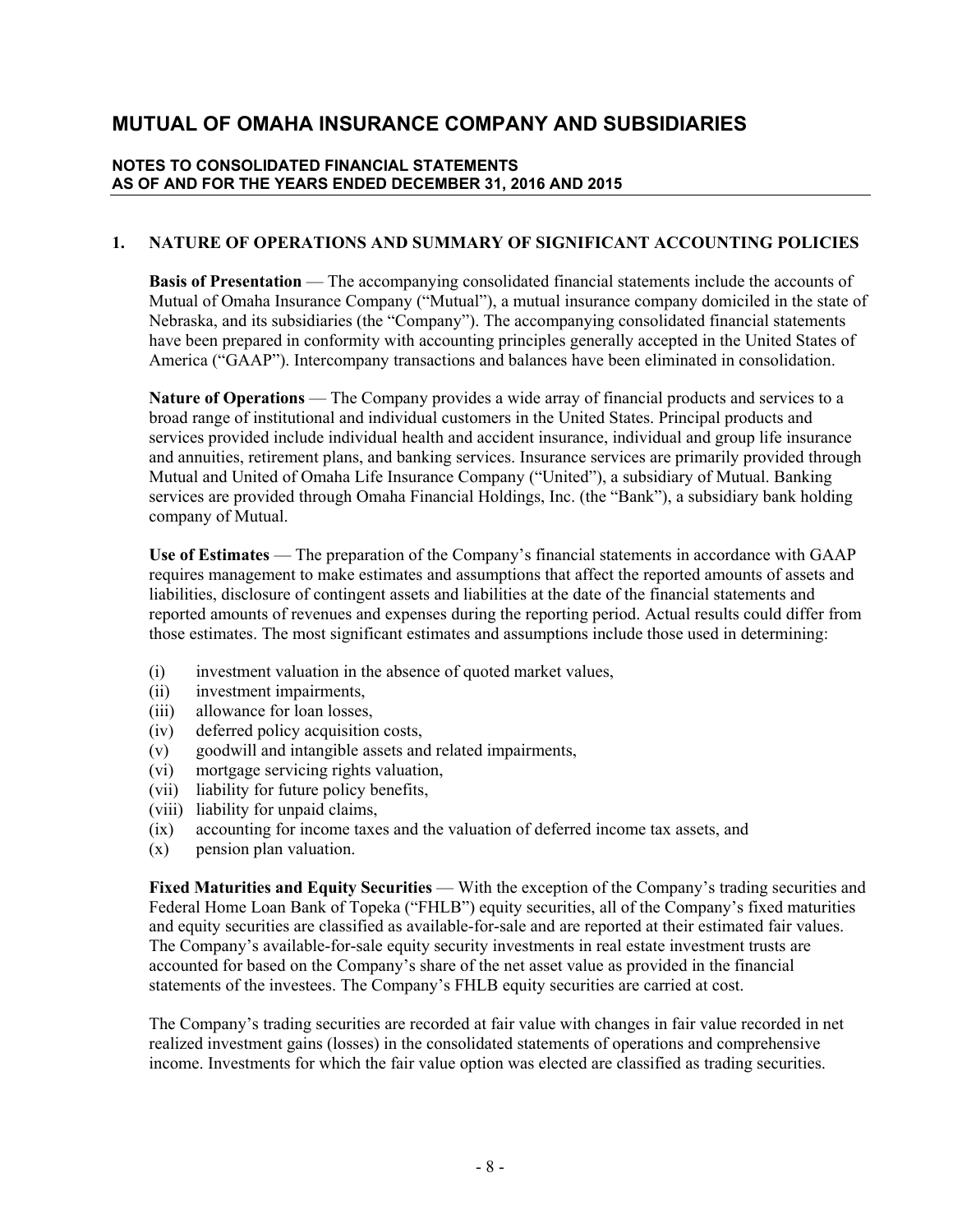The Company regularly reviews its fixed maturities and equity securities portfolios for declines in fair value below amortized cost that may be other than temporary. Some factors considered in evaluating whether a decline in fair value is other-than-temporary include the financial condition and prospects of the issuer, payment status, the probability of collecting scheduled principal and interest payments when due, the duration and severity of the decline and the Company's intent to sell the investment or whether it is more likely than not the Company will be required to sell the investment before recovery in value. The credit loss component of a fixed maturity impairment is calculated as the difference between amortized cost and the present value of the expected cash flows of the security. When a decline is deemed to be an other-than-temporary impairment ("OTTI"), the loss is reported in the period in which the determination is made. When it is anticipated that (i) the amortized cost of fixed maturities will not be recovered due to a credit loss or (ii) the Company has the intent to sell the fixed maturity; or (iii) it is more likely than not that the Company will be required to sell the fixed maturity before recovery of the decline in fair value below amortized cost, the OTTI is included in net realized investment gains (losses) in the consolidated statements of operations and comprehensive income and the amortized cost basis of the fixed maturities is reduced accordingly. The portion of OTTI related to any non-credit portion is included in unrealized gains (losses) in accumulated other comprehensive income (loss). The Company does not change the revised cost basis for subsequent recoveries in value. For fixed maturities, the discount (or reduced premium) based on the new cost basis may be accreted into net investment income in future periods based on prospective changes in cash flow estimates to reflect adjustments to the effective yield.

Unrealized gains and losses on available-for-sale securities are included in accumulated other comprehensive income (loss), net of income taxes and the impact on policyholder related amounts as if the gains and losses had been realized. Subsequent changes in unrealized gains (losses) for investments previously designated as other than temporarily impaired are included in unrealized investment gains (losses) on OTTI securities in accumulated other comprehensive income (loss), net of income taxes.

Interest income is recognized on an accrual basis and reflects amortization of premiums and accretion of discounts on an effective-yield basis, based upon expected cash flows. Net realized investment gains or losses are determined using the specific identification basis. All publicly traded security transactions are recorded on a trade-date basis. All private placement security transactions are recorded on a settlementdate basis. For structured securities, the Company recognizes income using a constant effective yield based on anticipated prepayments and the estimated economic life of the securities. When estimates of prepayments change, the effective yield is recalculated to reflect actual payments to date and anticipated future payments and any resulting adjustment is included in net investment income in the consolidated statements of operations and comprehensive income.

**Loans** — Loans that are not impaired, that management has the intent and ability to hold for the foreseeable future or until maturity or payoff, are reported at their outstanding unpaid principal balances adjusted for any charge-offs, deferred fees or expenses, and the allowance for estimated uncollectible amounts. Impaired loans are carried at the lower of the principal balance, the present value of expected future cash flows discounted at the loan's effective interest rate, or fair value of the collateral less costs to sell if collateral dependent. Interest income is accrued on the unpaid principal balance based on the loan's contractual interest rate. Loan origination and commitment fees and direct loan origination costs are deferred and amortized over the estimated life of the related loans or commitments as a yield adjustment.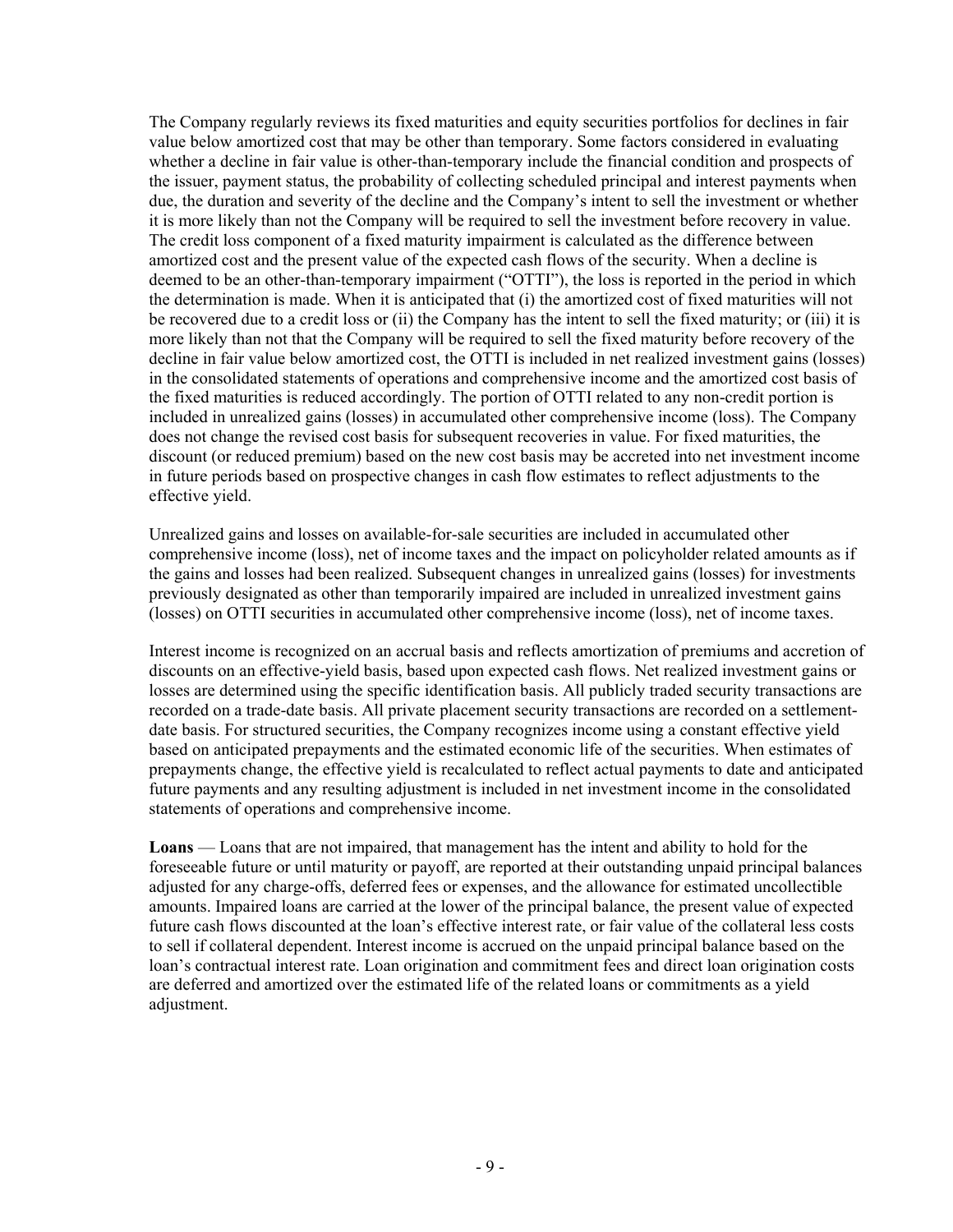An allowance for loan losses represents the estimate of probable losses inherent in the loan portfolio and is established through the provision for loan losses included in general bank expenses for bank loans and net realized investment gains (losses) for loans held by the insurance operations. The Company calculates historical loss factors by loan segment, except the covered loan segment for which the Company is indemnified against losses through an agreement with the Federal Deposit Insurance Corporation ("FDIC"), based on the proportion of net charge-offs and recoveries to the average of the total loans outstanding in that loan segment. The agreement with the FDIC was accepted for early termination in December of 2016 and, as a result, there are no covered loans as of December 31, 2016. Historical loss rates are adjusted for qualitative factors that, in management's judgment, are necessary to reflect losses inherent in the loan portfolio. Factors that management considers in this analysis include concentration and growth rates, performance trends, economic conditions, industry trends, credit administration practices and recency of charge-offs.

The Company calculates specific reserves on loans identified individually as impaired. Pools of small balance, homogeneous loans are not evaluated for impairment individually. Loans evaluated individually are considered impaired when, based on current information and events, it is probable that the Company will be unable to collect principal or interest amounts according to the contractual terms of the loan agreement. Interest income earned on impaired loans is accrued on the principal amount of the loan based on the loan's contractual interest rate until the loan is placed on nonaccrual status.

Loan losses are charged against the allowance for loan losses when the uncollectibility of a loan balance is confirmed. Charge-offs, net of recoveries, are deducted from the allowance. All loans, except construction - residential, residential real estate, and consumer loans, are reviewed on an individual basis to identify charge-offs. Loans are considered past due when required principal and interest payments are not received by the date specified in the contract. Commercial, construction - residential, residential real estate and consumer loans are placed on nonaccrual (accrual of interest has stopped) at 90 days past due, unless the loan is well secured and in the process of collection. Consumer loans are charged-off at 120 days past due or sooner if deemed uncollectible, unless the loan is both well secured and in the process of collection. Construction - residential and residential real estate loans are charged-off or charged-down to the fair value of the collateral, less costs to sell, at 180 days past due, unless the loan is both well secured by real and/or personal property and in the process of collection. Well secured construction - residential, residential real estate and consumer loans are placed on nonaccrual at 180 days past due. For all other loan segments, loans are placed on nonaccrual when it becomes probable that the borrower will be unable to make all principal and interest payments as specified in the contract or when it becomes 90 days past due, unless the loan is well secured and in the process of collection. Cash payments on loans where the accrual of interest has ceased are applied entirely to the unpaid principal balance until such time as management determines that it is probable all principal balance amounts will be recovered. Loans are returned to accrual status when all the principal and interest amounts contractually due have been brought current and future payments are reasonably assured.

A loan is considered a troubled debt restructuring ("TDR") if the borrower is experiencing financial difficulties and the Company has granted a concession it would not otherwise consider. A TDR typically involves a modification of terms such as a change to a below market interest rate, a forgiveness of principal or interest, an extended repayment period (maturity date) at a contractual interest rate lower than the current interest rate for comparable new debt with similar risk, capitalization and deferral of interest payments, or allowing interest only payments.

**Loan Servicing** — Mortgage loans serviced for others (primarily without recourse) are not included in the consolidated balance sheets. The unpaid principal balances of mortgage loans serviced by the Bank for others as of December 31, 2016 and 2015, were \$1,293,036,000 and \$1,627,407,000, respectively.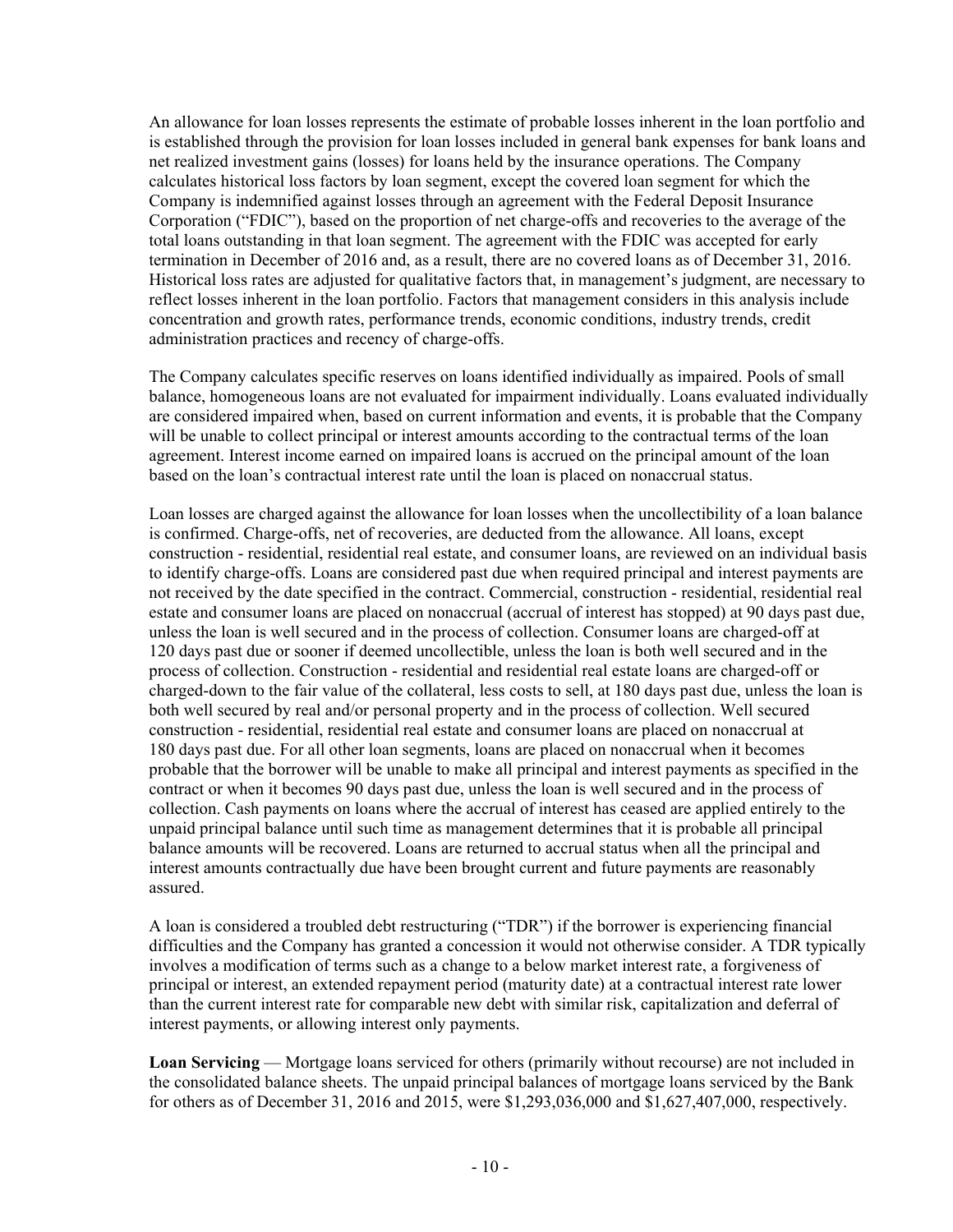Custodial escrow balances of \$23,057,000 and \$24,619,000 as of December 31, 2016 and 2015, respectively, were maintained in connection with the foregoing loan servicing and are included in other liabilities in the consolidated balance sheets. The Bank records its mortgage servicing rights at fair value. Mortgage servicing rights of \$12,413,000 and \$15,099,000 as of December 31, 2016 and 2015, respectively, are included in other assets in the consolidated balance sheets. Income generated as a result of new mortgage servicing rights, changes in fair value, and servicing income are included in other income in the consolidated statements of operations and comprehensive income.

**Real Estate** — Real estate primarily includes properties owned by East Campus Realty, LLC ("ECR"), a subsidiary of Mutual, and other real estate owned ("OREO") acquired through foreclosure. ECR's results of operations are reported in net investment income and real estate impairments are included in net realized investment gains (losses) in the consolidated statements of operations and comprehensive income. ECR properties and OREO held for investment are carried at cost, adjusted for impairment, if any, less accumulated depreciation. OREO held for sale is carried at the lower of cost or fair value less estimated costs to sell. Real estate excluding OREO held for sale is tested for impairment whenever events or changes in circumstances, such as operating losses or adverse changes in the use of the real estate, indicate that its carrying amount may not be recoverable. Real estate as of December 31, 2016 and 2015, consisted of the following (in thousands):

|                                      | 2016      | 2015      |
|--------------------------------------|-----------|-----------|
| ECR properties held for investment   | \$183,245 | \$193,410 |
| Other properties held for investment | 11,123    | 9,217     |
| Accumulated depreciation             | (55,338)  | (51, 539) |
| ECR properties held for sale         | 6,535     | 7,655     |
|                                      | 145,565   | 158,743   |
| OREO held for investment             | 8,138     | 8,132     |
| Accumulated depreciation             | (1,165)   | (1,171)   |
| OREO held for sale                   | 2,828     | 9,545     |
| Valuation allowance                  | (1,100)   | (1,222)   |
|                                      | 8,701     | 15,284    |
|                                      | \$154,266 | \$174,027 |

**Limited Partnerships** — The carrying value of limited partnerships is determined using the equity method using a one-quarter lag adjusted for all capital contributions, certain distributions, and impairment charges for the most recent quarter. Equity in earnings is included in net investment income for partnerships that invest primarily in income producing investments and in net realized investment gains (losses) for partnerships that invest primarily in equity-like investments. The limited partnership agreements restrict investment redemptions prior to the termination of the partnership.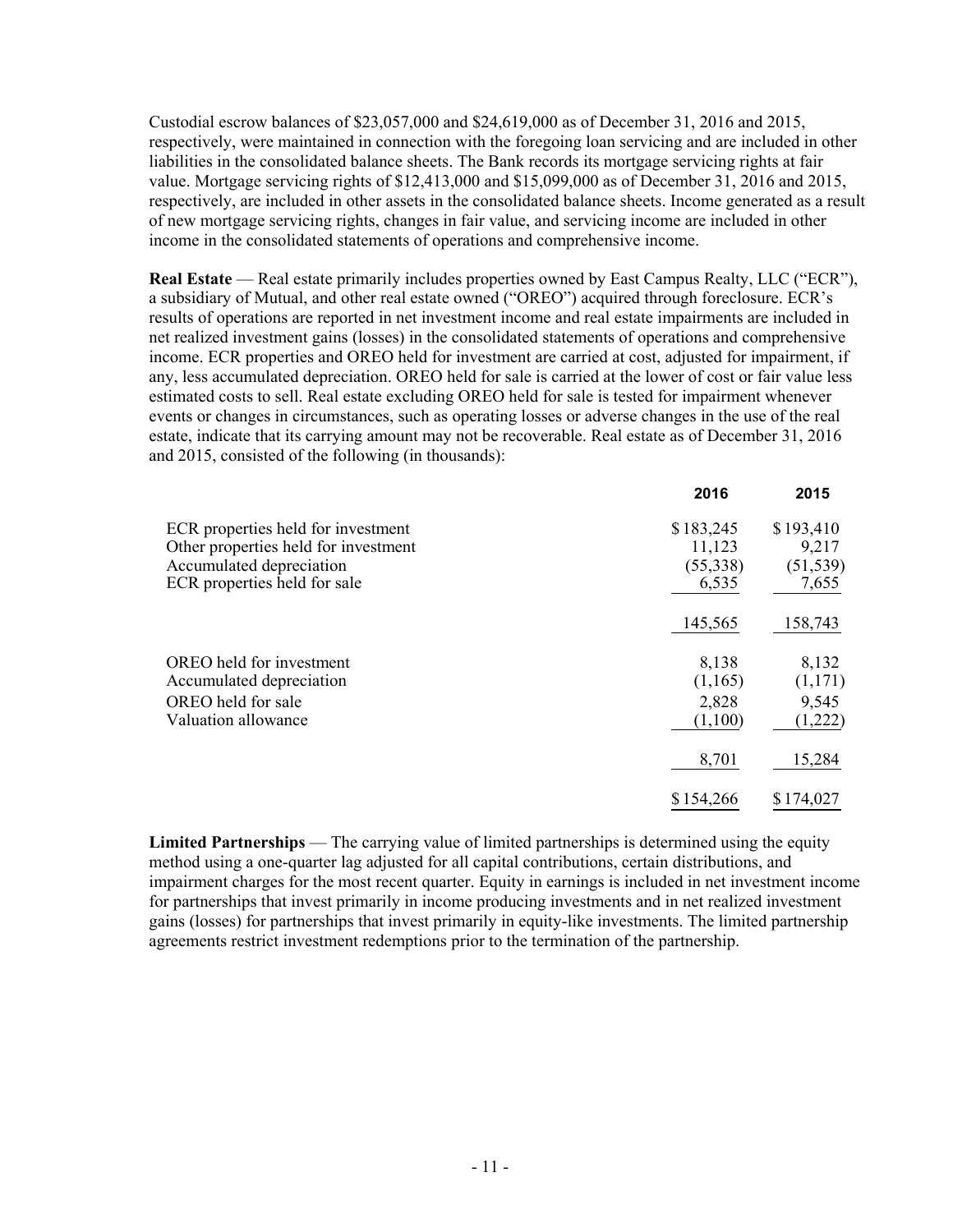The Company owns approximately 80% of Fulcrum Growth Partners, L.L.C. and Fulcrum Growth Partners III, L.L.C. (collectively "Fulcrum"). The Company currently recognizes 80% of the contributions and distributions of Fulcrum in its investment in Fulcrum and 72% of net income (losses) based on the partnership agreement provisions. Both Fulcrum entities were established for the purpose of investing in nontraditional assets, including private equities, public equities, special situation real estate equities, and mezzanine debt. Fulcrum is capitalized through the contributions of the Company and one other owner which has significant participation in Fulcrum's operations. Contributions are no longer accepted by Fulcrum. The Company's investment in Fulcrum on the consolidated balance sheets and net realized investment gains in the consolidated statements of operations and comprehensive income were as follows (in thousands):

|                                                                    | 2016                | 2015     |
|--------------------------------------------------------------------|---------------------|----------|
| As of and for the year ended December 31:<br>Investment in Fulcrum | \$60,277            | \$61,694 |
| Net realized investment gains                                      | $\frac{1}{2}$ 9,349 | \$23,216 |

Fulcrum's assets, liabilities and results of operations as of and for the nine months ended September 30, were as follows (in thousands):

|             | 2016                  | 2015      |
|-------------|-----------------------|-----------|
| Assets      | \$85,579              | \$107,369 |
| Liabilities | 129                   | 127<br>S. |
| Net income  | 9,800<br><sup>S</sup> | \$17,523  |

**Variable Interest Entities ("VIE")** — The Company holds investments in certain entities that are VIEs. Such entities include limited partnerships (including its investment in Fulcrum), joint ventures, limited liability companies, and certain structured securities. These ventures include private equity funds, partnerships for the purpose of receiving Low Income Housing Tax Credits, and real estate related funds that make investments at the direction of the general partner. The structured investments include residential mortgage-backed securities ("MBS"), commercial MBS, and other asset-backed securities ("ABS"). The maximum exposure to loss relating to these investments is limited to the amount of the investment plus any unfunded commitments. Such a maximum loss would be expected to occur only upon bankruptcy of the issuer or investee.

The primary beneficiary of a VIE is required to consolidate the VIE and is the enterprise with (1) the power to direct the activities of a VIE that most significantly impact the entity's economic performance and (2) the obligation to absorb losses of the entity or the right to receive benefits from the entity that could potentially be significant to the VIE. Determining whether the Company is the primary beneficiary involves performing a qualitative analysis of the VIE. Factors assessed in the analysis include the purpose, design, capital structure and activities of the VIE; the contractual terms and rights of each variable interest holder; related party relationships; and other factors that would indicate that the Company has decision making powers that most significantly impact the VIE's economic performance.

The Company determines whether it is the primary beneficiary of a VIE upon its initial involvement with the VIE and when circumstances change that affect the Company's obligations to absorb losses or receive benefits from the VIE. The Company has determined that it is not required to consolidate any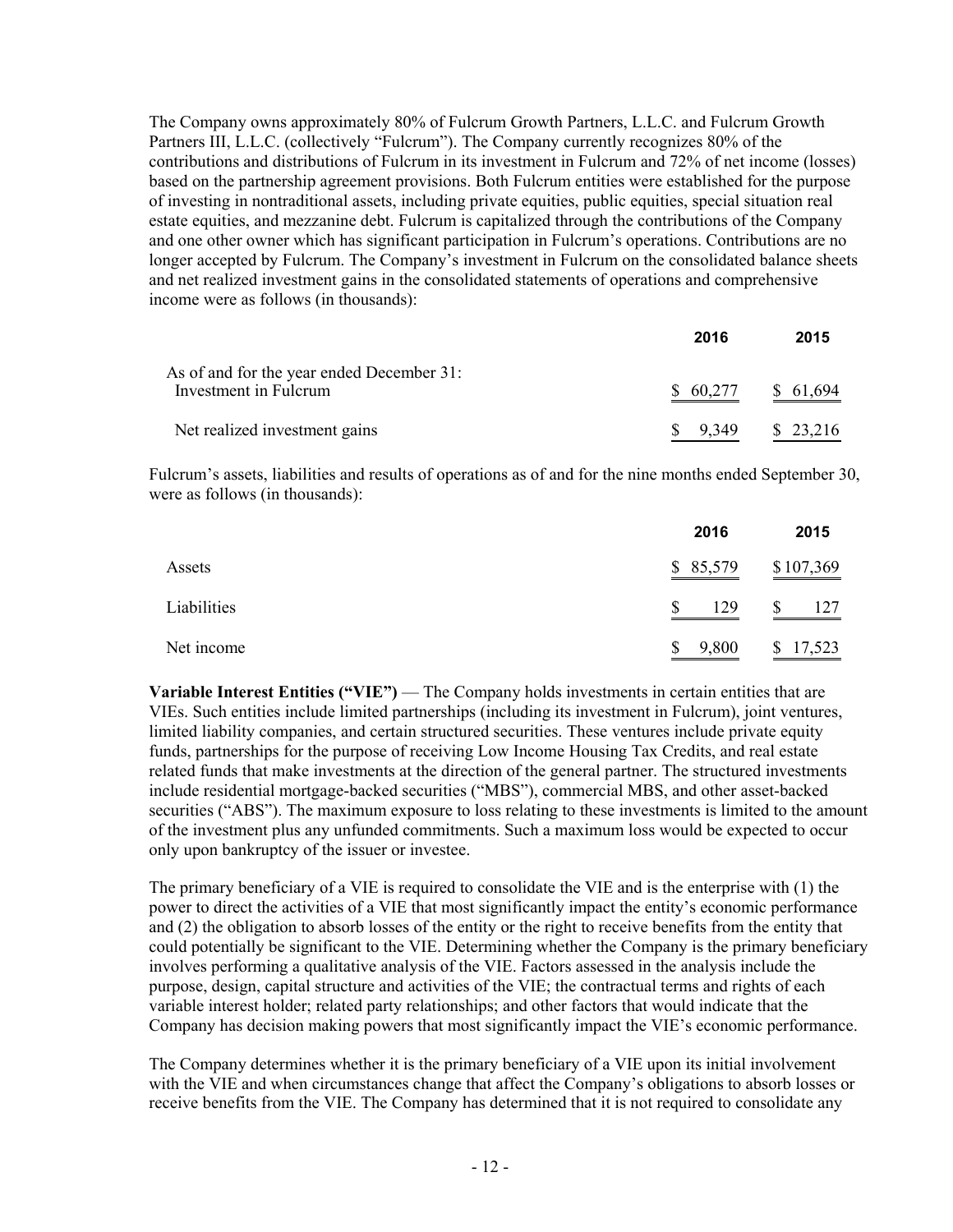VIEs. The Company classifies structured investments as fixed maturities — available-for-sale at fair value and all other VIE investments are classified as limited partnerships on the consolidated balance sheets.

**Policy Loans** — Policy loans are stated at the aggregate unpaid balance. Policy loans are an integral component of insurance contracts and have no maturity dates.

**Derivatives** — The Company is exposed to various risks relating to ongoing business operations including interest rate risk, foreign currency risk, credit risk, and equity market risk. The Company uses derivatives to reduce exposure to market volatility associated with assets held or liabilities incurred and to change the characteristics of the Company's asset/liability mix, consistent with the Company's risk management activities.

Derivatives entered into by the Company for risk management purposes included foreign currency swaps on bonds, interest rate swaps, swaptions and call spread options. In addition, the company sells indexed universal life products ("IUL products" as further described below), synthetic guaranteed investment contracts ("synthetic GICs" as further described below), and may receive warrants in the course of a bond restructuring or as distributions from private equity funds.

Derivatives are reported on the balance sheet as derivative assets and other liabilities at estimated fair values, which are determined based upon quotations obtained from external pricing services and vendors or other reliable sources. At inception, each derivative is evaluated for hedge accounting. In general, if the derivative qualifies and is designated as a hedge, the change in the fair value of the derivative is recorded in net investment income (for fair value hedges) or other comprehensive income (loss) (for cash flow hedges) while the change in fair value of derivatives that do not qualify as hedges is generally recorded in net realized investment gains (losses). For certain non-hedge Bank derivatives where the counterparty is the customer, the change in fair value is recorded in other income.

The Company has policies regarding the financial stability and credit standing of its counterparties. The Company attempts to limit its credit risk by dealing with creditworthy counterparties and obtaining collateral where appropriate. The Company's risk of loss is principally limited to the fair value of its derivative assets and liabilities, and not to the notional or contractual value.

The Company reports all derivatives, including those that are subject to master netting arrangements, at their gross amounts on the statement of financial position. The Company's derivative transactions are generally governed by International Swap and Derivatives Association master agreements, which provide for legally enforceable set-off and close-out netting of exposures to specific counterparties in the event of early termination of a transaction, which includes, but is not limited to, events of default and bankruptcy. In the event of an early termination, the Company is permitted to set off receivables from the counterparty against payables to the same counterparty arising out of all included transactions.

The Company's OTC derivative collateral arrangements generally require the counterparty in a net liability position, after considering the effect of netting agreements, to pledge collateral when the fair value of that counterparty's derivatives reaches a pre-determined threshold. In addition, certain of the Company's netting agreements for derivatives contain provisions that require both the Company and the counterparty to maintain a specific investment grade credit rating from industry recognized credit rating agencies. If a party's credit ratings were to fall below that specific investment grade credit rating, that party would be in violation of these provisions, and the other party to the derivatives could terminate the transactions and demand immediate settlement and payment based on such party's reasonable valuation of the derivatives.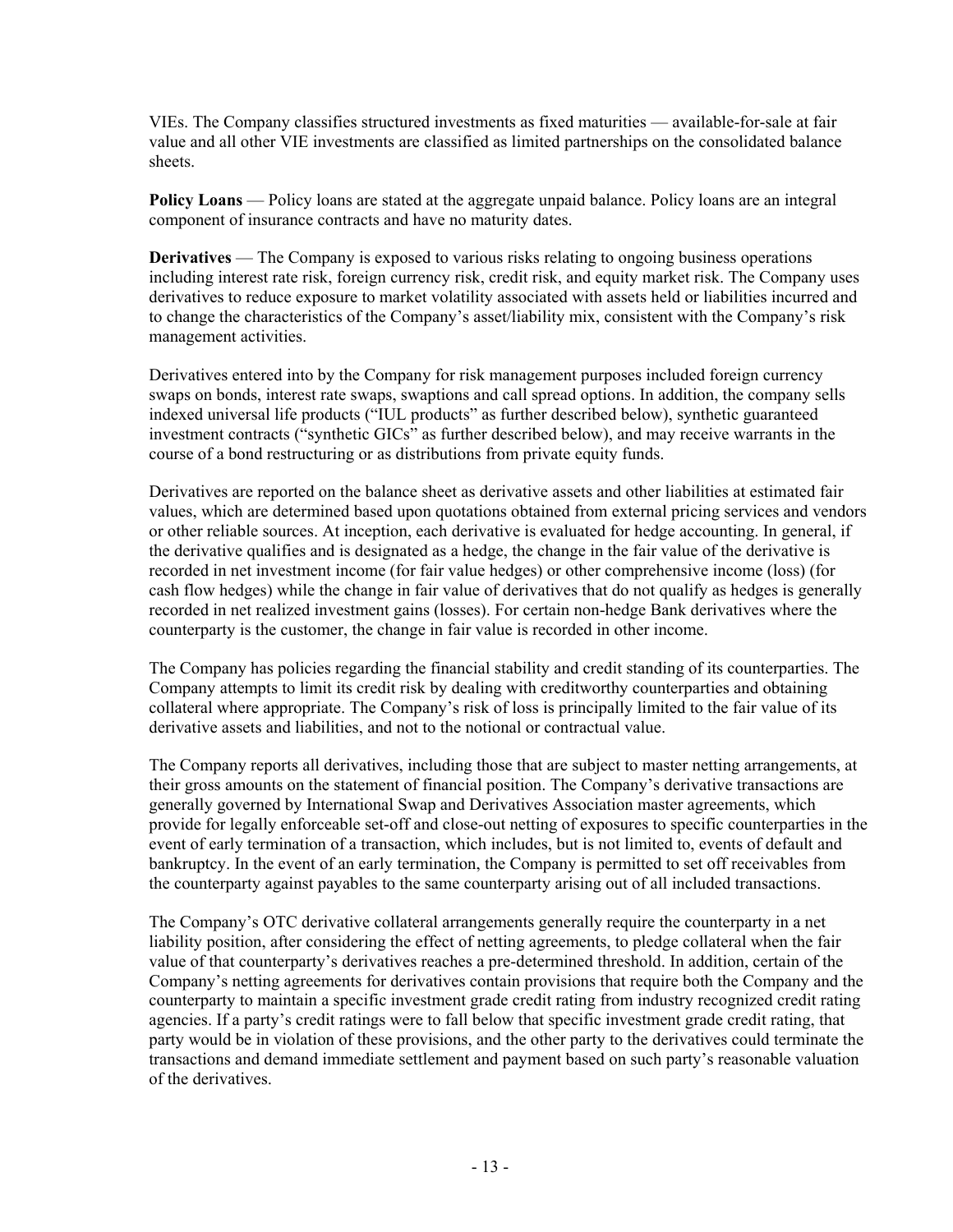The Company offers IUL products which provide returns tied to the performance of equity markets. The Company uses equity options and call spreads to hedge the crediting rates on IUL policies and hedge accounting is not used. The equity component is considered an embedded derivative and is separated from its host contract for valuation purposes and reported on the statement of financial position in policyholder account balances with changes in fair value recorded in earnings within interest credited.

The Company offers certain insurance products, referred to as synthetic GICs, which contain features that are accounted for as derivatives. Synthetic GICs are issued to Employee Retirement Income Security Act of 1974 ("ERISA") qualified defined contribution employee benefit plans ("ERISA Plans") and commingled or pooled funds that are available to ERISA Plans ("Funds"). The ERISA Plans and Funds use the contracts in their stable value fixed option offered to plan participants. In the event that plan participant elections exceed the estimated fair value of the assets, or if the contract is terminated and it is at the end of the termination period the book value under the contract exceeds the estimated fair value of the assets, then the Company is required to pay the ERISA Plan or Fund the difference between the book value and estimated fair value. The market values of the underlying assets were greater than the book value of the contracts as of December 31, 2016 and 2015.

**Short-Term Investments** — Short-term investments include certificates of deposit and fixed maturities purchased with an original maturity between three months and one year and are stated at amortized cost.

**Cash Equivalents** — Cash equivalents include money market accounts and all highly-liquid debt securities purchased with an original maturity of less than three months. The Federal Reserve System requires banks to maintain minimum average cash balances. The amount of the minimum average cash balance requirement was \$28,812,000 and \$20,858,000 as of December 31, 2016 and 2015, respectively.

**Fair Value** — Financial assets and liabilities have been categorized into a three level fair value hierarchy, based on the priority of the inputs to the respective valuation technique. The fair value hierarchy gives the highest priority to quoted prices in active markets for identical assets or liabilities (Level 1) and the lowest priority to unobservable inputs (Level 3). An asset or liability's classification within the fair value hierarchy is based on the lowest level of significant input to its valuation. The input levels are as follows:

*Level 1* — Fair value is based on unadjusted quoted prices in active markets that are accessible to the Company for identical assets or liabilities. These generally provide the most reliable evidence and are used to measure fair value whenever available.

*Level 2* — Fair value is based on significant inputs that are observable for the asset or liability, either directly or indirectly, through corroboration with observable market data. Level 2 inputs include quoted market prices in active markets for similar assets and liabilities, quoted market prices in markets that are not active for identical or similar assets or liabilities and other market observable inputs. Valuations are generally obtained from third party pricing services for identical or comparable assets or liabilities and validated or determined through use of valuation methodologies using observable market inputs.

*Level 3* — Fair value is based on significant unobservable inputs for the asset or liability. These inputs reflect assumptions about what market participants would use in pricing the asset or liability. Prices are determined using valuation methodologies such as option pricing models, discounted cash flow models and other similar techniques.

The process of determining fair value requires considerable judgment and relies on projections of future cash flows, investment operating results, and market conditions. Projections are inherently uncertain and, accordingly, actual future cash flows may differ materially from projected cash flows. As a result,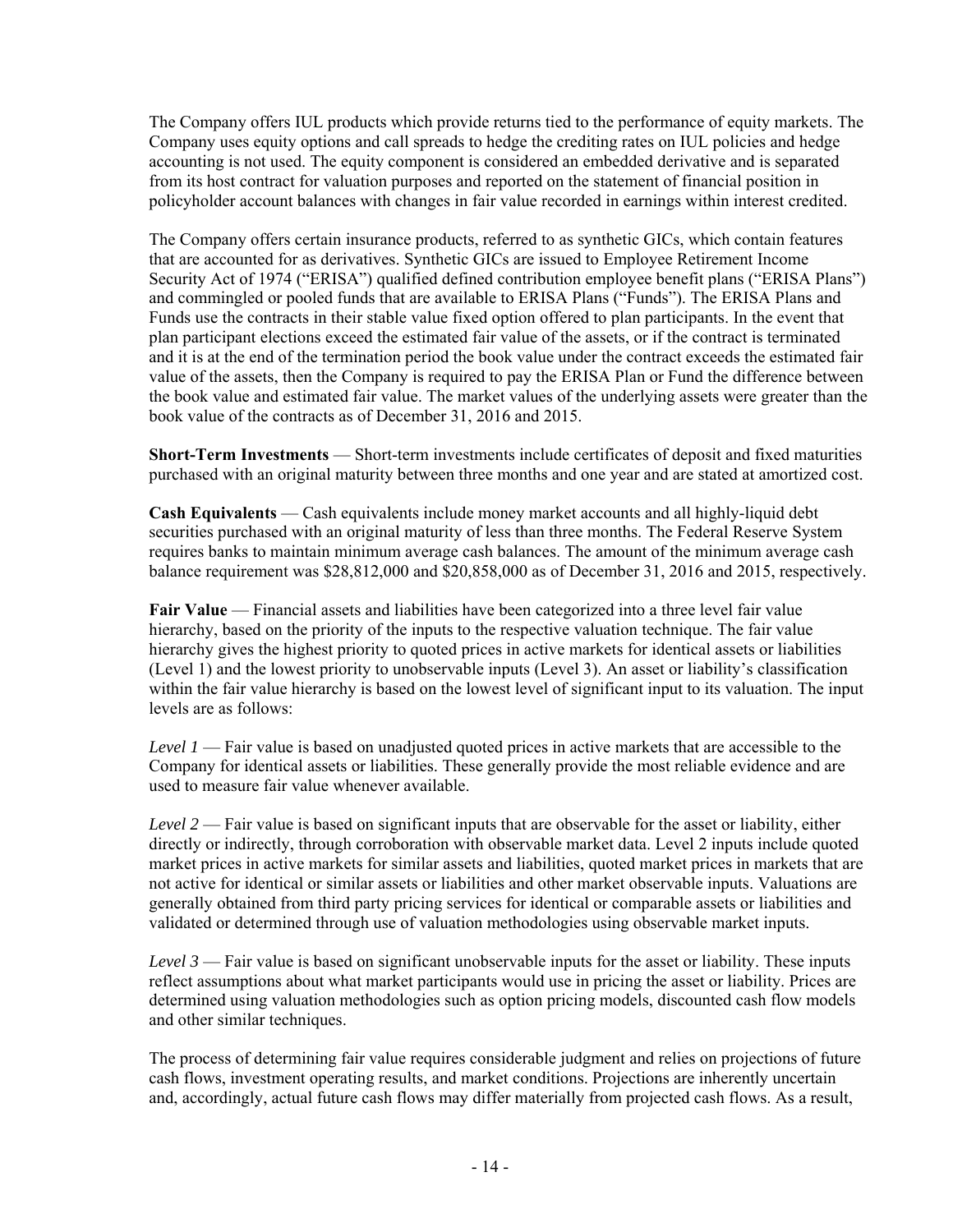the Company's valuations are susceptible to the risk inherent in making such projections. Estimates used are not necessarily indicative of the amounts the Company could realize in a market exchange. The use of different market assumptions and/or estimation methodologies may have a material effect on the estimated fair value amounts.

**Deferred Policy Acquisition Costs** — The direct costs of acquiring new insurance contracts are deferred to the extent such costs relate to successful acquisitions and are deemed recoverable from future premiums or profits. Such costs include: (1) incremental direct costs of contract acquisition, such as commissions, (2) the portion of an employee's total compensation and benefits related to time spent selling, underwriting, or processing the issuance of new and renewal insurance business only with respect to actual contracts acquired or renewed, (3) other direct costs essential to contract acquisition that would not have been incurred had a policy not been acquired or renewed, and (4) the costs of directresponse advertising the primary purpose of which is to elicit sales to customers who could be shown to have responded specifically to the advertising and that results in probable future benefits. All other acquisition-related costs, including those related to general advertising and solicitation, market research, agent training, product development, unsuccessful sales and underwriting efforts, as well as all indirect costs, are expensed as incurred. The portion of renewal commissions in excess of ultimate levels are also deferred to the extent they are deemed recoverable from future premiums or profits.

For health and disability insurance contracts, policy acquisition costs are amortized over the period of time the majority of premiums are expected to be earned. For term and traditional life insurance contracts, such costs are amortized over the premium-paying period of the related contracts in proportion to estimated premium revenues recognized, using assumptions consistent with those used in computing policy reserves.

For universal life, deferred annuity, and other investment contracts, such costs are generally amortized in proportion to the estimated gross profits from investment margins, mortality margins, expense margins, and surrender charges. The Company reviews assumptions underlying gross profit estimates on at least an annual basis and updates as necessary.

Deferred policy acquisition costs related to policies issued during the current calendar year are subject to recoverability testing at the end of each year. When future gross premiums and the related policy liabilities are insufficient to cover deferred policy acquisition costs and expected future benefits determined using current assumptions, deferred acquisition costs are charged to expense to the extent they are not recoverable.

Deferred policy acquisition costs are also adjusted by a credit or charge to unrealized gains (losses), net of income taxes, to reflect the impact on estimated gross profits and recoverability testing as if unrealized investment gains and losses had been realized.

Modifications to the terms of in-force contracts may occur as the result of an amendment, policy rider, or the policyholder's election of a feature. Policy acquisition costs related to internal replacements of policyholder contracts that cause the contract to be substantially changed are charged to expense when the contract is modified.

**Goodwill and Intangible Assets** — Goodwill is the excess of cost over the fair value of net assets acquired in a merger or acquisition transaction and is not amortized. Goodwill is tested for impairment annually. A qualitative analysis may be performed in order to evaluate potential impairment. If qualitative factors suggest that it is more likely than not that the fair value of net assets acquired is less than the carrying value of those assets, impairment testing will be performed using the fair value approach, which requires the use of estimates and judgment.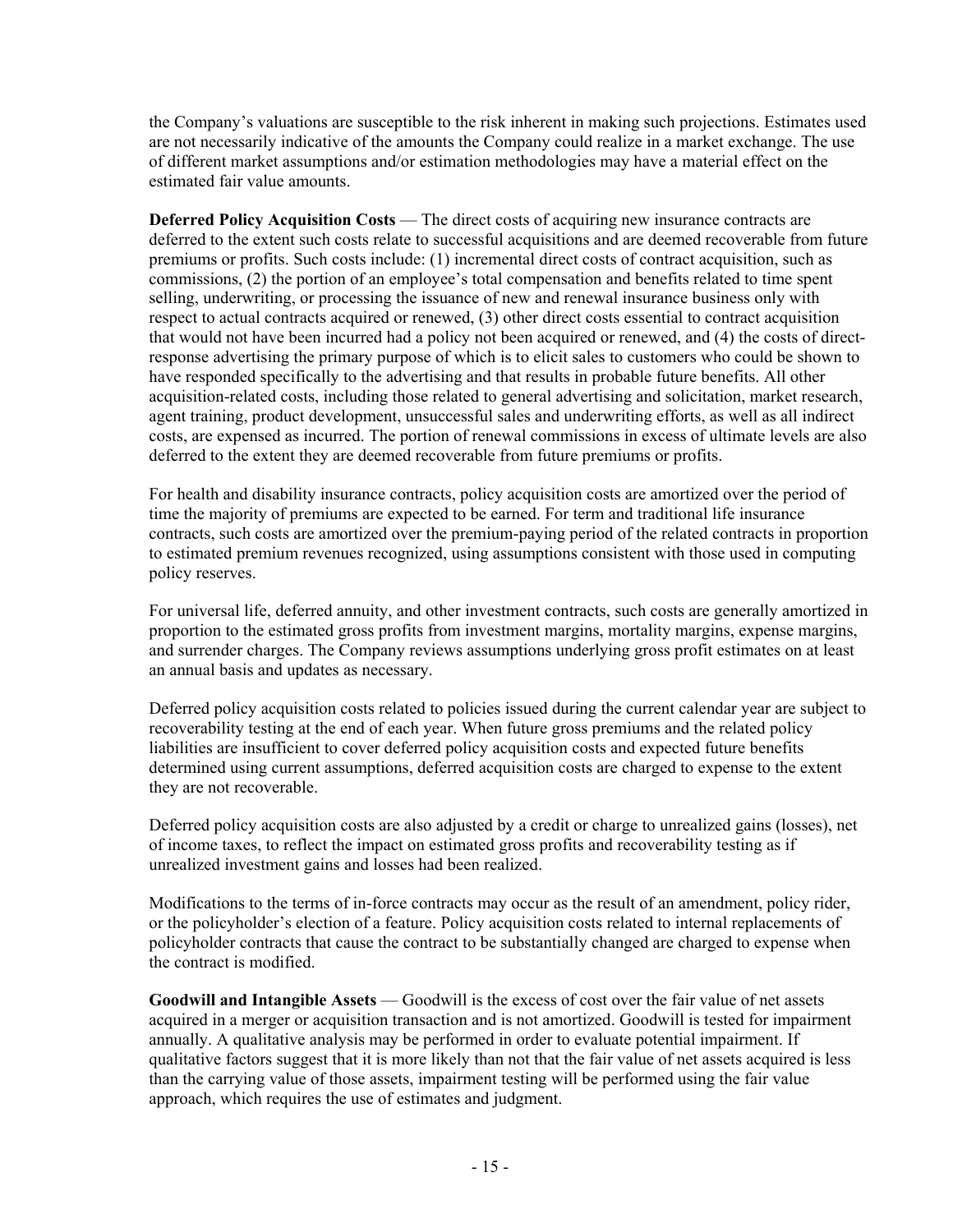Intangible assets consist of core deposit intangibles which represent the present value of core deposits acquired in a bank acquisition transaction and certificates of authority intangibles purchased from a third party insurance entity. Intangible assets are amortized on a straight-line basis and are reviewed periodically for indicators of impairment of value. If facts and circumstances suggest possible impairment, the sum of the estimated undiscounted future cash flows expected to result from the use of the asset is compared to the current carrying value of the asset. If the undiscounted future cash flows are less than the carrying value, an impairment loss is recognized for the excess of the carrying amount of assets over their fair value. There were no indicators of impairment of intangible assets as of December 31, 2016 or 2015.

**Company-Owned Life Insurance** — Company-owned life insurance represents individual life insurance contracts on the lives of certain officers and other key employees who have provided positive consent allowing the Company to be the beneficiary of such contracts. Certain contracts are carried at cash surrender value while others are carried at a contract value as determined by third-party carriers. A gain of \$24,270,000 and a loss of \$4,427,000 in the surrender value associated with these contracts for the years ended December 31, 2016 and 2015, respectively, are included in other revenues.

**Property and Equipment** — Property and equipment are carried at cost less accumulated depreciation and are included in other assets. The Company provides for depreciation of property and equipment using the straight-line method over the estimated useful lives of the assets. Property and equipment is tested for impairment whenever events or changes in circumstances, such as adverse changes in the use of the property and equipment, indicate that its carrying amount may not be recoverable.

Property and equipment as of December 31, 2016 and 2015, consisted of the following (in thousands):

|                                                                     | 2016                            | 2015                            | Range of<br><b>Useful Lives</b>              |
|---------------------------------------------------------------------|---------------------------------|---------------------------------|----------------------------------------------|
| Land and buildings<br>Furniture and equipment<br>Software and other | \$225,575<br>134,029<br>215,549 | \$224,674<br>130,316<br>213,904 | $3-50$ years<br>$1-20$ years<br>$1-10$ years |
|                                                                     | 575,153                         | 568,894                         |                                              |
| Accumulated depreciation                                            | (421,514)                       | (402,311)                       |                                              |
| Total                                                               | 153,639                         | 166,583                         |                                              |

**Future Policy Benefits, Policyholder Account Balances and Unpaid Claims** — Future policy benefits include reserves for certain life insurance, certain health coverages, and life-contingent annuities in payout status. Reserves for term, non-universal life-type permanent life contracts, and certain health coverages are calculated using the net level premium method. Mortality, morbidity, and persistency assumptions are generally based on the Company's experience, including provisions for adverse deviations. Reserves for certain universal life insurance contracts are calculated using estimated benefits and estimated assessment charges for administration, mortality, surrenders, and investment margin. The reserves for life-contingent annuities in payout status are calculated as the present value of expected future payments with mortality assumptions based on the Company's experience. Interest rates used in establishing such liabilities as of December 31, 2016, range from 2.50% to 10.00% for term and non-interest sensitive permanent-life contracts, from 2.97% to 9.00% for certain health coverages, and from 0.50% to 11.60% for life-contingent annuities in payout status.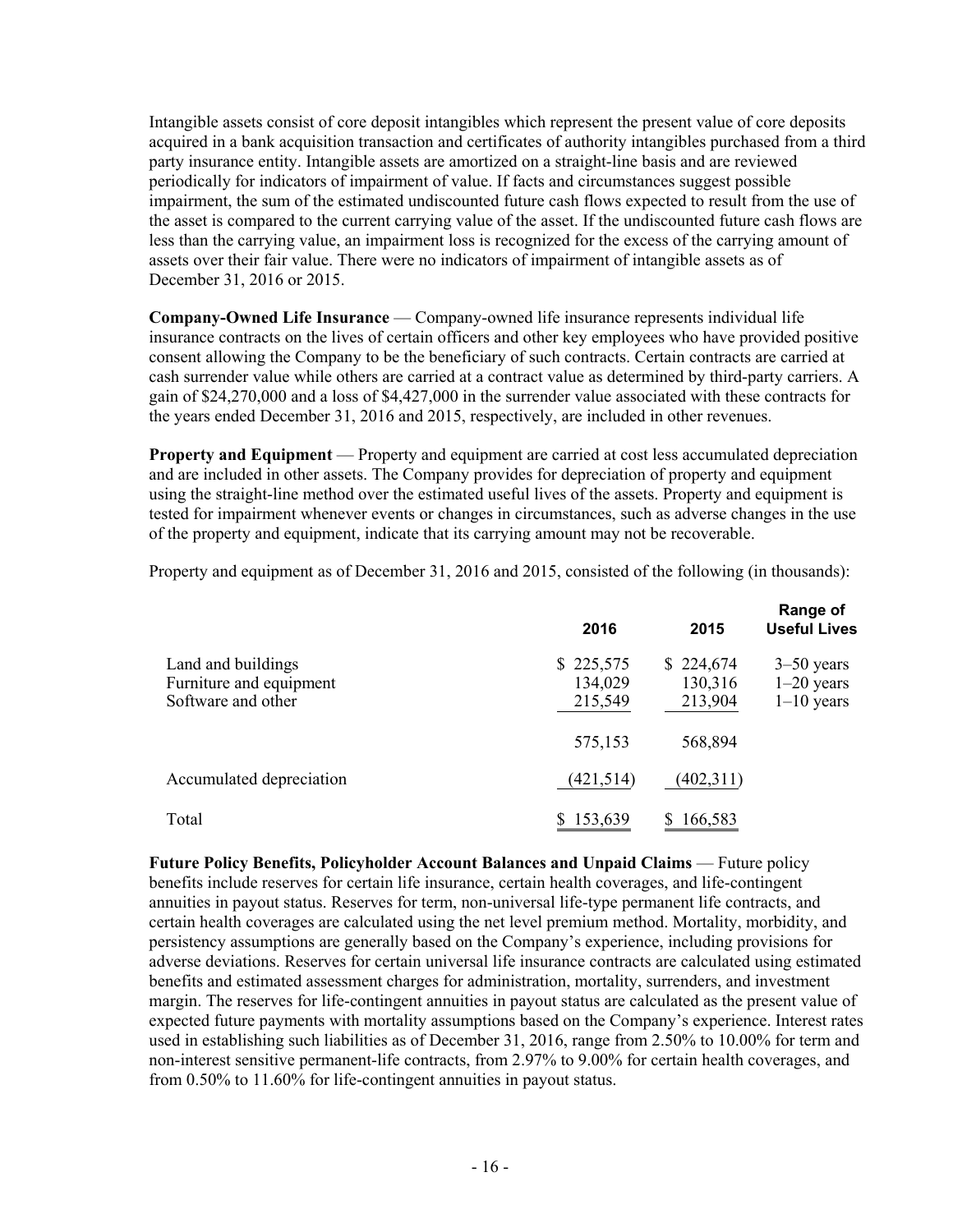Policyholder account balances for individual universal life-type and investment-type contracts are equal to policy account values. The policy account values represent an accumulation of gross premium payments plus credited interest less withdrawals, expense charges, and mortality charges. Interest rates credited to policyholder account balances during 2016 range from 0.10% to 6.34% for individual universal life-type and deferred annuity contracts and from 1.00% to 7.50% for group annuities and guaranteed investment contracts. The universal life and indexed universal life contracts offered by the Company contain certain additional insurance benefits such as death benefits and no-lapse guarantees. The liabilities for these benefits are determined by estimating the expected value of such benefits in excess of the projected contract accumulation value and recognized in the liability for future policy benefits.

Policyholder account balances also include deposit liabilities for non life-contingent payout annuities. The reserves are calculated as the present value of future payments. Interest rates used in establishing such liabilities as of December 31, 2016, range from 1.01% to 4.64%.

Due to the length of annuity and life insurance contracts, the length of benefit payment periods of health and accident insurance contracts, and the risks involved, the process of estimating reserves for future policy benefits is inherently uncertain. Reserves for future policy benefits are estimated using a variety of factors including, but not limited to, expected mortality, morbidity, interest rates, and lapse rates generally based on the Company's experience. Actual mortality, morbidity, interest, and lapse rates are likely to differ from expected rates. Accordingly, the timing and amount of actual cash flows for any given period may differ materially from the timing and amount of expected cash flows.

The Company annually establishes assumptions used in determining actuarial liabilities for future policy benefits for the current year's issues. Differences between the assumptions used in pricing these contracts and establishing the related policy liabilities and the Company's actual experience result in variances in profit and could result in losses. The effects of these differences are included in the consolidated statements of operations and comprehensive income in the period in which they occur. On an annual basis, the Company performs loss recognition testing by comparing the net policy liabilities held in the financial statement to a gross premium reserve using current assumptions. Significant assumptions considered in loss recognition testing include interest rates, morbidity, mortality, lapse rates, and commissions and expenses to administer the business. If loss recognition testing shows the liabilities less deferred policy acquisition costs are not adequate, then a write-down of deferred policy acquisition costs and recording additional liabilities may be required, resulting in a charge to benefits expense. In addition, future policy benefits are adjusted for the impact of unrealized investment gains with the corresponding credits or charges reported in unrealized gains (losses), net of income taxes, if the impact of such gains, had they been realized, would have caused a loss recognition event for the line of business being tested.

The liability for unpaid claims represents the amounts estimated for claims that have been reported but not settled and estimates for claims incurred but not reported. Liabilities for unpaid claims are estimated based upon the Company's historical experience and other actuarial assumptions that consider the effects of current developments and anticipated trends. Revisions of these estimates are reflected in operations in the year revised. Claim adjustment expenses are accrued and included in other liabilities.

**Deposits** — Deposits held by the Bank, including interest and non-interest bearing demand, savings and money-market accounts, and fixed and variable rate certificates of deposit, are carried at the amount payable on demand.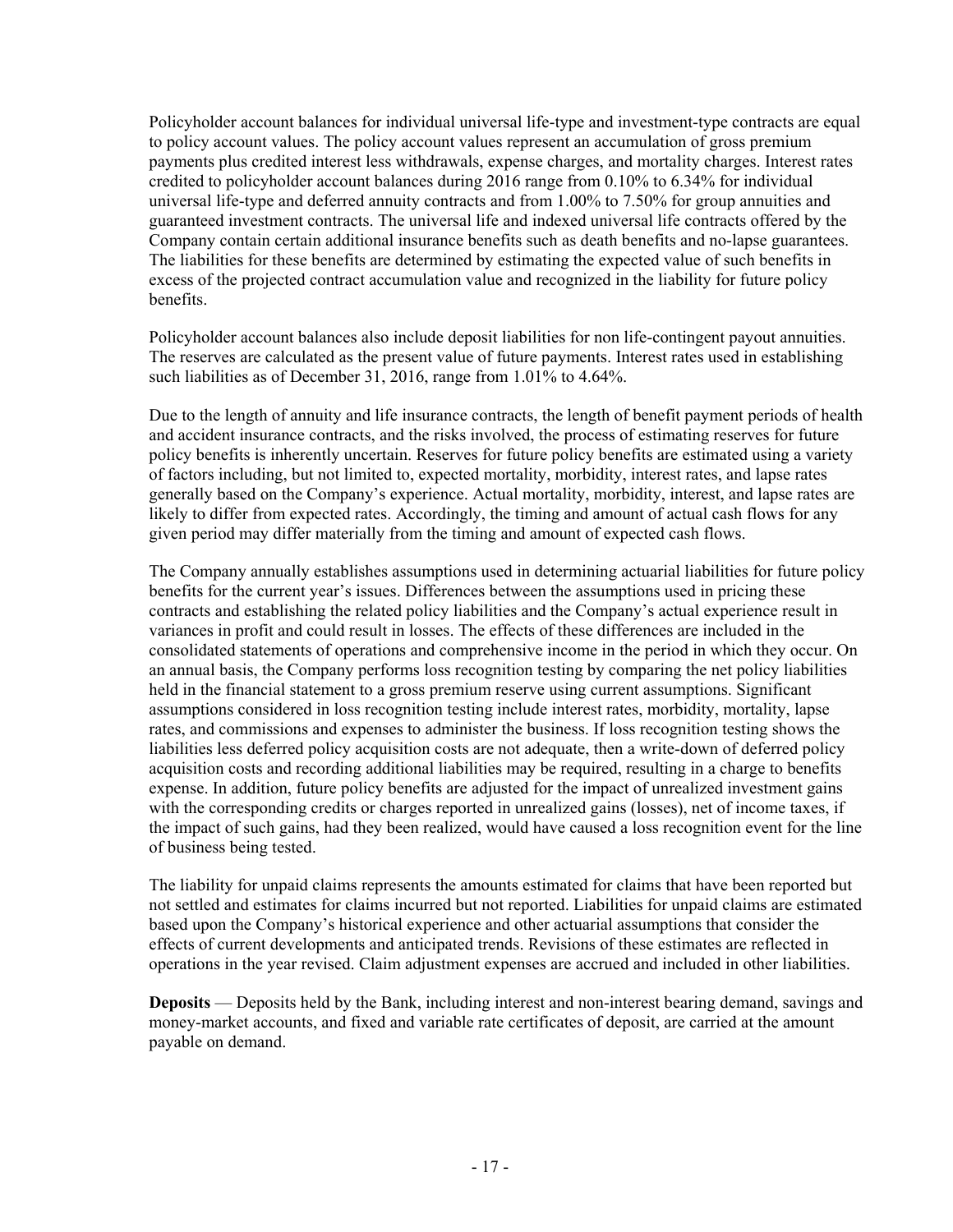**Retail Repurchase Agreements** — Securities sold under agreements to repurchase, which are included in borrowings in the consolidated balance sheets, generally mature within one business day from the transaction date. Securities sold under agreements to repurchase are reflected at the amount of cash received in connection with the transaction. The Company may be required to provide additional collateral based on the fair value of the underlying securities.

**Reinsurance** — In the normal course of business, the Company assumes and cedes insurance business in order to limit its maximum loss, provide greater diversification of risk, minimize exposures on larger risks, and expand certain business lines. The ceding of insurance business does not discharge an insurer from its primary legal liability to a policyholder. The Company remains liable to the extent that a reinsurer is unable to meet its obligations. Reinsurance premiums, expenses, recoveries and reserves related to reinsured business are accounted for on a basis consistent with that used in accounting for the original contracts issued and the terms of the reinsurance contracts. These amounts are included on a gross basis in the consolidated balance sheets and net in the consolidated statements of operations and comprehensive income. Amounts recoverable from reinsurers are reviewed for collectibility on a quarterly basis. An allowance is established for all amounts deemed uncollectible and losses are charged against the allowance when the uncollectibility of amounts recoverable from reinsurers is confirmed.

**Federal Income Taxes** — The provision for income taxes includes amounts currently paid and accrued, and deferred income taxes. The Company accounts for deferred income taxes under the asset and liability method, which requires the recognition of deferred tax assets and liabilities for the expected future tax consequences of events that have been included in the financial statements. Under this method, the Company determines deferred tax assets and liabilities on the basis of the differences between the financial statement and tax bases of assets and liabilities by using enacted tax rates in effect for the year in which the differences are expected to reverse. The effect of a change in tax rates on deferred tax assets and liabilities is recognized in income in the period that includes the enactment date. A current income tax payable of \$8,753,000 and \$3,420,000 is included in other liabilities in the consolidated balance sheet as of December 31, 2016 and 2015, respectively.

The Company recognizes deferred tax assets to the extent that it believes these assets are more likely than not to be realized. In making such a determination, the Company considers all available positive and negative evidence, including future reversals of existing taxable temporary differences, projected future taxable income, tax-planning strategies, and results of recent operations.

The Company records uncertain tax positions using a two-step process in which (1) it determines whether it is more likely than not that the tax positions will be sustained on the basis of the technical merits of the position and (2) for those tax positions that meet the more-likely-than-not recognition threshold, the Company recognizes the largest amount of tax benefit that is more than 50 percent likely to be realized upon ultimate settlement with the related tax authority. The Company recognizes interest accrued related to uncertain tax positions and penalties as income tax expense.

**Insurance Revenue and Expense Recognition** — Health and accident premiums are recognized on a pro rata basis over the applicable contract term. Unearned premiums represent the portion of health premiums written related to the unexpired portion of policies in force which has been deferred and are included in unearned revenues.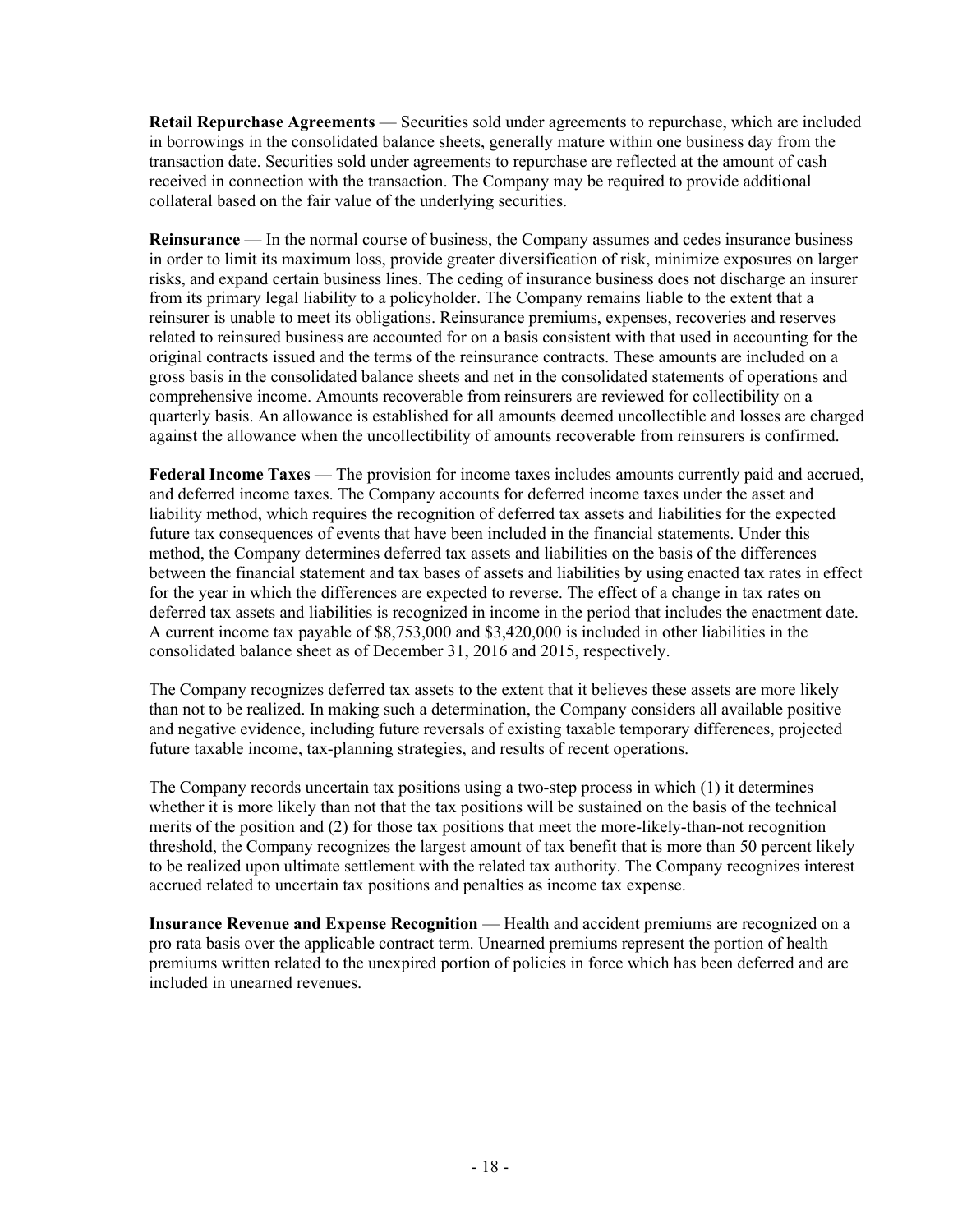Also included in unearned revenues are unearned revenues from universal life and investment-type products, which represents certain policy charges for services to be provided in future periods. The charges are deferred and amortized over the expected life of the contract using the product's estimated gross profits, similar to deferred policy acquisition costs. Such amortization is recorded in life and annuity revenues. Unearned revenue liabilities are adjusted for the impact of unrealized investment gains and losses on certain investments, as if these gains and losses had been realized, with the corresponding credits or charges reported in other comprehensive income (loss), net of tax.

Premiums for traditional life and payout annuity contracts with life contingencies are recognized as revenue when due. Benefits and expenses, other than deferred policy acquisition costs, are recognized when incurred. Receipts for universal life, deferred annuities, payout annuities without life contingencies and other investment contracts are classified as deposits to policyholders' account balances. Policy fees from these contracts include mortality charges, surrender charges, and earned policy service fees. Those mortality charges and service fees that are charged in advance are deferred and amortized into revenues in proportion to estimated gross profits similar to deferred policy acquisition costs. All other policy fees are included within life and annuity revenues when charged. Expenses related to these products, which include interest credited to policyholders' account balances and benefit amounts in excess of account balances, are charged to expense when incurred.

**Separate Accounts** — Separate accounts are established in conformity with insurance laws and are subject to general account claims only to the extent the value of separate account assets exceed separate account liabilities. The Company operates separate accounts on which investment gains or losses accrue exclusively to policyholders. Investments held in the separate accounts (primarily common collective trusts, common stocks and mutual funds) and liabilities of the separate accounts are reported separately as assets and liabilities. Investments held in separate accounts are stated at fair value based on the estimated fair value of the underlying assets comprising the portfolios of each individual separate account. Mortality, policy administration, and surrender charges from all separate accounts are included in life and annuity revenues.

**Subsequent Events** — The Company has evaluated subsequent events through March 10, 2017, the date the financial statements were available to be issued and, other than disclosed in Note 13, has determined that there are no material events that require adjustment to or disclosure in these financial statements.

**Adoption of New Accounting Pronouncements —** In January 2016, the Financial Accounting Standards Board ("FASB") issued Accounting Standards Update 2016-01 *Recognition and Measurement of Financial Assets and Financial Liabilities* ("ASU 2016-01"). The Company adopted a provision in this update that permits the elimination of disclosures about the fair value of financial instruments measured at amortized cost as of December 31, 2016. The Company has updated, Note 3, Fair Value, to reflect this change. ASU 2016-01 also requires investments in marketable equity securities to be carried at fair value with changes in fair value recognized in net income and other aspects of accounting for equity instruments and financial liabilities for which the fair value option has been elected. This section of the update is effective in 2019 with early adoption permitted, but no earlier than 2018. The Company does not expect the impact of the remaining provisions of this update to be material to its consolidated financial statements.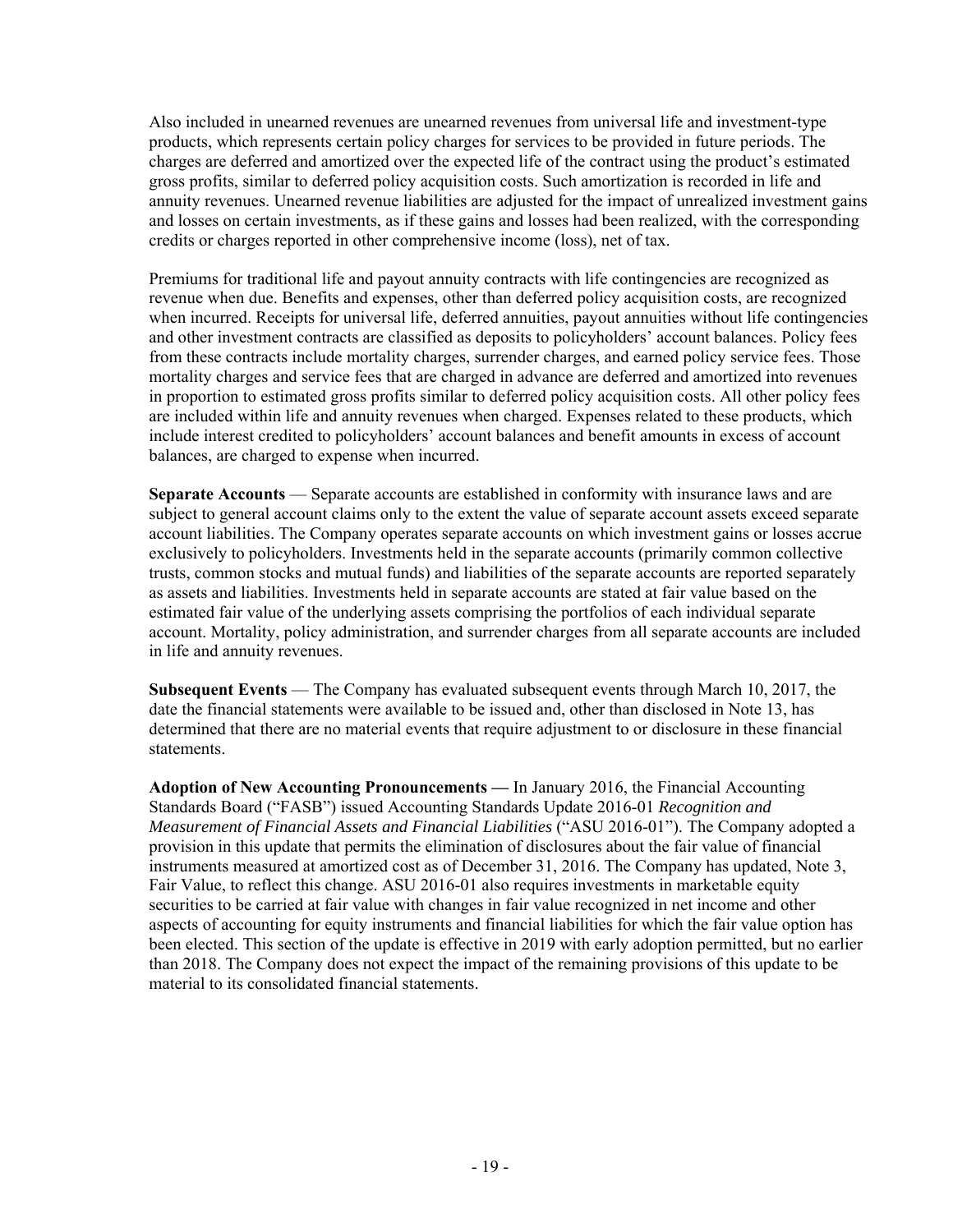In April 2015, the FASB issued ASU 2015-03 *Simplifying the Presentation of Debt Issuance Costs*. This update requires debt issuance costs to be presented on the balance sheet as a direct deduction from the related debt liability rather than an asset and to be applied retrospectively to all prior periods presented in the financial statements. The Company adopted this update in 2016 and has reflected retrospective changes to its 2015 consolidated financial statements. These changes included a reduction to other assets of \$6,518,000 with a corresponding reduction to borrowings on the consolidated balance sheets as of December 31, 2015 and a reclassification of the same amount between the change in other assets and other– net captions within cash flows from operating activities to the consolidated statements of cash flows for the year ended December 31, 2015. Total assets and total liabilities decreased \$6,518,000 as of December 31, 2015 as a result of the adoption of this guidance in 2016. Total cash flows from operating activities was unchanged for the year ended December 31, 2015 as a result of the adoption of this guidance in 2016.

**Future Adoption of New Accounting Pronouncements** — In May 2014, the FASB issued ASU 2014- 09 *Revenue from Contracts with Customers* ("ASU 2014-09"), which will supersede nearly all current revenue recognition guidance. For contracts affected by the new standard, the update will require an entity to recognize revenue upon the transfer of goods or services to customers in amounts that reflect the consideration to which the entity expects to be entitled in exchange for those goods or services. It will not impact the accounting for insurance contracts, financial instruments, guarantees, or leases and is effective in 2019 for the Company. Early adoption is permitted. Entities may apply ASU 2014-09 either retrospectively to each prior reporting period presented or as a cumulative-effect adjustment as of the date of adoption. The Company is currently evaluating the remaining impact of this update on its consolidated financial statements.

In May 2015, the FASB issued ASU 2015-09 *Disclosures about Short Duration Contracts.* The update requires new disclosures about initial claim estimates and subsequent adjustments to those estimates as well as detail about the duration and frequency of claims and the effects of discounting the liability for unpaid claims and claim adjustment expenses for short-duration insurance contracts. The update is effective in 2017. The disclosures should be applied retrospectively by providing comparative disclosures for each period presented. There will be no impact on the Company's consolidated results of operations and financial condition as a result of adopting this update. The Company is currently evaluating the impact of this update on its notes to the consolidated financial statements.

In August 2016, the FASB issued ASU 2016-13 *Measurement of Credit Losses on Financial Instruments* ("ASU 2016-13"). The update changes the measurement and recognition of credit losses on financial assets measured at amortized cost including financing receivables, held-to-maturity debt securities, receivables from customers, reinsurance arrangements, and securities lending transactions. The update replaces the requirement to recognize losses that are probable of having occurred with a requirement to recognize lifetime expected credit losses beginning at acquisition. Credit losses under the new model will consider relevant information about past events, current conditions and reasonable and supportable forecasts. In addition, ASU 2016-13 changes the recognition of credit losses on availablefor-sale debt securities by recognizing these losses through an allowance for credit losses with changes in the allowance recognized in net income. The update is effective in 2021 with early adoption permitted, but no earlier than 2019. The update should be applied using a modified retrospective method, except for available-for-sale debt securities for which an other-than-temporary impairment has been recognized, to which it should be applied prospectively. The Company is currently evaluating the impact of this guidance on its consolidated financial statements.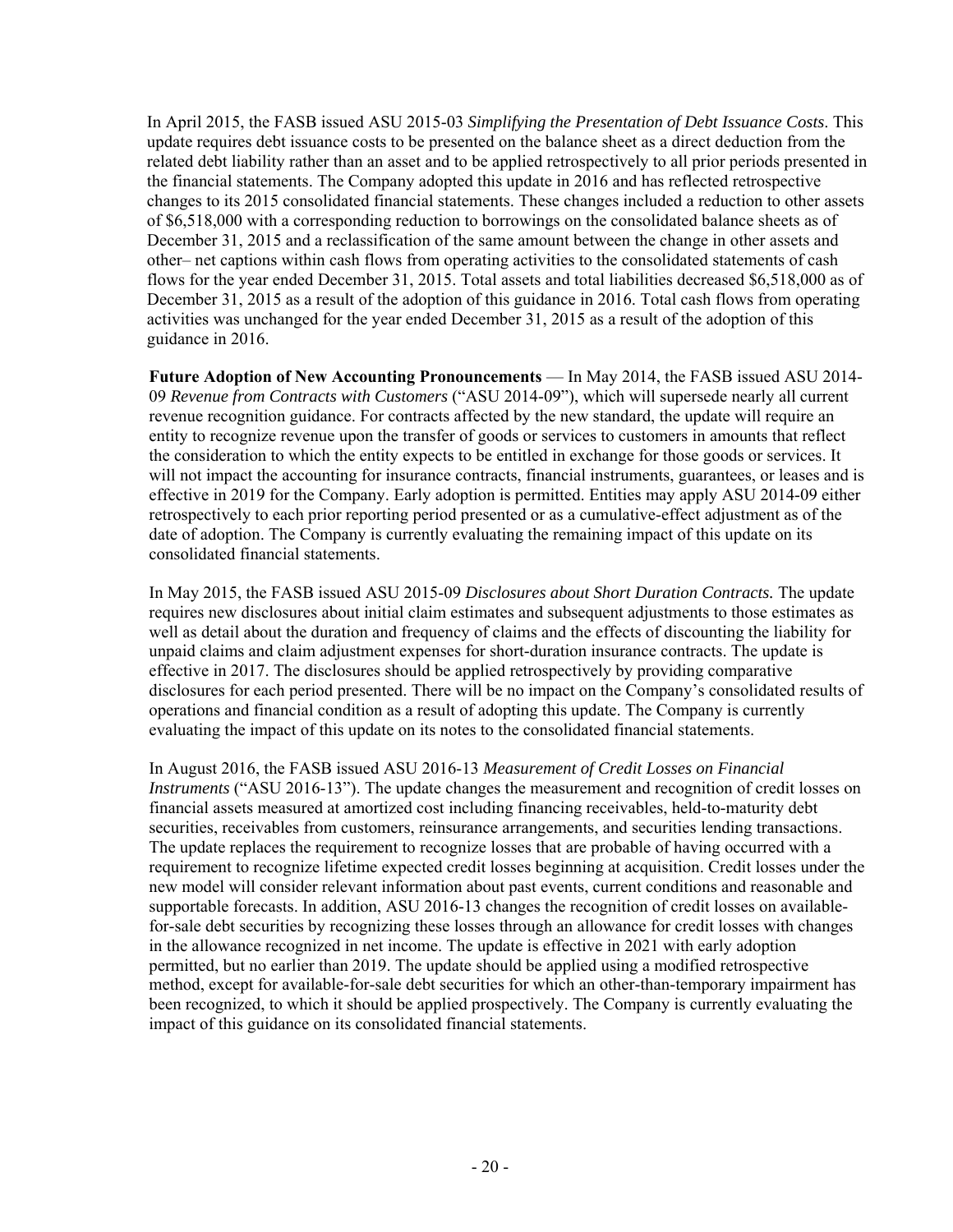#### **2. INVESTMENTS**

**Available-for-Sale Securities** — The amortized cost and fair value for both fixed maturities and equity securities by type as of December 31, 2016 and 2015, were as follows (in thousands)

|                                   |                          | <b>Gross Unrealized</b> |       |         |                                   |            |                                                     |         |   |               |
|-----------------------------------|--------------------------|-------------------------|-------|---------|-----------------------------------|------------|-----------------------------------------------------|---------|---|---------------|
| 2016                              | <b>Amortized</b><br>Cost |                         | Gains |         | <b>Temporary</b><br><b>Losses</b> |            | Other-Than<br><b>Temporary</b><br>Gains<br>(Losses) |         |   | Fair<br>Value |
| Fixed maturities:                 |                          |                         |       |         |                                   |            |                                                     |         |   |               |
| U.S. Government                   | \$                       | 120,640                 | \$    | 7.200   | \$                                | (732)      | \$                                                  |         | S | 127,108       |
| States and political subdivisions |                          | 265,205                 |       | 4,076   |                                   | (2,332)    |                                                     | (86)    |   | 266,863       |
| U.S. and Canadian corporate       |                          | 10,353,780              |       | 493,256 |                                   | (157, 928) |                                                     | 7,969   |   | 10,697,077    |
| Foreign corporate                 |                          | 3,134,416               |       | 139,144 |                                   | (70,986)   |                                                     |         |   | 3,202,574     |
| Commercial MBS                    |                          | 1,559,592               |       | 74,747  |                                   | (4,932)    |                                                     | 570     |   | 1,629,977     |
| <b>Residential MBS</b>            |                          | 1,978,421               |       | 73,681  |                                   | (17,985)   |                                                     | (5)     |   | 2,034,112     |
| Other ABS                         |                          | 2,162,037               |       | 19,766  |                                   | (18, 575)  |                                                     | 150     |   | 2,163,378     |
| Total fixed maturities            |                          | \$19,574,091            | S     | 811,870 | S.                                | (273, 470) |                                                     | \$8,598 |   | \$20,121,089  |
| Equity securities                 |                          | 7,997                   | S     | 5,921   | S                                 |            |                                                     |         |   | 13,918        |

|                                   |                          |              | <b>Gross Unrealized</b> |         |                                   |               |                                              |          |               |
|-----------------------------------|--------------------------|--------------|-------------------------|---------|-----------------------------------|---------------|----------------------------------------------|----------|---------------|
| 2015                              | <b>Amortized</b><br>Cost |              | Gains                   |         | <b>Temporary</b><br><b>Losses</b> |               | Other-Than<br>Temporary<br>Gains<br>(Losses) |          | Fair<br>Value |
| Fixed maturities:                 |                          |              |                         |         |                                   |               |                                              |          |               |
| U.S. Government                   | \$                       | 189,158      | \$                      | 8,481   | \$                                | (923)         | \$                                           |          | \$<br>196,716 |
| States and political subdivisions |                          | 298,663      |                         | 7,524   |                                   | (2,371)       |                                              | (60)     | 303,756       |
| U.S. and Canadian corporate       |                          | 9,331,836    |                         | 408,750 |                                   | (222, 242)    |                                              | 9,112    | 9,527,456     |
| Foreign corporate                 |                          | 2,934,601    |                         | 130,916 |                                   | (55, 628)     |                                              |          | 3,009,889     |
| Commercial MBS                    |                          | 1,770,036    |                         | 105,768 |                                   | (6, 138)      |                                              | 1,713    | 1,871,379     |
| <b>Residential MBS</b>            |                          | 2,089,975    |                         | 85,214  |                                   | (11,981)      |                                              | 61       | 2,163,269     |
| Other ABS                         |                          | 1,628,920    |                         | 20,675  |                                   | (12, 116)     |                                              | 634      | 1,638,113     |
| Total fixed maturities            |                          | \$18,243,189 | S                       | 767,328 |                                   | $$$ (311,399) |                                              | \$11,460 | \$18,710,578  |
| Equity securities                 |                          | 7,596        | S                       | 5,756   | \$                                |               |                                              |          | 13,352        |

Other than temporary gains (losses) as included above represent the initial non-credit portion of OTTI losses and the subsequent increases and decreases in estimated fair value for those fixed maturities for which a non-credit OTTI loss was previously recognized.

The Company's fixed maturities portfolio was primarily comprised of investment grade securities. Based upon designations by the National Association of Insurance Commissioners ("NAIC"), investment grade securities comprised 96.2% and 96.4% of the Company's total available-for-sale fixed maturities portfolio as of December 31, 2016 and 2015, respectively. A portion of the Commercial and Residential MBS portfolios are backed by collateral guaranteed or insured by an U.S. Government agency. As of December 31, 2016 and 2015, 98.43% of the Residential MBS portfolio was guaranteed by a government agency. As of December 31, 2016 and 2015, 64.20% and 66.03%, respectively, of the Commercial MBS portfolio was guaranteed by a government agency.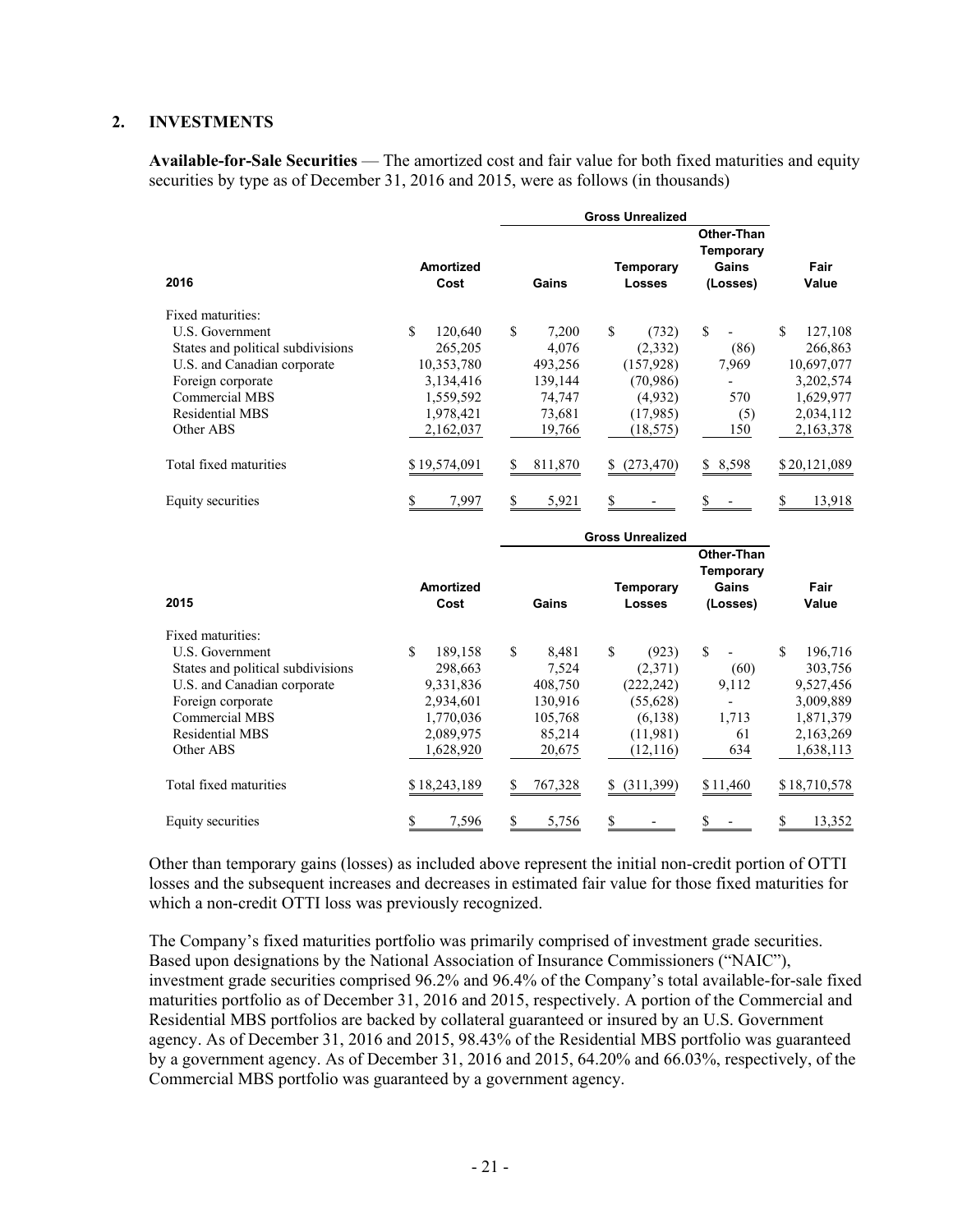The amortized cost and fair value of fixed maturities as of December 31, 2016, by contractual maturity, are shown below (in thousands). Actual maturities may differ as a result of prepayments by the issuer. MBS and other ABS which provide for periodic payments throughout their lives are listed in a separate category.

|                                                                                                                                   | <b>Amortized</b><br>Cost                             | Fair<br><b>Value</b>                           |
|-----------------------------------------------------------------------------------------------------------------------------------|------------------------------------------------------|------------------------------------------------|
| Due in one year or less<br>Due after one year through five years<br>Due after five years through ten years<br>Due after ten years | \$<br>545,335<br>3,078,593<br>3,129,776<br>7,120,337 | 551,334<br>3,207,277<br>3,254,287<br>7,280,724 |
|                                                                                                                                   | 13,874,041                                           | 14,293,622                                     |
| MBS and other ABS                                                                                                                 | 5,700,050                                            | 5,827,467                                      |
| Total                                                                                                                             | \$19,574,091                                         | \$20,121,089                                   |

An aging of gross unrealized losses including OTTI losses on the Company's investments in fixed maturities as of December 31, 2016 and 2015, was as follows (in thousands):

|                                                                                                                                                            |   |                                                                           |                                                                                       |                                                                     | 2016 |                                                                 |   |                                                                               |       |                                                                                 |
|------------------------------------------------------------------------------------------------------------------------------------------------------------|---|---------------------------------------------------------------------------|---------------------------------------------------------------------------------------|---------------------------------------------------------------------|------|-----------------------------------------------------------------|---|-------------------------------------------------------------------------------|-------|---------------------------------------------------------------------------------|
|                                                                                                                                                            |   | <b>Less than One Year</b>                                                 |                                                                                       | One Year or More                                                    |      |                                                                 |   |                                                                               | Total |                                                                                 |
|                                                                                                                                                            |   | Fair<br>Value                                                             | Gross<br><b>Unrealized</b><br><b>Losses</b>                                           | Fair<br>Value                                                       |      | Gross<br><b>Unrealized</b><br>Losses                            |   | Fair<br>Value                                                                 |       | <b>Gross</b><br><b>Unrealized</b><br>Losses                                     |
| U.S. Government<br>States and political subdivisions<br>U.S. and Canadian corporate<br>Foreign corporate<br>Commercial MBS<br>Residential MBS<br>Other ABS | S | 61,288<br>88,899<br>2,915,343<br>698.196<br>175,793<br>930.629<br>842,323 | \$<br>(732)<br>(2,332)<br>(127, 278)<br>(42, 720)<br>(3,897)<br>(15.103)<br>(16, 545) | \$<br>۰<br>962<br>349,096<br>158,319<br>75,385<br>86,720<br>172,746 | \$   | (86)<br>(30,685)<br>(28, 266)<br>(2,231)<br>(2,888)<br>(2, 598) | S | 61,288<br>89.861<br>3,264,439<br>856,515<br>251,178<br>1,017,349<br>1,015,069 | S     | (732)<br>(2, 418)<br>(157, 963)<br>(70,986)<br>(6,128)<br>(17,991)<br>(19, 143) |
|                                                                                                                                                            |   | \$5,712,471                                                               | \$(208,607)                                                                           | \$843,228                                                           |      | \$(66,754)                                                      |   | \$6,555,699                                                                   |       | \$(275,361)                                                                     |

|                                                                                                                                                                   |                                                                                   |                                                                                      |                                                                                        | 2015                                                              |                                                                                   |                                                                                       |
|-------------------------------------------------------------------------------------------------------------------------------------------------------------------|-----------------------------------------------------------------------------------|--------------------------------------------------------------------------------------|----------------------------------------------------------------------------------------|-------------------------------------------------------------------|-----------------------------------------------------------------------------------|---------------------------------------------------------------------------------------|
|                                                                                                                                                                   |                                                                                   | <b>Less than One Year</b>                                                            |                                                                                        | One Year or More                                                  | Total                                                                             |                                                                                       |
|                                                                                                                                                                   | Fair<br>Value                                                                     | <b>Gross</b><br><b>Unrealized</b><br><b>Losses</b>                                   | Fair<br>Value                                                                          | Gross<br><b>Unrealized</b><br>Losses                              | Fair<br>Value                                                                     | <b>Gross</b><br><b>Unrealized</b><br>Losses                                           |
| U.S. Government<br>States and political subdivisions<br>U.S. and Canadian corporate<br>Foreign corporate<br>Commercial MBS<br><b>Residential MBS</b><br>Other ABS | 145,493<br>S.<br>160,638<br>3,566,867<br>798,629<br>210,166<br>745,780<br>571,568 | S<br>(923)<br>(2,431)<br>(197, 851)<br>(40, 633)<br>(4, 451)<br>(8, 854)<br>(8, 719) | S<br>$\overline{\phantom{a}}$<br>-<br>147,718<br>75,479<br>57,815<br>97,042<br>148,026 | \$<br>۰<br>(24, 621)<br>(14,995)<br>(2,114)<br>(3,127)<br>(3,683) | 145,493<br>S.<br>160.638<br>3,714,585<br>874,108<br>267,981<br>842,822<br>719,594 | S<br>(923)<br>(2, 431)<br>(222, 472)<br>(55,628)<br>(6, 565)<br>(11,981)<br>(12, 402) |
|                                                                                                                                                                   | \$6,199,141                                                                       | \$(263, 862)                                                                         | \$526,080                                                                              | \$(48,540)                                                        | \$6,725,221                                                                       | $$$ $(312,402)$                                                                       |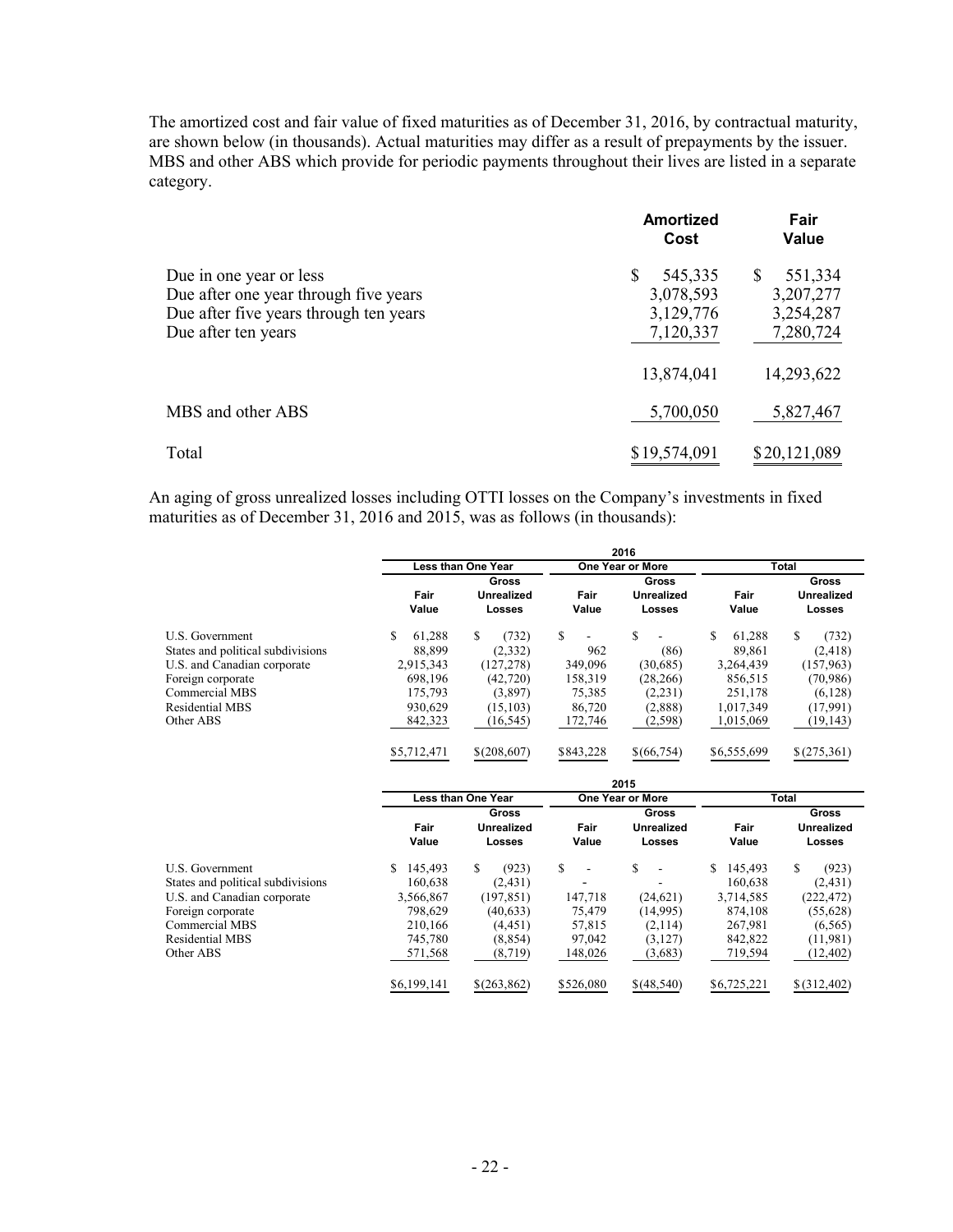The indicated gross unrealized losses in all categories decreased from \$312,402,000 as of December 31, 2015 to \$275,361,000 as of December 31, 2016. Based upon the Company's current evaluation of these securities in accordance with its impairment policy, and the Company's current intentions and assessments about holding and selling, and any requirements to sell these securities, the Company has concluded that these securities are not other-than-temporarily impaired. As of December 31, 2016, 114 securities were in an unrealized loss position greater than twelve months with an average credit rating of A3 and were 91.5% investment grade. As of December 31, 2016, 696 securities were in an unrealized loss position less than twelve months with an average credit rating of A2 and were 97.6% investment grade.

The following table provides a rollforward of the cumulative credit losses previously recognized in earnings on fixed maturities still held by the Company as of December 31, 2016 and 2015, for which a portion of an OTTI was recognized in accumulated other comprehensive income (loss) (in thousands):

|                                                                                                                                       | 2016     | 2015      |
|---------------------------------------------------------------------------------------------------------------------------------------|----------|-----------|
| Balance — beginning of year                                                                                                           | \$27,053 | \$35,463  |
| Additional credit losses for which an OTTI was not previously recognized                                                              | 9,233    | 2,463     |
| Additional credit losses for which an OTTI was previously recognized                                                                  | 1.919    | 16,481    |
| Reduction for credit losses related to securities sold during the period                                                              | (5,926)  | (26, 429) |
| Reduction in credit losses as a result of increases in cash flows<br>expected to be collected over the remaining life of the security | (1,487)  | (925)     |
| Balance — end of year                                                                                                                 | \$30,792 | \$27,053  |

Securities pledged where the secured party does not have the right to sell or repledge were \$463,212,000 as of December 31, 2016, primarily to secure trust and public deposits and for other purposes as required or permitted by law.

**Derivatives** — As of December 31, 2016 and 2015, the fair values of derivatives reported in the consolidated balance sheets were as follows (in thousands):

|                                                                         |                 | 2016                     |                    |                 | 2015                     |                    |
|-------------------------------------------------------------------------|-----------------|--------------------------|--------------------|-----------------|--------------------------|--------------------|
|                                                                         | <b>Notional</b> |                          |                    | <b>Notional</b> |                          |                    |
|                                                                         | Value           | <b>Assets</b>            | <b>Liabilities</b> | Value           | <b>Assets</b>            | <b>Liabilities</b> |
| Derivatives designated as<br>hedging instruments:                       |                 |                          |                    |                 |                          |                    |
| Foreign currency swaps                                                  | 499,952<br>S.   | \$43,576                 | \$<br>6,066        | 223,299<br>\$   | \$27,930                 | \$<br>138          |
| Derivatives not designated or not<br>qualifying as hedging instruments: |                 |                          |                    |                 |                          |                    |
| Interest rate swaps                                                     | 670,767         | 7,247                    | 2,930              | 704,669         | 7,740                    | 3,997              |
| Forwards and warrants                                                   | 18,031          | 23                       | 401                | 22,651          | 98                       | 156                |
| Call spread options                                                     | 9,762           | 606                      |                    |                 |                          |                    |
| Embedded derivatives (IUL products)                                     | 11,520          | $\overline{\phantom{0}}$ | 2,718              |                 | $\overline{\phantom{a}}$ |                    |
| Synthetic GICs                                                          | 2,374,900       |                          |                    | 2,359,018       |                          |                    |
| Swaptions                                                               | 1,650,000       |                          |                    | 3,650,000       |                          |                    |
|                                                                         | 4,734,980       | 7,876                    | 6,049              | 6,736,338       | 7,838                    | 4,153              |
|                                                                         | \$5,234,932     | \$51,452                 | \$12,115           | \$6,959,637     | \$35,768                 | \$4,291            |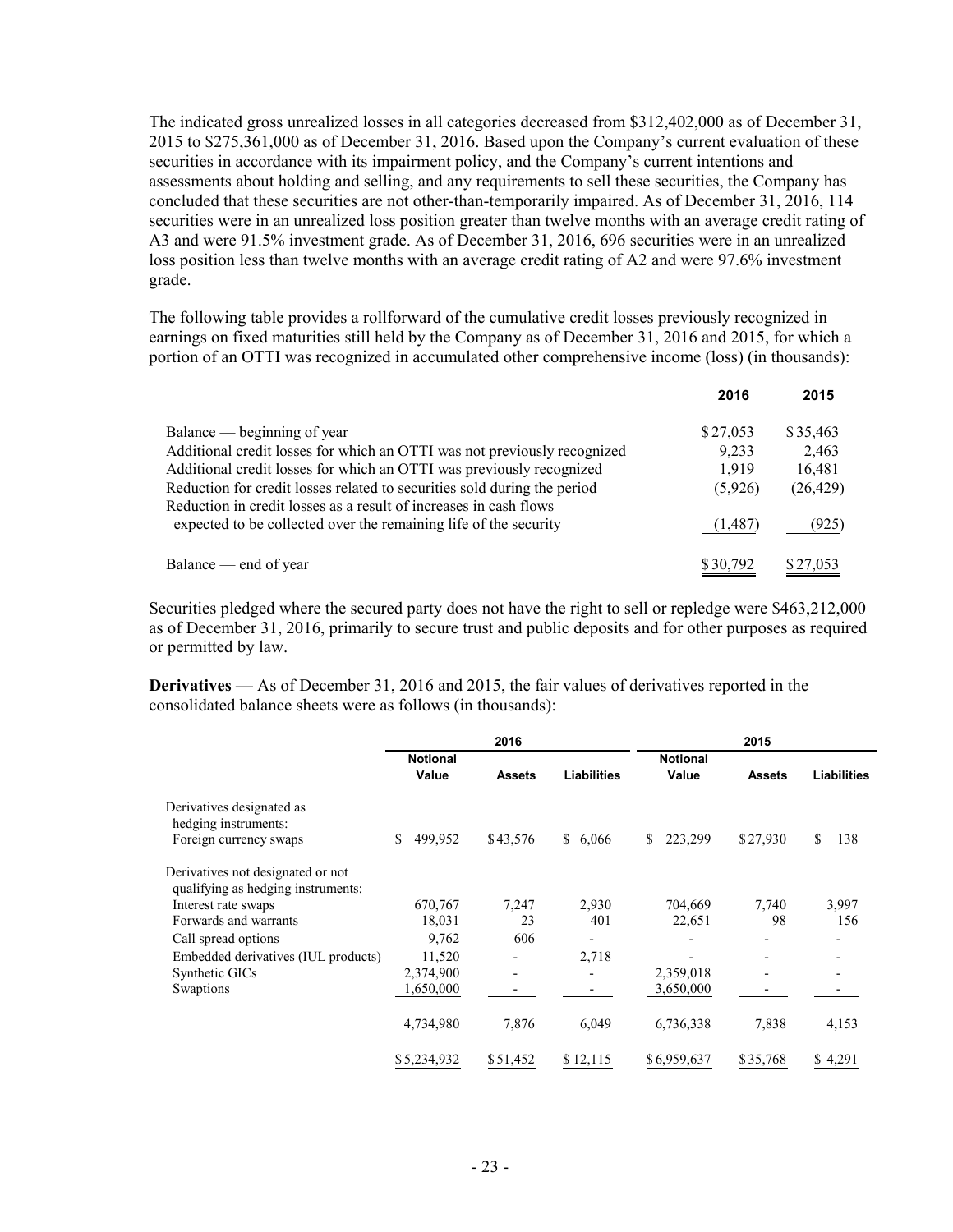For the years ending December 31, 2016 and 2015, the following changes in fair value of derivatives were reported in the consolidated financial statements (in thousands):

|                                                                                   |                                  | 2016                     | 2015                               |                                         |                 |
|-----------------------------------------------------------------------------------|----------------------------------|--------------------------|------------------------------------|-----------------------------------------|-----------------|
|                                                                                   | Other<br>Comprehensive<br>Income | <b>Revenues</b>          | <b>Interest</b><br><b>Credited</b> | <b>Other</b><br>Comprehensive<br>Income | <b>Revenues</b> |
| Derivatives designated as cash flow hedging<br>instruments:                       |                                  |                          |                                    |                                         |                 |
| Foreign currency swaps                                                            | \$9,718                          | \$5,259                  | \$<br>$\overline{\phantom{a}}$     | \$18,407                                | \$2,122         |
| Derivatives not designated or not qualifying<br>as cash flow hedging instruments: |                                  |                          |                                    |                                         |                 |
| Interest rate swaps                                                               |                                  | (1,661)                  |                                    |                                         | (1,899)         |
| Forwards                                                                          |                                  | (320)                    |                                    |                                         | (388)           |
| Call spread options                                                               |                                  | 126                      |                                    |                                         |                 |
| Embedded derivatives (IUL products)                                               |                                  | $\overline{\phantom{a}}$ | (49)                               |                                         |                 |
| Swaptions                                                                         |                                  |                          |                                    |                                         | (1,507)         |
|                                                                                   |                                  | (1,855)                  | (49)                               |                                         | (3,794)         |
| Total                                                                             | 9,718                            | 3,404<br>S.              | (49)                               | \$18,407                                | \$(1,672)       |

There were no reclassifications of derivatives from other comprehensive income (loss) to net realized investment gains (losses) in 2016 or 2015.

Certain of the Company's derivative instruments contain provisions requiring collateral against their fair value subject to minimum transfer amounts. The aggregate fair value of all the derivative instruments with collateral features as of December 31, 2016 was \$37,725,000. The Company held \$39,890,000 of cash collateral related to these instruments as of December 31, 2016.

**Unconsolidated VIEs** — The carrying amount and maximum exposure to loss, including additional capital contribution commitments, relating to VIEs for which the Company holds an interest but is not the primary beneficiary and which have not been consolidated as of December 31, 2016, were as follows (in thousands):

|                                          | Carrying<br>Value   | <b>Maximum</b><br><b>Exposure</b><br>to Loss |
|------------------------------------------|---------------------|----------------------------------------------|
| Limited partnerships<br>Fixed maturities | \$360,939<br>46,786 | \$561,699<br>46,786                          |
|                                          | \$407,725           | \$608,485                                    |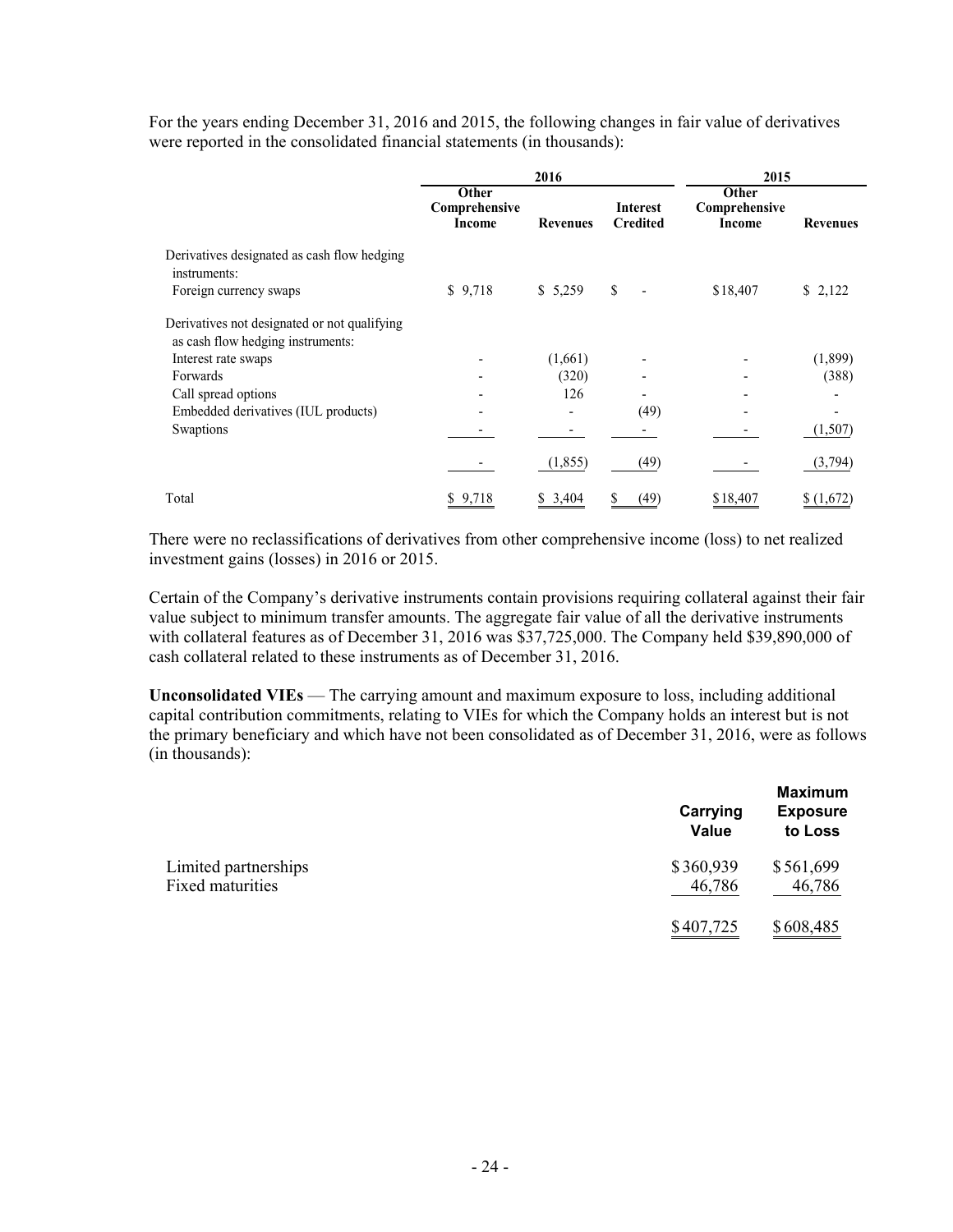**Loans** — The Company invests in mortgage, commercial and consumer loans, and loans to homeowner associations ("HOA"), which are generally secured by underlying commercial and residential real estate, business assets, personal property, and personal guarantees.

*Loan Segments* — The Company's insurance and banking operations determine the manner in which the Company's loan segments are evaluated and managed. The tables below reflect the recorded investment in loans (defined as the unpaid principal net of charge-offs and unamortized deferred loan fees) by segment as of December 31, 2016 and 2015, respectively (in thousands):

|                                             | 2016        | 2015        |
|---------------------------------------------|-------------|-------------|
| Insurance:                                  |             |             |
| Commercial                                  | \$2,296,465 | \$2,113,644 |
| Residential                                 | 5,456       | 2,682       |
| Bank:                                       |             |             |
| Construction — residential                  | 56,542      | 106,314     |
| Construction — commercial and multifamily   | 592,798     | 473,066     |
| Residential real estate                     | 1,682,023   | 1,643,224   |
| Commercial real estate - non-owner occupied | 801,240     | 644,699     |
| Commercial real estate — multifamily        | 681,512     | 537,925     |
| Owner occupied non-residential real estate  | 353,959     | 378,165     |
| Commercial and industrial                   | 1,034,469   | 846,802     |
| Energy                                      | 194,942     | 205,544     |
| <b>HOA</b>                                  | 405,168     | 309,969     |
| Land                                        | 45,413      | 51,652      |
| Consumer                                    | 201,033     | 212,180     |
| Covered loans                               |             | 12,687      |
| Total loans                                 | 8,351,020   | 7,538,553   |
| Less allowance for loan losses              | (75, 478)   | (80, 355)   |
| Total net loans                             | \$8,275,542 | \$7,458,198 |

Loans include net deferred loan origination costs of \$2,268,000 and \$295,000 as of December 31, 2016 and 2015, respectively. The Company purchased \$415,771,000 and \$329,521,000 of residential real estate loans as of December 31, 2016 and 2015, respectively.

The Bank had loans outstanding to directors and executive officers. Such loans are made in the ordinary course of business at comparable terms and conditions as loans made to unrelated parties. Total loans to related parties as of December 31, 2016 and 2015, were \$2,409,000 and \$2,610,000, respectively.

*Concentrations* — Loans are geographically dispersed throughout the United States, with the largest concentrations in California and Texas which were each approximately 14%, of the portfolio as of December 31, 2016.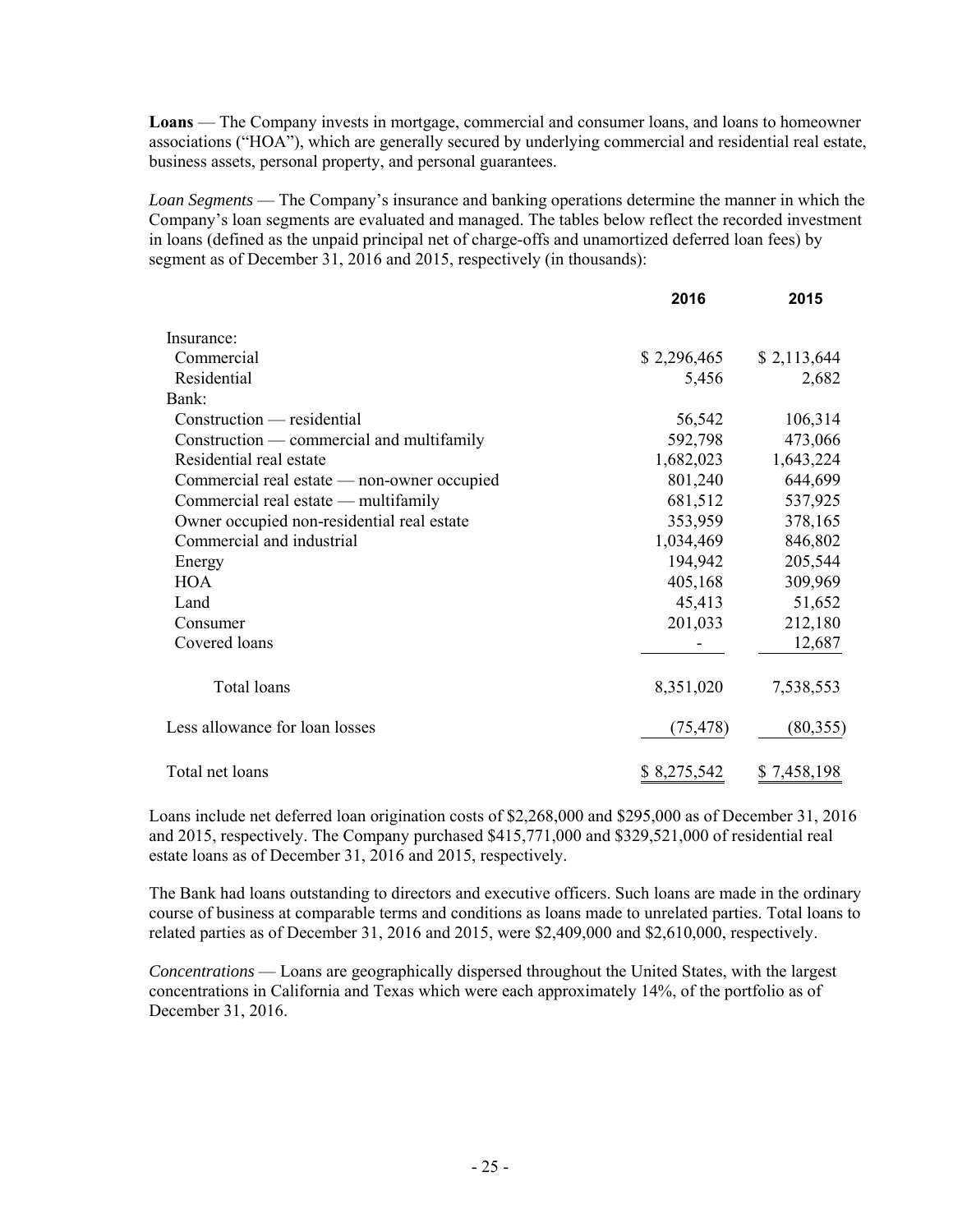*Credit Quality Indicators* — For purposes of monitoring the credit quality and risk characteristics of its insurance segment's commercial loans the Company considers the current debt service coverage, loan to value ratios, leasing status, average rollover, loan performance, guarantees, and current rents in relation to current markets. The credit quality indicators are updated annually or more frequently if conditions are warranted based on the Company's credit monitoring process. The Company monitors the credit quality for the insurance segment's residential loans by reviewing payment activity monthly.

|                       | <b>Debt Service Coverage Ratios</b> |                                     |              |             |  |
|-----------------------|-------------------------------------|-------------------------------------|--------------|-------------|--|
| 2016                  | >1.20x                              | $1.00x - 1.20x$                     | < 1.00x      | Total       |  |
| Loan-to-value ratios: |                                     |                                     |              |             |  |
| Less than $65\%$      | \$1,741,657                         | \$201,354                           | \$83,189     | \$2,026,200 |  |
| 65% to 75%            | 218,500                             | 36,607                              | 1,060        | 256,167     |  |
| Greater than 75%      | 5,184                               | 5,631                               | 3,283        | 14,098      |  |
| Total                 | \$1,965,341                         | \$243,592                           | S<br>87,532  | \$2,296,465 |  |
|                       |                                     | <b>Debt Service Coverage Ratios</b> |              |             |  |
| 2015                  | >1.20x                              | $1.00x - 1.20x$                     | < 1.00x      | Total       |  |
| Loan-to-value ratios: |                                     |                                     |              |             |  |
| Less than $65\%$      | \$1,473,252                         | \$230,442                           | S.<br>96,198 | \$1,799,892 |  |
| $65\%$ to $75\%$      | 202,357                             | 55,095                              | 1,862        | 259,314     |  |
| Greater than 75%      | 4,895                               | 6,131                               | 43,412       | 54,438      |  |
| Total                 | \$1,680,504                         | \$291,668                           | \$141,472    | \$2,113,644 |  |

The recorded investment in the insurance segment's commercial loans, by credit quality, as of December 31, 2016 and 2015, was as follows (in thousands):

To facilitate the ongoing monitoring of credit quality within the Bank's loan segments, the Company evaluates all construction — commercial and multifamily, commercial real estate — non-owner occupied, commercial real estate — multifamily, commercial and industrial, energy, HOA, and land loans, using a risk rating system. A risk rating category is assigned to each loan upon initial approval of credit to borrowers using the following risk rating categories. Risk rating categories are reviewed and updated as indicated.

*Pass* — assigned to strong or sound borrowers demonstrating adequate financial strength, creditworthiness, and debt service ability. Loans in the pass risk rating category are updated when circumstances change based on the size and performance of the borrower.

*Special Mention* — assigned to loans that have potential weaknesses that deserve management's close attention. If uncorrected, these potential weaknesses may result in deterioration of the repayment prospects for the asset or in the Company's credit position at some future date. Loans in the special mention category are reviewed and updated as circumstances change or at least quarterly.

*Substandard* — assigned to loans that are inadequately protected by the current net worth and paying capacity of the obligor or by the collateral pledged, if any. Substandard loans have a well-defined weakness or weaknesses. Loans in this grade also are characterized by the distinct possibility that the Company will sustain some loss if the deficiencies are not addressed and corrected. Loans in the substandard category are reviewed and updated as circumstances change or at least quarterly.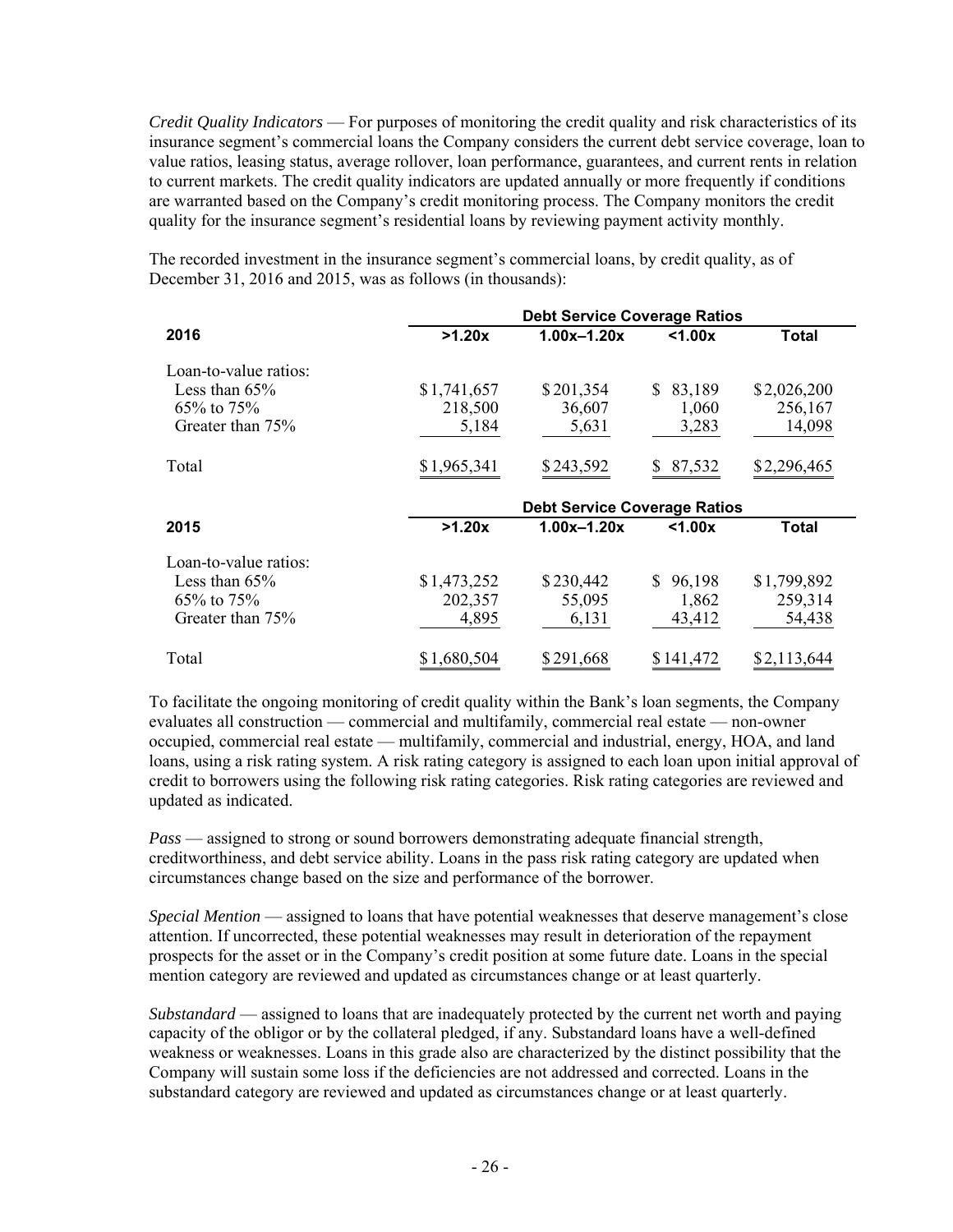*Doubtful* — assigned to loans that have all the attributes of a substandard rating with the added characteristic that the weaknesses make collection or liquidation in full, on the basis of currently existing facts, conditions, and values, highly questionable and improbable. Loans in the doubtful category are reviewed and updated as circumstances change or at least quarterly.

*Loss* — assigned to loans deemed uncollectible and of such little value that its continuance as an asset, without establishment of a specific valuation allowance or charge-off, is not warranted.

The Company's recorded investment in the Bank segments construction — commercial and multifamily, commercial real estate — non-owner occupied, commercial real estate — multifamily, owner occupied non-residential real estate, commercial and industrial, energy, HOA, and land loans by credit quality as of December 31, 2016 and 2015, was as follows (in thousands):

|                                                                        |               | <b>Special</b> |                           |                          |                |
|------------------------------------------------------------------------|---------------|----------------|---------------------------|--------------------------|----------------|
|                                                                        | Pass          | <b>Mention</b> | <b>Substandard</b>        | <b>Doubtful</b>          | <b>Total</b>   |
| 2016                                                                   |               |                |                           |                          |                |
| Construction — commercial and                                          |               |                |                           |                          |                |
| multifamily                                                            | \$<br>573,249 | \$19,549       | $\boldsymbol{\mathsf{S}}$ | $\mathbb{S}$             | \$<br>592,798  |
| Commercial real estate - non-owner                                     |               |                |                           |                          |                |
| occupied                                                               | 780,700       | 14,556         | 5,984                     |                          | 801,240        |
| Commercial real estate — multifamily                                   | 671,168       | 7,982          | 2,362                     |                          | 681,512        |
| Owner occupied non-residential                                         |               |                |                           |                          |                |
| real estate                                                            | 304,235       | 11,458         | 38,266                    | $\overline{\phantom{0}}$ | 353,959        |
| Commercial and industrial                                              | 945,831       | 15,082         | 73,539                    | 17                       | 1,034,469      |
| Energy                                                                 | 77,508        | 36,862         | 80,572                    | $\overline{\phantom{0}}$ | 194,942        |
| <b>HOA</b>                                                             | 404,323       |                | $\overline{\phantom{a}}$  | 845                      | 405,168        |
| Land                                                                   | 44,007        |                | 1,406                     | $\overline{\phantom{0}}$ | 45,413         |
| Total                                                                  | \$3,801,021   | \$105,489      | \$202,129                 | \$<br>862                | \$4,109,501    |
|                                                                        |               |                |                           |                          |                |
|                                                                        |               | <b>Special</b> |                           |                          |                |
|                                                                        | Pass          | <b>Mention</b> | <b>Substandard</b>        | <b>Doubtful</b>          | <b>Total</b>   |
| 2015                                                                   |               |                |                           |                          |                |
| Construction — commercial and                                          |               |                |                           |                          |                |
| multifamily                                                            | \$<br>467,566 | \$<br>5,500    | \$                        | \$                       | \$.<br>473,066 |
| Commercial real estate - non-owner                                     |               |                |                           |                          |                |
| occupied                                                               | 628,030       | 1,820          | 14,849                    |                          | 644,699        |
| Commercial real estate — multifamily<br>Owner occupied non-residential | 533,074       | 590            | 4,261                     |                          | 537,925        |
| real estate                                                            | 337,961       | 16,143         | 23,953                    | 108                      | 378,165        |
| Commercial and industrial                                              | 789,262       | 34,723         | 22,672                    | 145                      | 846,802        |
| Energy                                                                 | 144,232       | 33,847         | 27,465                    | $\overline{\phantom{0}}$ | 205,544        |
| HOA                                                                    | 307,791       | 851            | 272                       | 1,055                    | 309,969        |
| Land                                                                   | 45,057        | 1,453          | 5,105                     | 37                       | 51,652         |

The Company monitors the credit quality and risk characteristics of the Bank segments construction residential, residential real estate, and consumer loans, based on the repayment performance of the borrower. The Company classifies these loans and covered loans greater than 90 days past due as nonperforming.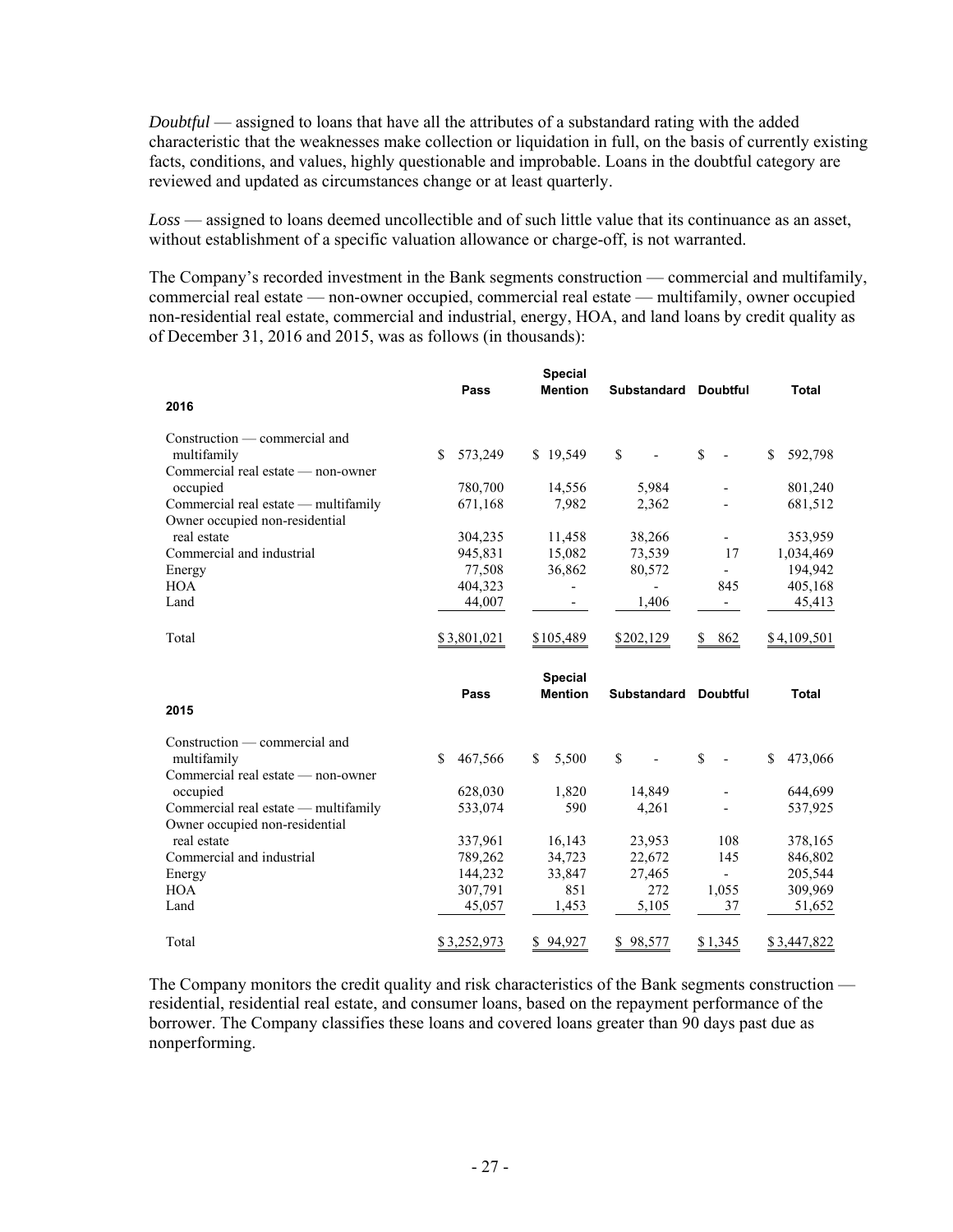The following table summarizes the credit quality of the Bank segments construction — residential, residential real estate, consumer, and covered loans by recorded investment as of December 31, 2016 and 2015 (in thousands):

| 2016                                                  | Performing                | Nonperforming | <b>Total</b>              |
|-------------------------------------------------------|---------------------------|---------------|---------------------------|
| Construction — residential<br>Residential real estate | \$<br>56,542<br>1,677,032 | \$<br>4,991   | \$<br>56,542<br>1,682,023 |
| Consumer                                              | 200,859                   | 174           | 201,033                   |
| Total                                                 | \$1,934,433               | \$5,165       | \$1,939,598               |
|                                                       |                           |               |                           |
| 2015                                                  | Performing                | Nonperforming | Total                     |
| Construction — residential                            | S<br>106,314              | \$            | 106,314<br>S              |
| Residential real estate                               | 1,640,731                 | 2,493         | 1,643,224                 |
| Consumer<br>Covered loans                             | 212,031<br>12,410         | 149<br>277    | 212,180<br>12,687         |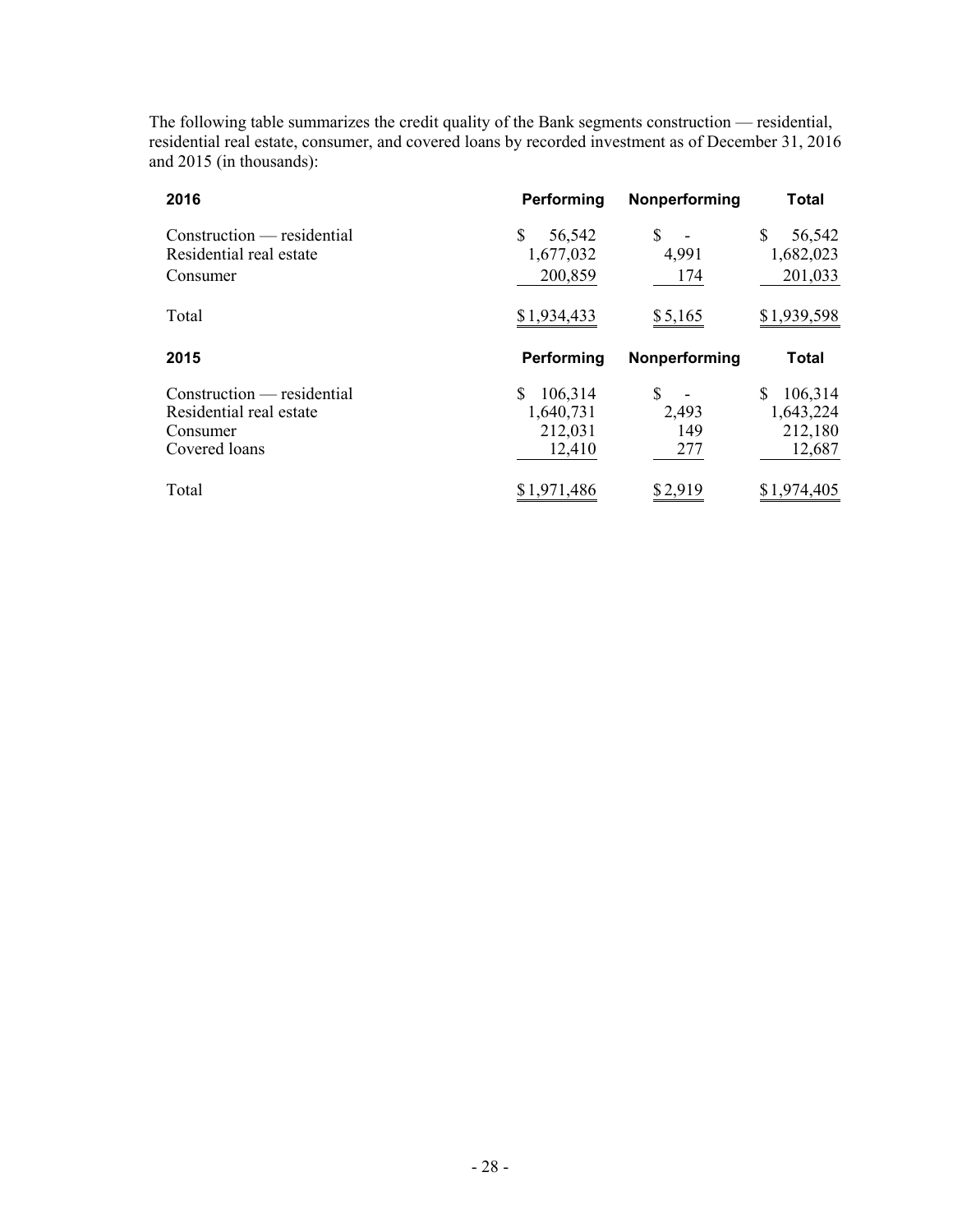*Allowance for Loan Losses* — The Company's recorded investment in loans and the allowance for loan losses by segment, disaggregated by impairment methodology, as of December 31, 2016 and 2015, was as follows (in thousands):

|                            | Loans                                             |                                                   |                                                           |                | <b>Allowance for Credit Losses</b>                |                                                   |                                            |                                                    |  |
|----------------------------|---------------------------------------------------|---------------------------------------------------|-----------------------------------------------------------|----------------|---------------------------------------------------|---------------------------------------------------|--------------------------------------------|----------------------------------------------------|--|
| 2016                       | Individually<br>Evaluated<br>for Credit<br>Losses | Collectively<br>Evaluated<br>for Credit<br>Losses | <b>Acquired with</b><br>Deteriorated<br>Credit<br>Quality | Total<br>Loans | Individually<br>Evaluated<br>for Credit<br>Losses | Collectively<br>Evaluated<br>for Credit<br>Losses | Total<br>Allowance<br>for Credit<br>Losses | Loans, Net<br>of Allowance<br>for Credit<br>Losses |  |
| Insurance segment:         |                                                   |                                                   |                                                           |                |                                                   |                                                   |                                            |                                                    |  |
| Commercial                 | \$20,138                                          | \$2,276,327                                       | $s -$                                                     | \$2,296,465    | (6,275)                                           | \$(10,879)                                        | \$(17,154)                                 | \$2,279,311                                        |  |
| Residential                |                                                   | 5,456                                             |                                                           | 5,456          |                                                   |                                                   |                                            | 5,456                                              |  |
| Bank segments:             |                                                   |                                                   |                                                           |                |                                                   |                                                   |                                            |                                                    |  |
| Construction — residential |                                                   | 56,542                                            |                                                           | 56,542         |                                                   | (278)                                             | (278)                                      | 56,264                                             |  |
| Construction — commercial  |                                                   |                                                   |                                                           |                |                                                   |                                                   |                                            |                                                    |  |
| and multifamily            |                                                   | 592,798                                           |                                                           | 592,798        |                                                   | (5, 194)                                          | (5, 194)                                   | 587,604                                            |  |
| Residential real estate    | 3,472                                             | 1,678,110                                         | 441                                                       | 1,682,023      | (363)                                             | (8,086)                                           | (8, 449)                                   | 1,673,574                                          |  |
| Commercial real estate -   |                                                   |                                                   |                                                           |                |                                                   |                                                   |                                            |                                                    |  |
| non-owner occupied         | 4,912                                             | 796,328                                           |                                                           | 801,240        |                                                   | (6,311)                                           | (6,311)                                    | 794,929                                            |  |
| Commercial real estate -   |                                                   |                                                   |                                                           |                |                                                   |                                                   |                                            |                                                    |  |
| multifamily                | 1,294                                             | 680,218                                           |                                                           | 681,512        | (161)                                             | (4,072)                                           | (4,233)                                    | 677,279                                            |  |
| Owner-occupied non-        |                                                   |                                                   |                                                           |                |                                                   |                                                   |                                            |                                                    |  |
| residential real estate    | 8,275                                             | 345,640                                           | 44                                                        | 353,959        | (175)                                             | (2,932)                                           | (3,107)                                    | 350,852                                            |  |
| Commercial and industrial  | 16,599                                            | 1,017,455                                         | 415                                                       | 1,034,469      | (3,342)                                           | (12, 448)                                         | (15,790)                                   | 1,018,679                                          |  |
| Energy                     | 36,766                                            | 158,176                                           |                                                           | 194,942        | (3,987)                                           | (6,639)                                           | (10,626)                                   | 184,316                                            |  |
| <b>HOA</b>                 | 845                                               | 404,323                                           |                                                           | 405,168        | (458)                                             | (1,619)                                           | (2,077)                                    | 403,091                                            |  |
| Land                       | 1,582                                             | 43,667                                            | 164                                                       | 45,413         | $\overline{\phantom{a}}$                          | (599)                                             | (599)                                      | 44,814                                             |  |
| Consumer                   | 362                                               | 200,360                                           | 311                                                       | 201,033        |                                                   | (1,660)                                           | (1,660)                                    | 199,373                                            |  |
| Total                      | \$94,245                                          | 8,255,400<br>S.                                   | \$1,375                                                   | \$8,351,020    | \$(14,761)                                        | \$(60,717)                                        | \$(75,478)                                 | \$8,275,542                                        |  |

|                            |                                                   |                                                          | Loans                                                            |                       | <b>Allowance for Credit Losses</b>                       |                                                          |                                                          |                                                    |
|----------------------------|---------------------------------------------------|----------------------------------------------------------|------------------------------------------------------------------|-----------------------|----------------------------------------------------------|----------------------------------------------------------|----------------------------------------------------------|----------------------------------------------------|
| 2015                       | Individually<br>Evaluated<br>for Credit<br>Losses | Collectively<br><b>Evaluated</b><br>for Credit<br>Losses | <b>Acquired with</b><br><b>Deteriorated</b><br>Credit<br>Quality | <b>Total</b><br>Loans | Individually<br><b>Evaluated</b><br>for Credit<br>Losses | Collectively<br><b>Evaluated</b><br>for Credit<br>Losses | <b>Total</b><br><b>Allowance</b><br>for Credit<br>Losses | Loans, Net<br>of Allowance<br>for Credit<br>Losses |
| Insurance segment:         |                                                   |                                                          |                                                                  |                       |                                                          |                                                          |                                                          |                                                    |
| Commercial                 | \$22,837                                          | $\mathbf{s}$<br>2,090,807                                | $s -$                                                            | \$2,113,644           | \$(7,016)                                                | \$(11,907)                                               | \$(18,923)                                               | \$2,094,721                                        |
| Residential                |                                                   | 2,682                                                    |                                                                  | 2,682                 |                                                          |                                                          |                                                          | 2,682                                              |
| Bank segments:             |                                                   |                                                          |                                                                  |                       |                                                          |                                                          |                                                          |                                                    |
| Construction — residential |                                                   | 106,314                                                  |                                                                  | 106,314               |                                                          | (884)                                                    | (884)                                                    | 105,430                                            |
| Construction — commercial  |                                                   |                                                          |                                                                  |                       |                                                          |                                                          |                                                          |                                                    |
| and multifamily            |                                                   | 473,066                                                  |                                                                  | 473,066               |                                                          | (4,824)                                                  | (4,824)                                                  | 468,242                                            |
| Residential real estate    | 5,557                                             | 1,637,667                                                |                                                                  | 1,643,224             | (386)                                                    | (12,717)                                                 | (13, 103)                                                | 1,630,121                                          |
| Commercial real estate -   |                                                   |                                                          |                                                                  |                       |                                                          |                                                          |                                                          |                                                    |
| non-owner occupied         | 5,498                                             | 639,201                                                  |                                                                  | 644,699               |                                                          | (5,848)                                                  | (5,848)                                                  | 638,851                                            |
| Commercial real estate -   |                                                   |                                                          |                                                                  |                       |                                                          |                                                          |                                                          |                                                    |
| multifamily                | 1,564                                             | 536,361                                                  |                                                                  | 537,925               |                                                          | (3,496)                                                  | (3,496)                                                  | 534,429                                            |
| Owner-occupied non-        |                                                   |                                                          |                                                                  |                       |                                                          |                                                          |                                                          |                                                    |
| residential real estate    | 10,581                                            | 367,584                                                  |                                                                  | 378,165               | (14)                                                     | (4,098)                                                  | (4,112)                                                  | 374,053                                            |
| Commercial and industrial  | 3,301                                             | 843,501                                                  |                                                                  | 846,802               | (174)                                                    | (9,642)                                                  | (9,816)                                                  | 836,986                                            |
| Energy                     | 27,465                                            | 178,079                                                  |                                                                  | 205,544               | (6,649)                                                  | (6,509)                                                  | (13, 158)                                                | 192,386                                            |
| <b>HOA</b>                 | 1,055                                             | 308,914                                                  |                                                                  | 309,969               | (677)                                                    | (1, 547)                                                 | (2,224)                                                  | 307,745                                            |
| Land                       | 2,809                                             | 48,843                                                   |                                                                  | 51,652                |                                                          | (953)                                                    | (953)                                                    | 50,699                                             |
| Consumer                   | 651                                               | 211,529                                                  |                                                                  | 212,180               |                                                          | (2,406)                                                  | (2,406)                                                  | 209,774                                            |
| Covered loans              | 769                                               | 8,022                                                    | 3,896                                                            | 12,687                |                                                          | (608)                                                    | (608)                                                    | 12,079                                             |
| Total                      | \$ 82,087                                         | 7,452,570<br>\$                                          | \$ 3,896                                                         | \$7,538,553           | \$(14,916)                                               | \$(65,439)                                               | $$$ (80,355)                                             | \$7,458,198                                        |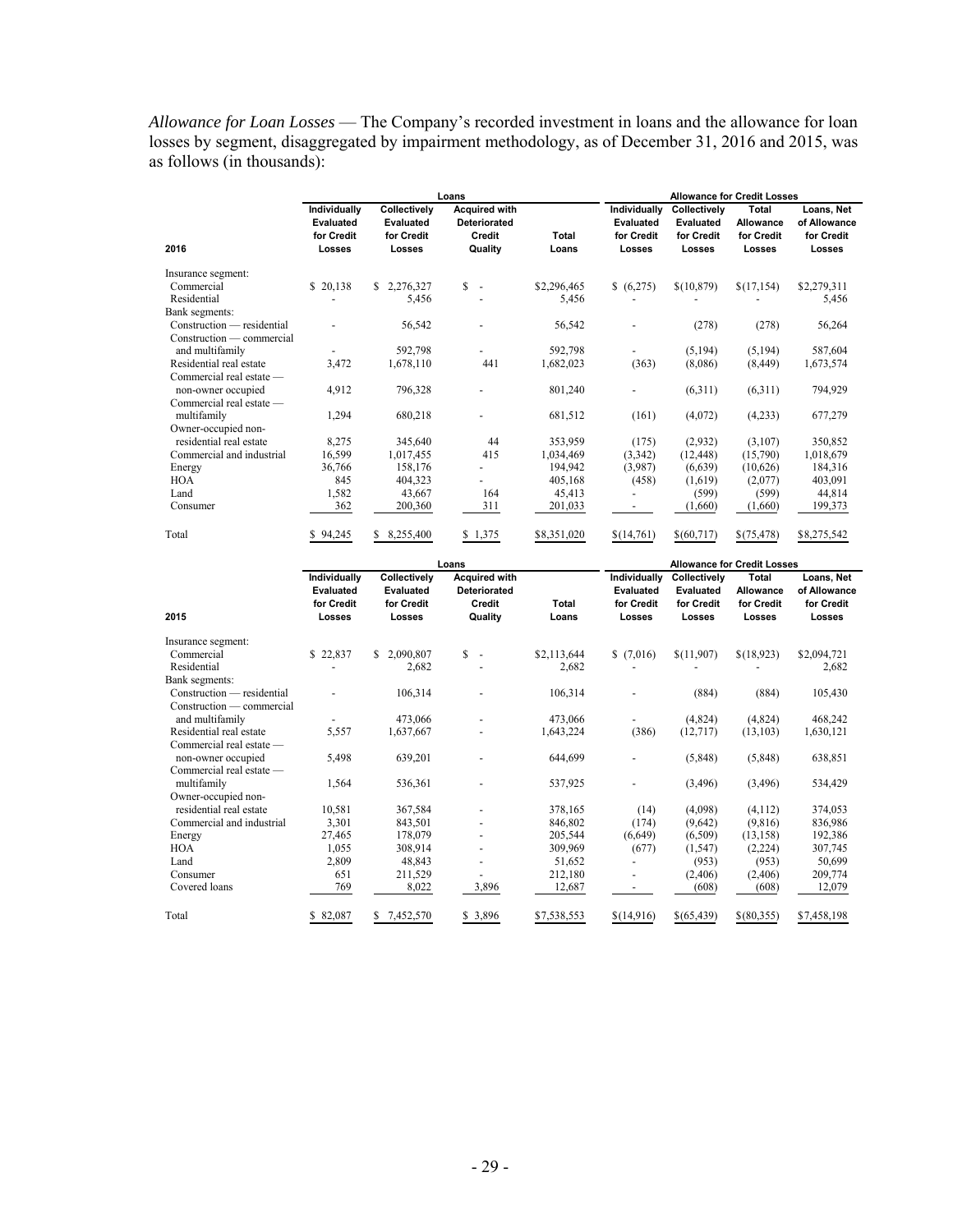Activity in the allowance for loan losses for the years ended December 31, 2016 and 2015, was as follows (in thousands):

|                                                  | <b>Balance at</b><br>January 1,<br>2016 | <b>Provisions</b> |                          | <b>Charge-offs Recoveries</b>  | <b>Balance at</b><br>December 31,<br>2016 |
|--------------------------------------------------|-----------------------------------------|-------------------|--------------------------|--------------------------------|-------------------------------------------|
| Insurance segment — commercial<br>Bank segments: | \$(18,923)                              | \$<br>596         | \$1,173                  | $\mathbf S$<br>$\sim$          | \$(17,154)                                |
| Construction — residential                       | (884)                                   | 613               |                          |                                |                                           |
| Construction — commercial and                    |                                         |                   |                          | (7)                            | (278)                                     |
| multifamily                                      | (4,824)                                 | (370)             |                          |                                | (5,194)                                   |
| Residential real estate                          | (13, 103)                               | 4,660             | 105                      | (111)                          | (8, 449)                                  |
| Commercial real estate — non-owner occupied      | (5,848)                                 | (240)             |                          | (223)                          | (6,311)                                   |
| Commercial real estate - multifamily             | (3,496)                                 | (937)             | 200                      |                                | (4,233)                                   |
| Owner-occupied non-residential                   |                                         |                   |                          |                                |                                           |
| real estate                                      | (4,112)                                 | 1,023             | $\frac{1}{2}$            | (18)                           | (3,107)                                   |
| Commercial and industrial                        | (9,816)                                 | (6, 552)          | 908                      | (330)                          | (15,790)                                  |
| Energy                                           | (13, 158)                               | (4,007)           | 6,539                    | $\overline{\phantom{a}}$       | (10,626)                                  |
| HOA                                              | (2,224)                                 | 147               | $\overline{a}$           | $\overline{\phantom{a}}$       | (2,077)                                   |
| Land                                             | (953)                                   | 798               | $\overline{a}$           | (444)                          | (599)                                     |
| Consumer                                         | (2,406)                                 | 167               | 740                      | (161)                          | (1,660)                                   |
| Covered loans                                    | (608)                                   | 608               | $\overline{\phantom{0}}$ | ۰,                             | $\blacksquare$                            |
|                                                  |                                         |                   |                          |                                |                                           |
| Total                                            | \$ (80,355)                             | \$ (3,494)        | \$9,665                  | \$(1,294)                      | \$(75,478)                                |
|                                                  | <b>Balance at</b><br>January 1,<br>2015 | <b>Provisions</b> |                          | <b>Charge-offs Recoveries</b>  | <b>Balance at</b><br>December 31,<br>2015 |
| Insurance segment — commercial                   | \$(22,070)                              | 1,054<br>S        | \$2,093                  | \$<br>$\overline{\phantom{a}}$ | \$(18,923)                                |
| Bank segments:                                   |                                         |                   |                          |                                |                                           |
| Construction — residential                       | (2,137)                                 | 1,259             |                          | (6)                            | (884)                                     |
| Construction — commercial and                    |                                         |                   |                          |                                |                                           |
| multifamily                                      | (3,812)                                 | (1,009)           | $\overline{a}$           | (3)                            | (4,824)                                   |
| Residential real estate                          | (15, 470)                               | 2,415             | 101                      | (149)                          | (13, 103)                                 |
| Commercial real estate - non-owner occupied      | (5,373)                                 | (466)             |                          | (9)                            | (5,848)                                   |
| Commercial real estate - multifamily             | (4, 815)                                | 1,319             | $\overline{a}$           | $\overline{\phantom{a}}$       | (3, 496)                                  |
| Owner-occupied non-residential                   |                                         |                   |                          |                                |                                           |
| real estate                                      | (5,513)                                 | 1,740             |                          | (339)                          | (4, 112)                                  |
| Commercial and industrial                        | (14,249)                                | 4,138             | 449                      | (154)                          | (9,816)                                   |
| Energy                                           | $\blacksquare$                          | (16, 894)         | 3,736                    | $\overline{\phantom{a}}$       | (13, 158)                                 |
| <b>HOA</b>                                       | (2,589)                                 | 365               | $\overline{\phantom{a}}$ |                                | (2,224)                                   |
| Land                                             | (1,829)                                 | 1,285             | 16                       | (425)                          | (953)                                     |
| Consumer                                         | (3,813)                                 | 1,114             | 919                      | (626)                          | (2,406)                                   |
| Covered loans                                    | (1,062)                                 | 364               | 161                      | (71)                           | (608)                                     |
| Total                                            | \$ (82,732)                             | \$<br>(3,316)     | \$7,475                  | \$(1,782)                      | \$(80,355)                                |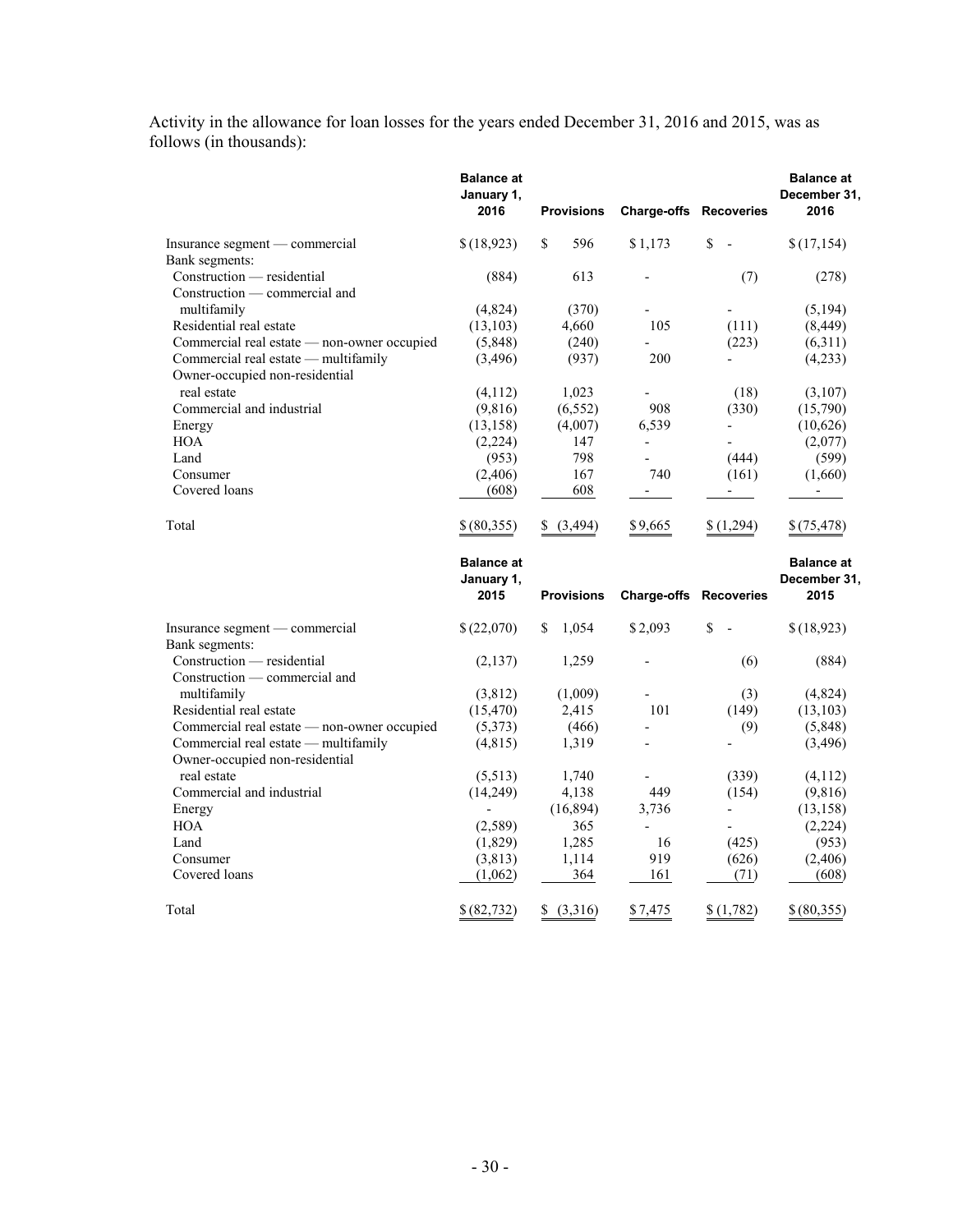*Nonaccrual and Past Due Loans* — The Company's recorded investment in past due loans (excluding those loans acquired with deteriorated credit quality) by age as of December 31, 2016 and 2015, was as follows (in thousands):

| 2016                           |   | 30-59 Days<br>Past Due |    | 60-90 Days<br>Past Due | Greater<br>than<br>90 Days<br>Past Due | Total<br>Past Due | Current     |             | Total<br>Loans |             | 90 Days<br><b>Past Due</b><br>and Still<br><b>Accruing</b> |
|--------------------------------|---|------------------------|----|------------------------|----------------------------------------|-------------------|-------------|-------------|----------------|-------------|------------------------------------------------------------|
| Insurance segment:             |   |                        |    |                        |                                        |                   |             |             |                |             |                                                            |
| Commercial                     | S | 1,136                  | S. | 825                    | \$<br>$\overline{\phantom{a}}$         | \$1,961           | \$2,294,504 | \$2,296,465 |                | $\mathbf S$ |                                                            |
| Residential                    |   |                        |    |                        |                                        |                   | 5,456       |             | 5,456          |             |                                                            |
| Bank segments:                 |   |                        |    |                        |                                        |                   |             |             |                |             |                                                            |
| Construction — residential     |   |                        |    |                        |                                        |                   | 56,542      |             | 56,542         |             |                                                            |
| Construction — commercial and  |   |                        |    |                        |                                        |                   |             |             |                |             |                                                            |
| multifamily                    |   |                        |    |                        |                                        |                   | 592,798     |             | 592,798        |             |                                                            |
| Residential real estate        |   | 14,310                 |    | 3,135                  | 4,991                                  | 22,436            | 1,659,146   |             | 1,681,582      |             | 42                                                         |
| Commercial real estate —       |   |                        |    |                        |                                        |                   |             |             |                |             |                                                            |
| non-owner occupied             |   |                        |    | 454                    | 378                                    | 832               | 800,408     |             | 801,240        |             |                                                            |
| Commercial real estate —       |   |                        |    |                        |                                        |                   |             |             |                |             |                                                            |
| multifamily                    |   |                        |    |                        |                                        |                   | 681,512     |             | 681,512        |             |                                                            |
| Owner-occupied non-residential |   |                        |    |                        |                                        |                   |             |             |                |             |                                                            |
| real estate                    |   | 179                    |    |                        | 1,876                                  | 2,055             | 351,860     |             | 353,915        |             |                                                            |
| Commercial and industrial      |   | 7,960                  |    | 1,018                  | 12,387                                 | 21,365            | 1,012,689   |             | 1,034,054      |             | 78                                                         |
| Energy                         |   |                        |    |                        | 13,765                                 | 13,765            | 181,177     |             | 194,942        |             |                                                            |
| <b>HOA</b>                     |   |                        |    |                        |                                        |                   | 405,168     |             | 405,168        |             |                                                            |
| Land                           |   |                        |    |                        |                                        |                   | 45,249      |             | 45,249         |             |                                                            |
| Consumer                       |   | 1,554                  |    | 79                     | 174                                    | 1,807             | 198,915     |             | 200,722        |             | 25                                                         |
| Total                          |   | 25,139                 |    | 5,511                  | \$33,571                               | \$64,221          | \$8,285,424 | \$8,349,645 |                | \$          | 145                                                        |

| 2015                           | 30-59 Days<br>Past Due | 60-90 Days<br>Past Due |     | Greater<br>than<br>90 Days<br>Past Due | Total<br>Past Due |       | Current     |       | Total<br>Loans |        | 90 Days<br><b>Past Due</b><br>and Still<br>Accruing |
|--------------------------------|------------------------|------------------------|-----|----------------------------------------|-------------------|-------|-------------|-------|----------------|--------|-----------------------------------------------------|
| Insurance segment:             |                        |                        |     |                                        |                   |       |             |       |                |        |                                                     |
| Commercial                     | \$<br>861              | \$<br>843              | \$. | 982                                    | \$.               | 2,686 | \$2,110,958 |       | \$2,113,644    |        | \$                                                  |
| Residential                    |                        | ۰                      |     |                                        |                   |       |             | 2,682 |                | 2,682  |                                                     |
| Bank segments:                 |                        |                        |     |                                        |                   |       |             |       |                |        |                                                     |
| Construction — residential     | 970                    |                        |     |                                        |                   | 970   | 105,344     |       | 106,314        |        |                                                     |
| Construction — commercial and  |                        |                        |     |                                        |                   |       |             |       |                |        |                                                     |
| multifamily                    |                        |                        |     |                                        |                   |       | 473,066     |       | 473,066        |        |                                                     |
| Residential real estate        | 2,231                  | 1,156                  |     | 2,493                                  |                   | 5,880 | 1,637,344   |       | 1,643,224      |        |                                                     |
| Commercial real estate —       |                        |                        |     |                                        |                   |       |             |       |                |        |                                                     |
| non-owner occupied             |                        |                        |     | 765                                    |                   | 765   | 643,934     |       | 644,699        |        |                                                     |
| Commercial real estate -       |                        |                        |     |                                        |                   |       |             |       |                |        |                                                     |
| multifamily                    |                        | ۰                      |     |                                        |                   |       | 537,925     |       | 537,925        |        |                                                     |
| Owner-occupied non-residential |                        |                        |     |                                        |                   |       |             |       |                |        |                                                     |
| real estate                    | 426                    |                        |     | 2,352                                  |                   | 2,778 | 375,387     |       | 378,165        |        |                                                     |
| Commercial and industrial      | 2,838                  |                        |     | 2,806                                  |                   | 5,644 | 841,158     |       | 846,802        |        |                                                     |
| Energy                         | 10,290                 | 750                    |     | 3,242                                  | 14,282            |       | 191,262     |       | 205,544        |        |                                                     |
| HOA                            |                        |                        |     |                                        |                   |       | 309,969     |       | 309,969        |        |                                                     |
| Land                           | 502                    |                        |     | 217                                    |                   | 719   | 50,933      |       |                | 51,652 |                                                     |
| Consumer                       | 1,710                  | 479                    |     | 148                                    |                   | 2,337 | 209,843     |       | 212,180        |        |                                                     |
| Covered loans                  |                        | 240                    |     |                                        |                   | 240   |             | 8,551 |                | 8,791  |                                                     |
| Total                          | 19,828                 | 3,468                  |     | \$13,005                               | \$36,301          |       | \$7,498,356 |       | \$7,534,657    |        | \$                                                  |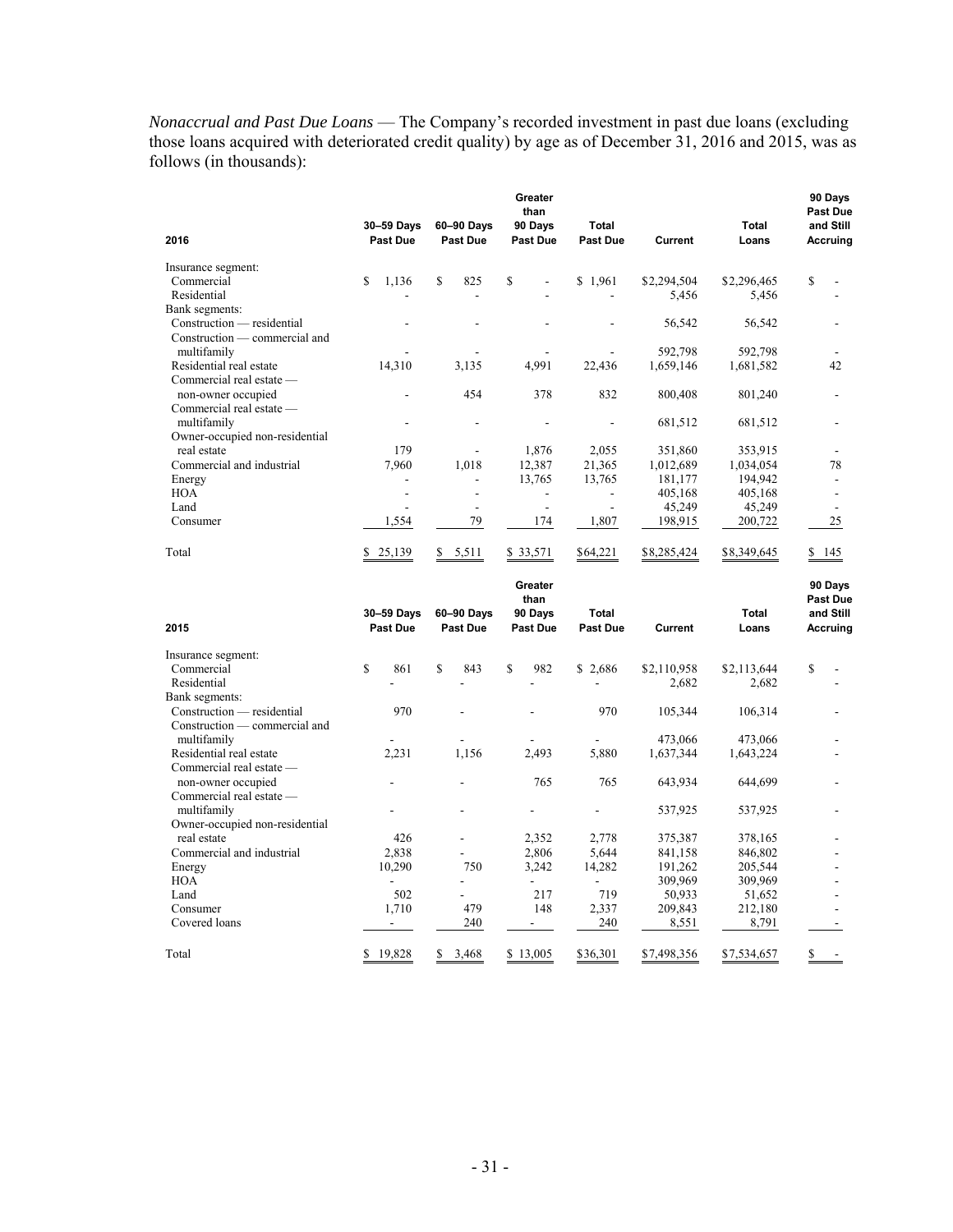The Company's recorded investment in loans in nonaccrual status as of December 31, 2016 and 2015, was as follows (in thousands):

|                                             |   | 2016   | 2015      |
|---------------------------------------------|---|--------|-----------|
| Insurance segment — commercial              | S | -      | \$<br>982 |
| Bank segments:                              |   |        |           |
| Residential real estate                     |   | 5,319  | 5,954     |
| Commercial real estate — non-owner occupied |   | 5,179  | 5,874     |
| Commercial real estate — multifamily        |   | 911    | 1,164     |
| Owner-occupied non-residential real estate  |   | 9,531  | 12,169    |
| Commercial and industrial                   |   | 17,454 | 4,445     |
| Energy                                      |   | 35,770 | 27,465    |
| <b>HOA</b>                                  |   | 845    | 1,055     |
| Land                                        |   | 1,631  | 2,912     |
| Consumer                                    |   | 1,663  | 1,434     |
| Covered loans                               |   |        | 1,308     |
| Total                                       |   | 78,303 | 64.762    |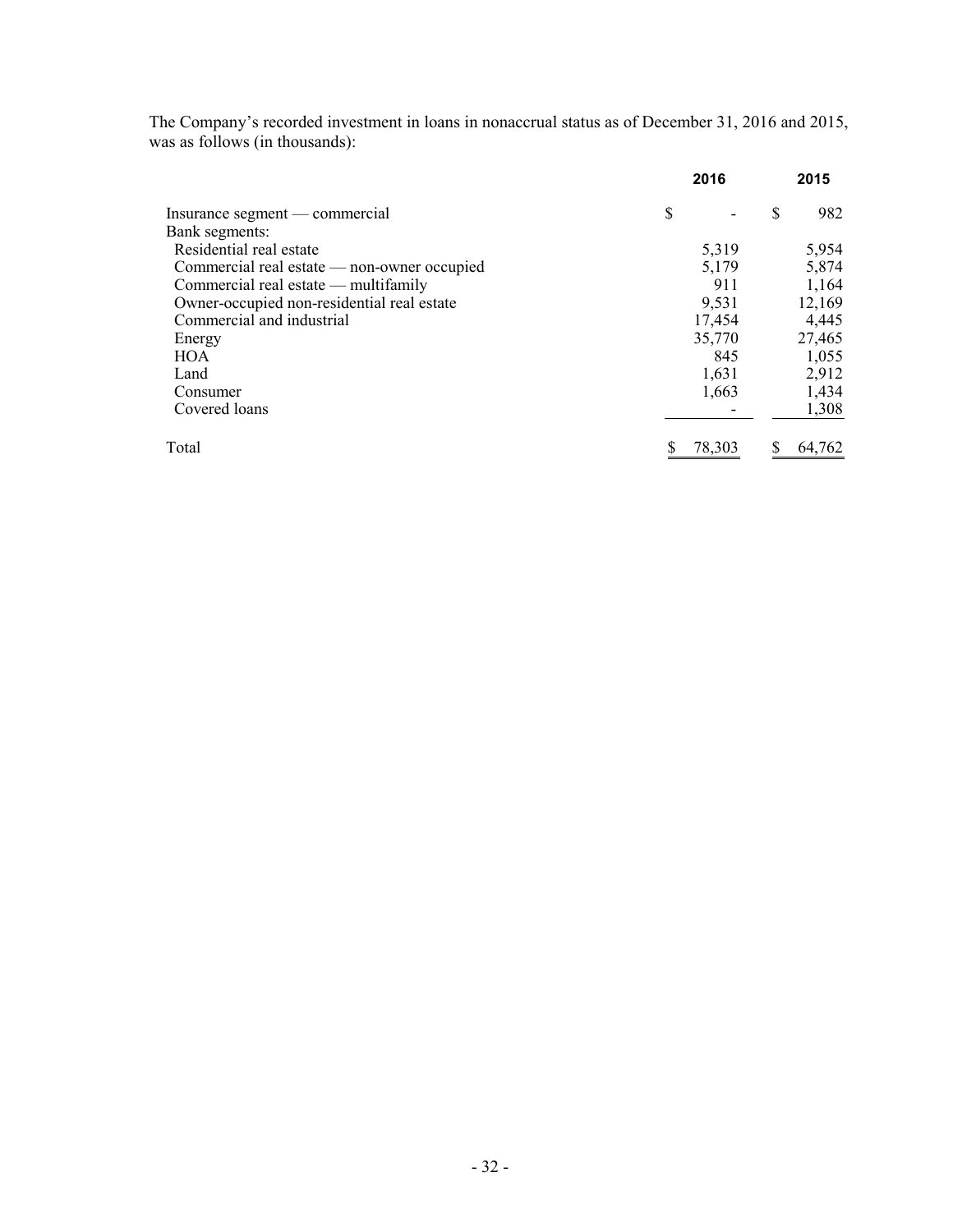*Impaired Loans* — Loans determined to be impaired which are individually evaluated as of December 31, 2016 and 2015, were as follows (in thousands):

| 2016                                      | Unpaid<br>Principal<br><b>Balance</b> | Recorded<br>Investment<br>without<br>Allowance | <b>Recorded</b><br>Investment<br>with<br><b>Allowance</b>                   | <b>Total</b><br>Recorded<br>Investment | Related<br>Allowance        | Average<br><b>Recorded</b><br>Investment | Interest<br>Income on<br>Impaired<br>Loans        | <b>Cash Basis</b><br>Income on<br>Impaired<br>Loans |
|-------------------------------------------|---------------------------------------|------------------------------------------------|-----------------------------------------------------------------------------|----------------------------------------|-----------------------------|------------------------------------------|---------------------------------------------------|-----------------------------------------------------|
| Insurance segment —                       |                                       |                                                |                                                                             |                                        |                             |                                          |                                                   |                                                     |
| commercial                                | \$20,138                              | \$5,302                                        | \$14,836                                                                    | \$20,138                               | \$ (6,275)                  | \$21,492                                 | \$1,194                                           | \$1,206                                             |
| Bank segments:<br>Residential real estate | 3,467                                 | 1,344                                          | 2,128                                                                       | 3,472                                  | (363)                       | 3,570                                    | 264                                               | 240                                                 |
| Commercial real estate —                  |                                       |                                                |                                                                             |                                        |                             |                                          |                                                   |                                                     |
| non-owner occupied                        | 4,902                                 | 4,912                                          |                                                                             | 4,912                                  |                             | 5,213                                    | 431                                               | 434                                                 |
| Commercial real estate -                  |                                       |                                                |                                                                             |                                        |                             |                                          |                                                   |                                                     |
| multifamily                               | 1,294                                 | 383                                            | 911                                                                         | 1,294                                  | (161)                       | 1,336                                    | 58                                                | 58                                                  |
| Owner-occupied non-                       |                                       |                                                |                                                                             |                                        |                             |                                          |                                                   |                                                     |
| residential real estate                   | 8,261                                 | 7,381                                          | 894                                                                         | 8,275                                  | (175)                       | 8,668                                    | 512                                               | 558                                                 |
| Commercial and industrial                 | 16,668                                | 5,145                                          | 11,454                                                                      | 16,599                                 | (3,342)                     | 17,109                                   | 693                                               | 706                                                 |
| Energy                                    | 36,960                                | 30,337                                         | 6,429                                                                       | 36,766                                 | (3,987)                     | 33,823                                   | 771                                               | 767                                                 |
| <b>HOA</b>                                | 851                                   | $\blacksquare$                                 | 845                                                                         | 845                                    | (458)                       | 948                                      | 59<br>278                                         | 59<br>296                                           |
| Land<br>Consumer                          | 1,582<br>363                          | 1,582<br>363                                   | ä,                                                                          | 1,582<br>363                           |                             | 1,969<br>376                             | 25                                                | 25                                                  |
|                                           |                                       |                                                | $\frac{1}{2}$                                                               |                                        |                             |                                          |                                                   |                                                     |
| Total                                     | \$94,486                              | \$56,749                                       | \$37,497                                                                    | \$94,246                               | \$(14,761)                  | \$94,504                                 | \$4,285                                           | \$4,349                                             |
|                                           |                                       |                                                |                                                                             |                                        |                             |                                          |                                                   |                                                     |
| 2015                                      | Unpaid<br>Principal<br><b>Balance</b> | <b>Recorded</b><br>without<br>Allowance        | <b>Recorded</b><br><b>Investment Investment</b><br>with<br><b>Allowance</b> | <b>Total</b><br>Recorded<br>Investment | Related<br><b>Allowance</b> | Average<br><b>Recorded</b><br>Investment | <b>Interest</b><br>Income on<br>Impaired<br>Loans | <b>Cash Basis</b><br>Income on<br>Impaired<br>Loans |
|                                           |                                       |                                                |                                                                             |                                        |                             |                                          |                                                   |                                                     |
| Insurance segment —                       |                                       | $\mathcal{L}_{\mathbf{a}}$                     |                                                                             |                                        |                             |                                          |                                                   |                                                     |
| commercial                                | \$22,837                              | \$                                             | \$22,837                                                                    | \$22,837                               | \$(7,016)                   | \$23,300                                 | \$1,309                                           | \$1,291                                             |
| Bank segments:<br>Residential real estate | 5.556                                 | 3,615                                          | 1.942                                                                       | 5,557                                  | (386)                       | 5,358                                    | 539                                               | 498                                                 |
| Commercial real estate -                  |                                       |                                                |                                                                             |                                        |                             |                                          |                                                   |                                                     |
| non-owner occupied                        | 5,484                                 | 5,498                                          |                                                                             | 5,498                                  |                             | 5,806                                    | 441                                               | 437                                                 |
| Commercial real estate -                  |                                       |                                                |                                                                             |                                        |                             |                                          |                                                   |                                                     |
| multifamily                               | 1,561                                 | 1,564                                          |                                                                             | 1,564                                  |                             | 1,592                                    | 66                                                | 69                                                  |
| Owner-occupied non-                       |                                       |                                                |                                                                             |                                        |                             |                                          |                                                   |                                                     |
| residential real estate                   | 10,580                                | 9,084                                          | 1,497                                                                       | 10,581                                 | (14)                        | 11,235                                   | 728                                               | 731                                                 |
| Commercial and industrial                 | 3,307                                 | 3,127                                          | 174                                                                         | 3,301                                  | (174)                       | 3,635                                    | 196                                               | 198                                                 |
| Energy                                    | 27,519                                | $\blacksquare$                                 | 27,465                                                                      | 27,465                                 | (6,649)                     | 28,409                                   | 880                                               | 880                                                 |
| <b>HOA</b>                                | 1,062                                 | $\overline{a}$                                 | 1,055                                                                       | 1,055                                  | (677)                       | 1,174                                    | 66                                                | 66                                                  |
| Land                                      | 2,807                                 | 2,809                                          | ÷,                                                                          | 2,809                                  |                             | 3,826                                    | 292                                               | 313                                                 |
| Consumer<br>Covered loans                 | 650<br>769                            | 651<br>769                                     | L,<br>$\overline{\phantom{a}}$                                              | 651<br>769                             | ٠                           | 743<br>832                               | 82<br>54                                          | 82<br>54                                            |

*Restructured Loans* — The recorded investment in loans modified in a TDR were \$3,994,000 and \$10,545,000 during the years ended December 31, 2016 and 2015, respectively.

Total \$ 82,132 \$27,117 \$54,970 \$ 82,087 \$(14,916) \$ 85,910 \$4,653 \$4,619

All loans identified as TDRs by the Company during 2016 and 2015, are deemed impaired and a specific reserve is calculated and applied to the allowance for loan losses if applicable.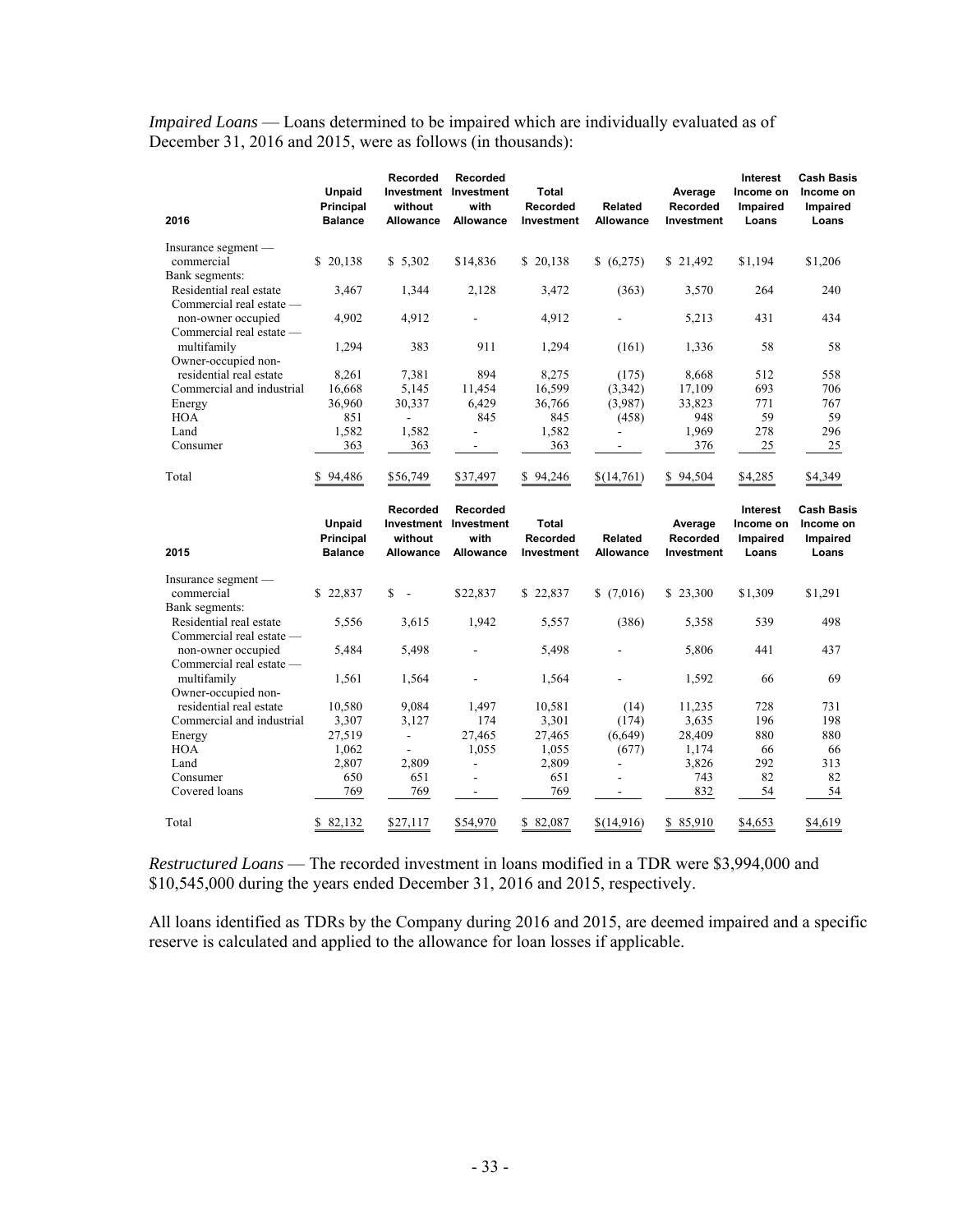The Company considers TDRs that become 90 days or more past due under the modified terms as subsequently defaulted. During the year ended December 31, 2016, the Bank had one TDR in the owner occupied non-residential real estate segment with a recorded investment of \$609,000 and two TDRs in the commercial & industrial segment with a total recorded investment of \$287,000 that subsequently defaulted within 12 months of the restructuring date. During the year ended December 31, 2015, the Bank had one TDR in the commercial real estate — non-owner occupied segment with a recorded investment of \$424,000 and two TDRs in the residential real estate segment with a total recorded investment of \$263,000 that subsequently defaulted within 12 months of the restructuring date.

**Net Investment Income** — The sources of net investment income for the years ended December 31, 2016 and 2015, were as follows (in thousands):

|                                                      | 2016          | 2015          |
|------------------------------------------------------|---------------|---------------|
| Fixed maturities                                     | \$<br>851,479 | \$<br>821,870 |
| Loans                                                | 332,611       | 325,115       |
| Real estate                                          | (11,649)      | (14, 112)     |
| Limited partnerships                                 | 37,968        | 44,685        |
| Policy loans                                         | 13,930        | 14,103        |
| Equity securities                                    | 3,404         | 4,267         |
| Derivatives                                          | 3,632         | 2,240         |
| Other invested assets                                | 919           | 813           |
| Cash and cash equivalents and short-term investments | 2,891         | 1,800         |
|                                                      | 1,235,185     | 1,200,781     |
| Less investment expenses                             | (30, 735)     | (23,098)      |
| Net investment income                                | \$1,204,450   | \$1,177,683   |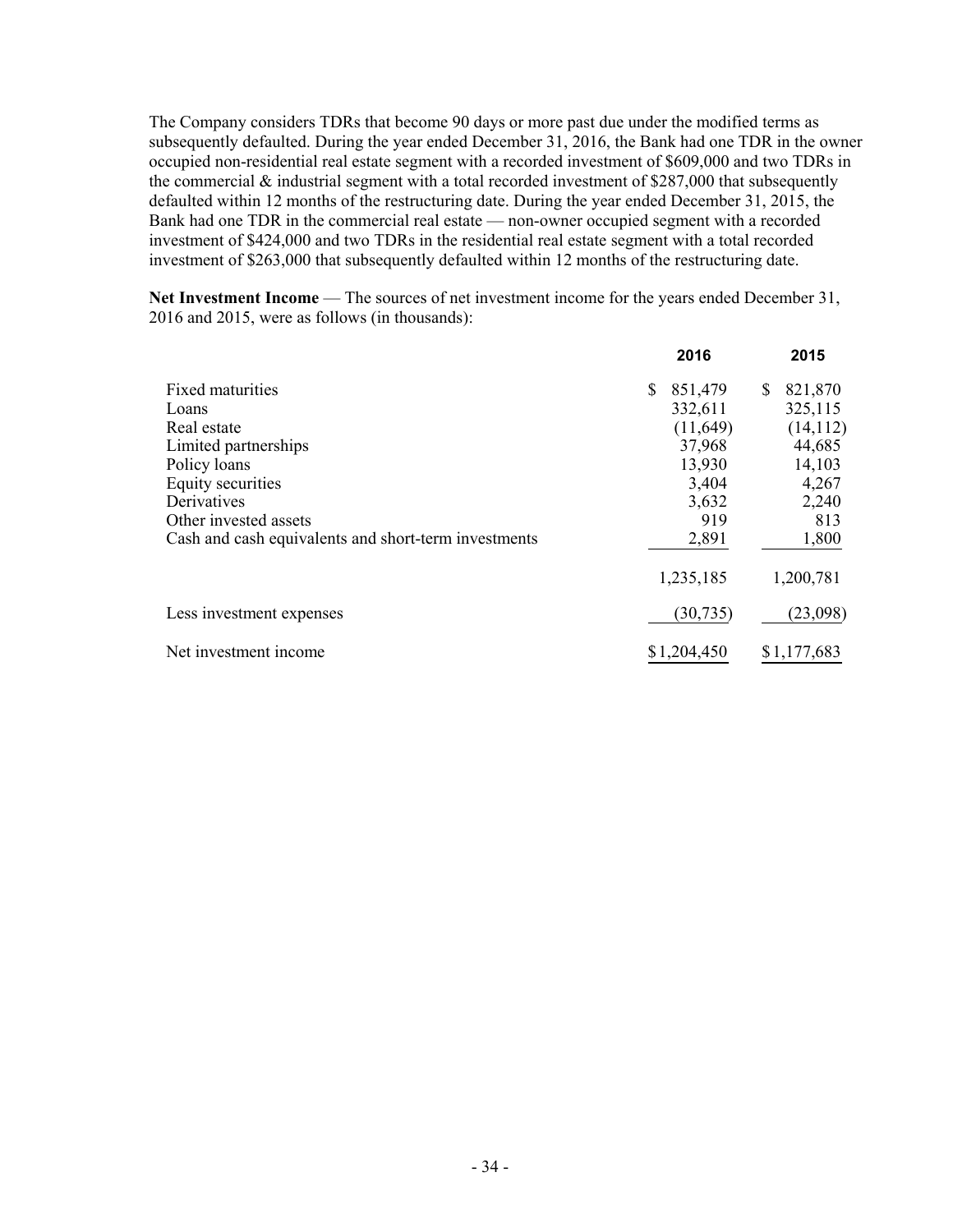|                                                             | Net Realized Investment Gains (Losses) — Net realized investment gains (losses) for the years ended |
|-------------------------------------------------------------|-----------------------------------------------------------------------------------------------------|
| December 31, 2016 and 2015, were as follows (in thousands): |                                                                                                     |

|                                                                     | 2016       | 2015       |
|---------------------------------------------------------------------|------------|------------|
| Fixed maturities:                                                   |            |            |
| OTTI losses                                                         | \$(12,762) | \$(21,791) |
| OTTI transferred to other comprehensive income                      | 1,610      | 2,847      |
| Net OTTI losses recognized in earnings                              | (11, 152)  | (18, 944)  |
| Net gains (losses) from sales, disposals and fair value adjustments | 4,612      | (6,897)    |
| Total losses on fixed maturities                                    | (6, 540)   | (25, 841)  |
| Equity securities                                                   | 3,570      | 2,226      |
| Loans                                                               | 35         | 1,001      |
| Limited partnerships                                                | 8,813      | 39,638     |
| Real estate                                                         | 371        | 1,818      |
| Derivatives                                                         | 1,255      | (1,895)    |
| Other invested assets                                               | 851        | 766        |
| Net realized investment gains                                       | 8,355      | 17,713     |

The OTTI losses relate primarily to corporate bonds and commercial MBS for the years ended December 31, 2016 and 2015, respectively.

Proceeds from the sale of fixed maturities and related gross investment gains and losses for the years ended December 31, 2016 and 2015, were as follows (in thousands):

|                                       | 2016      | 2015      |
|---------------------------------------|-----------|-----------|
| Fixed maturities, available-for-sale: |           |           |
| Proceeds from sales                   | \$238,514 | \$106,570 |
| Gross investment gains from sales     | 1.254     | 4.564     |
| Gross investment losses from sales    | (3,605)   | (243)     |

Sales and related sales proceeds of equity available-for-sale securities for the years ended December 31, 2016 and 2015, were not significant.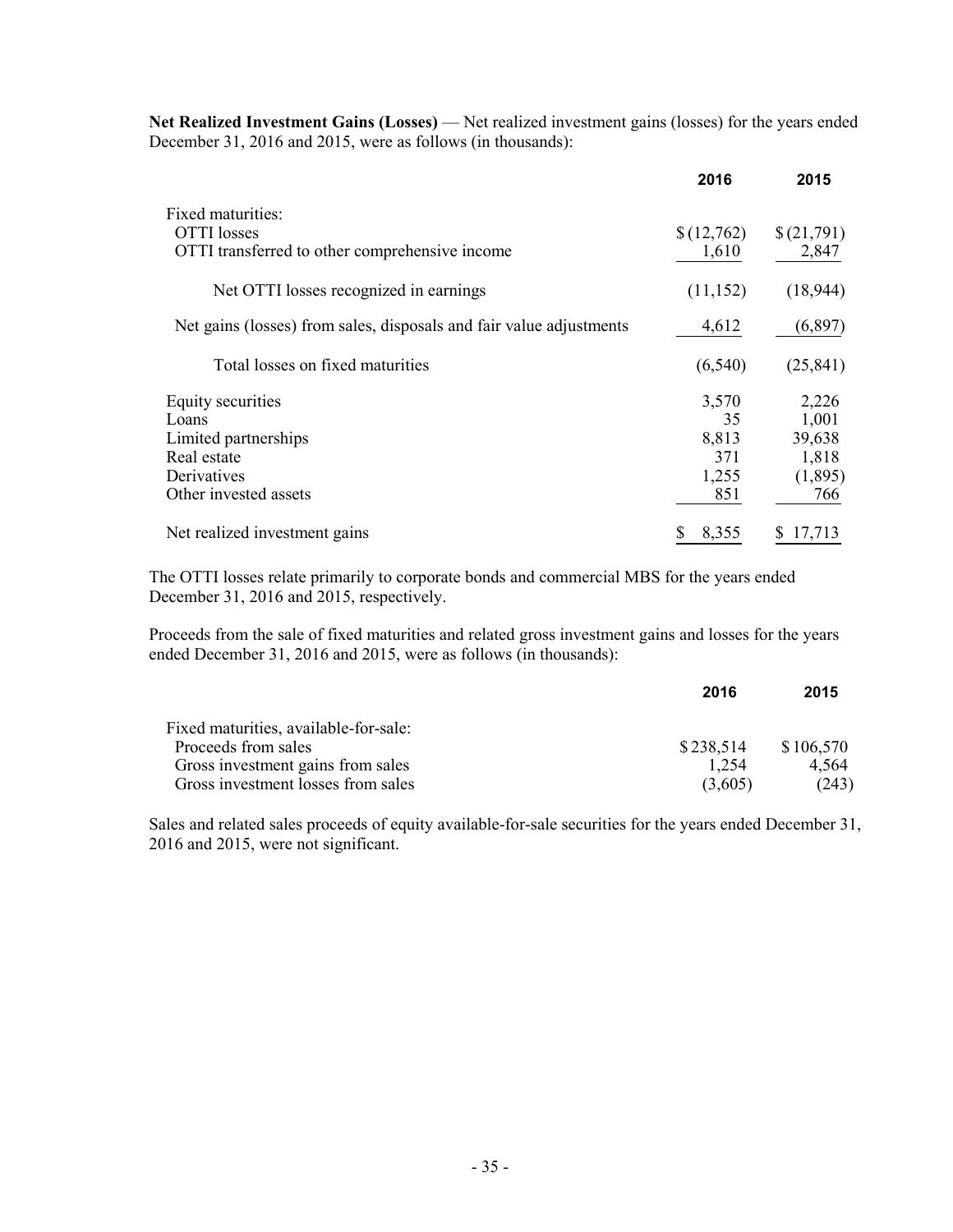**Net Unrealized Investment Gains (Losses)** — Net unrealized investment gains (losses) are included in accumulated other comprehensive income (loss), net of taxes and policyholder related amounts. Changes in these amounts for the years ended December 31, 2016 and 2015, were as follows (in thousands):

|                                                                    | 2016      | 2015       |
|--------------------------------------------------------------------|-----------|------------|
| Balance — beginning of year                                        | \$162,845 | \$542,652  |
| Changes in net unrealized investment gains (losses) attributed to: |           |            |
| Fixed maturities                                                   | 82,143    | (789, 920) |
| Noncredit component of impairment losses on fixed maturities       | (2,863)   | 5,203      |
| Equity securities                                                  | 165       | 551        |
| Limited partnerships                                               | 84        | (200)      |
| Derivatives                                                        | 9,718     | 18,407     |
| Deferred policy acquisition costs                                  | 74,049    | (35,571)   |
| Insurance liability loss recognition                               | (11,000)  | 215,000    |
| Deferred federal income taxes                                      | (52,769)  | 204,537    |
| Other                                                              | (1,179)   | 2,186      |
|                                                                    | 98,348    | (379,807)  |
| Balance — end of year                                              | 261,193   | 162,845    |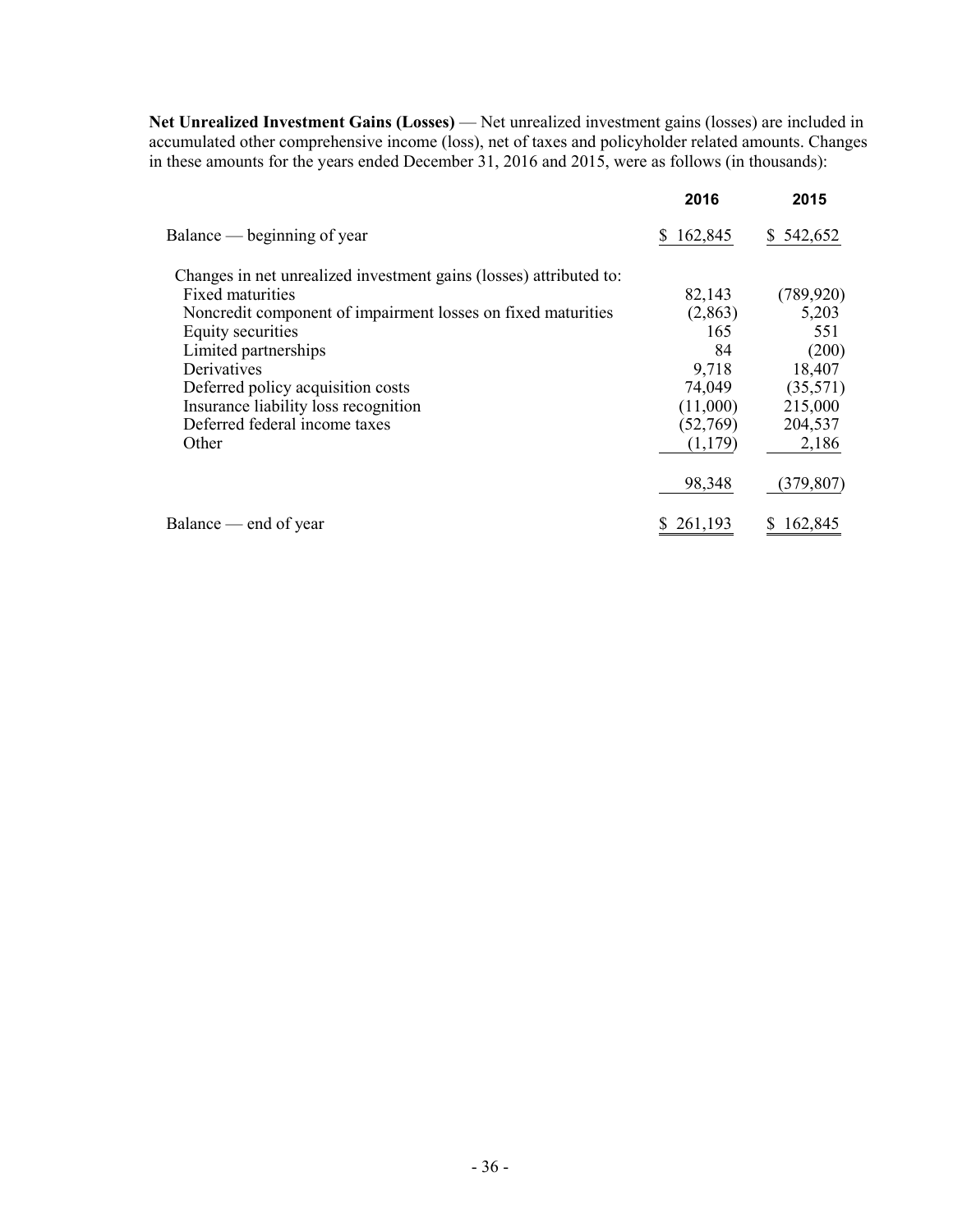#### **3. FAIR VALUE**

The categorization of fair value measurements determined on a recurring basis, by input level, as of December 31, 2016 and 2015, were as follows (in thousands):

| 2016                                        | <b>Quoted Prices in</b><br><b>Active Markets for</b><br><b>Identical Assets</b><br>or Liabilities<br>(Level 1) | Significant<br>Other<br>Observable<br>Inputs<br>(Level 2) | <b>Significant</b><br>Unobservable<br><b>Inputs</b><br>(Level 3) | Total<br><b>Fair Value</b> |
|---------------------------------------------|----------------------------------------------------------------------------------------------------------------|-----------------------------------------------------------|------------------------------------------------------------------|----------------------------|
| Fixed maturities — available-for-sale:      |                                                                                                                |                                                           |                                                                  |                            |
| U.S. Government                             | \$                                                                                                             | S.<br>127,108                                             | \$                                                               | \$<br>127,108              |
| State and political subdivisions            |                                                                                                                | 266,863                                                   |                                                                  | 266,863                    |
| U.S. and Canadian corporate                 |                                                                                                                | 10,261,428                                                | 435,648                                                          | 10,697,076                 |
| Foreign corporate                           |                                                                                                                | 2,808,374                                                 | 394,200                                                          | 3,202,574                  |
| Commercial MBS                              |                                                                                                                | 1,402,471                                                 | 227,507                                                          | 1,629,978                  |
| <b>Residential MBS</b>                      |                                                                                                                | 2,034,112                                                 | $\blacksquare$                                                   | 2,034,112                  |
| Other ABS                                   |                                                                                                                | 1,661,495                                                 | 501,883                                                          | 2,163,378                  |
| Total fixed maturities — available-for-sale |                                                                                                                | 18,561,851                                                | 1,559,238                                                        | 20,121,089                 |
| Fixed maturities — trading:                 |                                                                                                                |                                                           |                                                                  |                            |
| U.S. and Canadian corporate                 |                                                                                                                | 144.296                                                   |                                                                  | 144,296                    |
| Foreign corporate                           |                                                                                                                | 11,348                                                    |                                                                  | 11,348                     |
| Total fixed maturities — trading            |                                                                                                                | 155,644                                                   |                                                                  | 155,644                    |
| Equity securities — available-for-sale      |                                                                                                                |                                                           | 13,918                                                           | 13,918                     |
| Equity securities — trading                 | 10,762                                                                                                         | 28,232                                                    |                                                                  | 38,994                     |
| Derivative assets                           | ÷.                                                                                                             | 51,428                                                    | 23                                                               | 51,451                     |
| Short term investments                      | 193,721                                                                                                        |                                                           |                                                                  | 193,721                    |
| Cash equivalents                            | 12,817                                                                                                         |                                                           |                                                                  | 12,817                     |
| Mortgage servicing rights                   | ۰                                                                                                              |                                                           | 12,413                                                           | 12,413                     |
| Derivative liabilities                      |                                                                                                                | (8,996)                                                   | (3,119)                                                          | (12, 115)                  |
| Total without separate accounts             | 217,300                                                                                                        | 18,788,159                                                | 1,582,473                                                        | 20,587,932                 |
| Separate accounts                           | 2,048,922                                                                                                      | 1,389,777                                                 |                                                                  | 3,438,699                  |
| Total                                       | \$2,266,222                                                                                                    | \$20,177,936                                              | \$1,582,473                                                      | \$24,026,631               |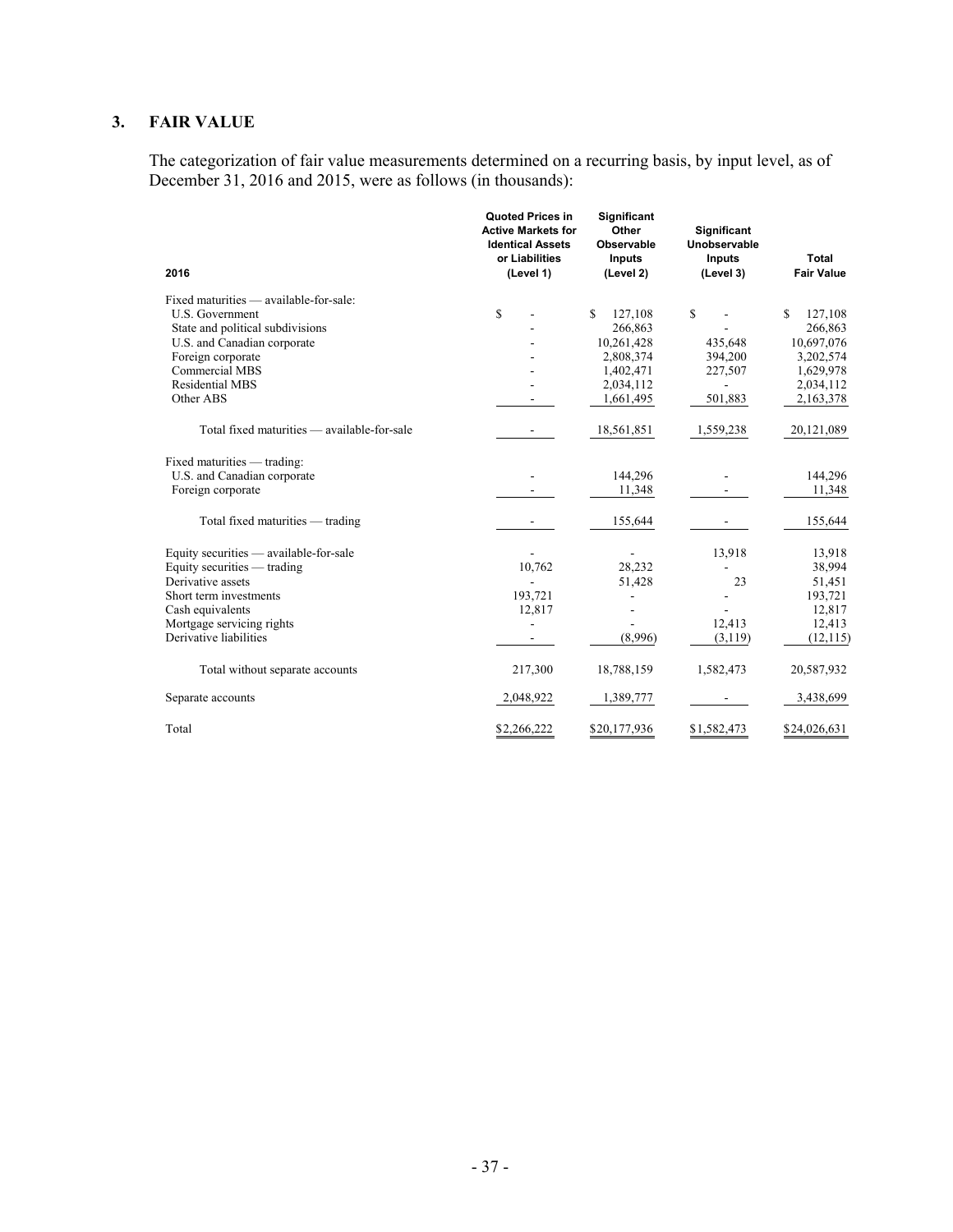| 2015                                        | <b>Quoted Prices in</b><br><b>Active Markets for</b><br><b>Identical Assets</b><br>or Liabilities<br>(Level 1) | Significant<br>Other<br><b>Observable</b><br>Inputs<br>(Level 2) | Significant<br>Unobservable<br><b>Inputs</b><br>(Level 3) | <b>Total</b><br><b>Fair Value</b> |
|---------------------------------------------|----------------------------------------------------------------------------------------------------------------|------------------------------------------------------------------|-----------------------------------------------------------|-----------------------------------|
| Fixed maturities — available-for-sale:      |                                                                                                                |                                                                  |                                                           |                                   |
| U.S. Government                             | \$                                                                                                             | S<br>196,716                                                     | \$                                                        | S.<br>196,716                     |
| State and political subdivisions            |                                                                                                                | 303,756                                                          | $\overline{\phantom{a}}$                                  | 303,756                           |
| U.S. and Canadian corporate                 |                                                                                                                | 9,463,510                                                        | 63,946                                                    | 9,527,456                         |
| Foreign corporate                           |                                                                                                                | 2,885,257                                                        | 124,632                                                   | 3,009,889                         |
| Commercial MBS                              |                                                                                                                | 1,655,230                                                        | 216,149                                                   | 1,871,379                         |
| <b>Residential MBS</b>                      |                                                                                                                | 2,143,599                                                        | 19,670                                                    | 2,163,269                         |
| Other ABS                                   |                                                                                                                | 1,145,108                                                        | 493,005                                                   | 1,638,113                         |
| Total fixed maturities — available-for-sale |                                                                                                                | 17,793,176                                                       | 917,402                                                   | 18,710,578                        |
| Fixed maturities — trading:                 |                                                                                                                |                                                                  |                                                           |                                   |
| U.S. and Canadian corporate                 |                                                                                                                | 141,876                                                          |                                                           | 141,876                           |
| Foreign corporate                           | ٠.                                                                                                             | 7,040                                                            | $\overline{\phantom{a}}$                                  | 7,040                             |
| Total fixed maturities — trading            |                                                                                                                | 148,916                                                          |                                                           | 148,916                           |
| Equity securities — available-for-sale      |                                                                                                                | 105                                                              | 13,247                                                    | 13,352                            |
| Equity securities — trading                 | 9,893                                                                                                          | 30,181                                                           |                                                           | 40,074                            |
| Derivative assets                           |                                                                                                                | 35,670                                                           | 98                                                        | 35,768                            |
| Short term investments                      | 225,036                                                                                                        |                                                                  |                                                           | 225,036                           |
| Cash equivalents                            | 105,832                                                                                                        |                                                                  |                                                           | 105,832                           |
| Mortgage servicing rights                   |                                                                                                                |                                                                  | 15,099                                                    | 15,099                            |
| Derivative liabilities                      |                                                                                                                | (4, 135)                                                         | (156)                                                     | (4,291)                           |
| Total without separate accounts             | 340,761                                                                                                        | 18,003,913                                                       | 945,690                                                   | 19,290,364                        |
| Separate accounts                           | 1,965,630                                                                                                      | 1,282,780                                                        |                                                           | 3,248,410                         |
| Total                                       | \$2,306,391                                                                                                    | \$19,286,693                                                     | \$945,690                                                 | \$22,538,774                      |

**Transfers between Levels 1 and 2** — Transfers in and/or out of any level are assumed to occur at the beginning of the period. No transfers between level 1 and level 2 occurred during the year ended December 31, 2016 and 2015.

**Transfers into and out of Level 3** — Transfers in and/or out of level three are assumed to occur at the beginning of the period. Assets and liabilities are transferred into or out of Level 3 when a significant input can no longer be corroborated or can be corroborated with market observable data. This occurs when market activity decreases or increases related to certain securities and transparency to the underlying inputs is no longer available or can be observed with current pricing.

A description of the significant inputs and valuation techniques used to determine estimated fair value for assets and liabilities on a recurring basis is as follows:

#### *Level 1 Measurements:*

Equity Securities — Trading and Short-Term Investments — Valuation is based on unadjusted quoted prices in active markets that are readily and regularly available.

Cash Equivalents — Money market instruments included in cash equivalents are generally valued using unadjusted quoted prices in active markets that are accessible for the asset or identical assets. When public quotations are not available, because of the highly liquid nature of these assets, carrying amounts may be used to approximate fair values.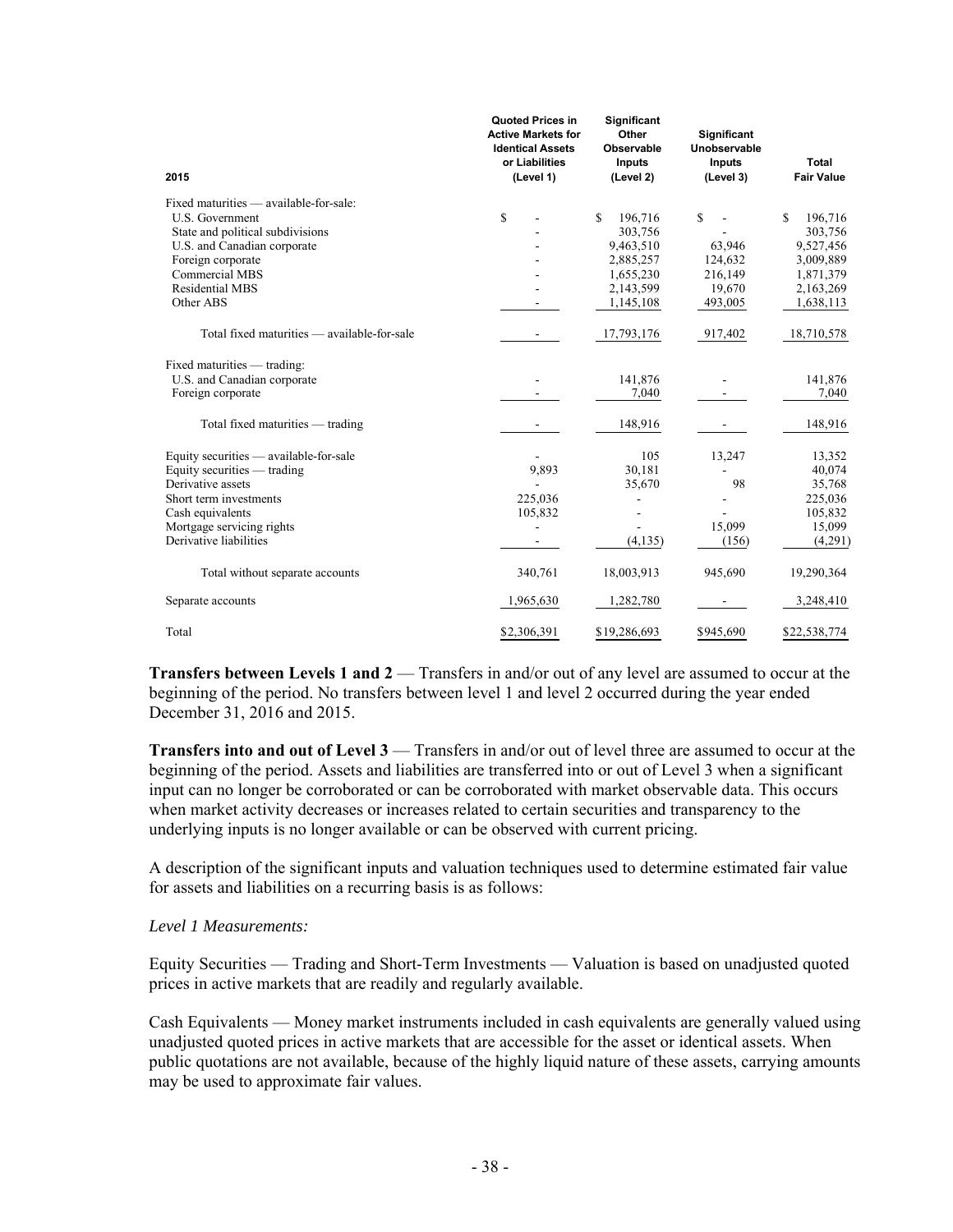Separate Accounts — Separate accounts are comprised primarily of money market instruments, mutual funds, and common stock. Valuation is based on actively traded mutual funds that have daily quoted net asset values for identical assets that the Company can access.

#### *Level 2 Measurements:*

Fixed Maturities — Available-for-Sale and Trading:

U.S. Government and State and Political Subdivisions — These securities are principally valued using the market approach, which uses prices and other relevant information generated by market transactions for similar assets. The valuation of these securities is based primarily on quoted prices in active markets or through the use of matrix pricing or other similar techniques using standard market observable inputs such as the benchmark U.S. Treasury yield curve, the spread from the U.S. Treasury curve for the identical security and comparable securities that are actively traded.

U.S. and Canadian Corporate and Foreign Corporate — These securities are principally valued using either the market approach or the income approach. The income approach uses valuation techniques to convert future estimated cash flows to a discounted present value amount. The valuation of these securities is based primarily on quoted prices in active markets, or through the use of matrix pricing or other similar techniques that use standard market observable inputs such as benchmark yields, spreads off benchmark yields, new issuances, issuer rating, duration, and trades of identical or comparable securities. Also included are privately placed securities valued using a discounted cash flow methodology using standard market observable inputs, and inputs derived from, or corroborated by, market observable data, including the market yield curve, duration, call provisions, observable prices and spreads for similar publicly traded or privately traded issues that incorporate the credit quality and industry sector of the issuer.

Structured Securities Comprised of Commercial MBS, Residential MBS, and Other ABS — These securities are principally valued using either the market approach or the income approach. The valuation of these securities is based primarily on matrix pricing or other similar techniques using standard market inputs, including spreads for actively traded securities, spreads off benchmark yields, expected prepayment speeds and volumes, current and forecasted loss severity, rating, weighted average coupon, weighted average maturity, average delinquency rates, geographic region, debt-service coverage ratios, and issuance-specific information including, but not limited to: collateral type, payment terms of the underlying assets, payment priority within the tranche, structure of the security, deal performance, and vintage of loans.

Equity Securities — Available-for-Sale and Trading — These securities are principally valued using the market approach. The valuation of these securities is based principally on observable inputs including quoted prices in markets that are not considered active.

Derivative Assets and Liabilities — These balances include swaps, swaptions and call spread options. Generally, these instruments are principally valued using an income approach using present value techniques or a market approach if comparable valuation data is available.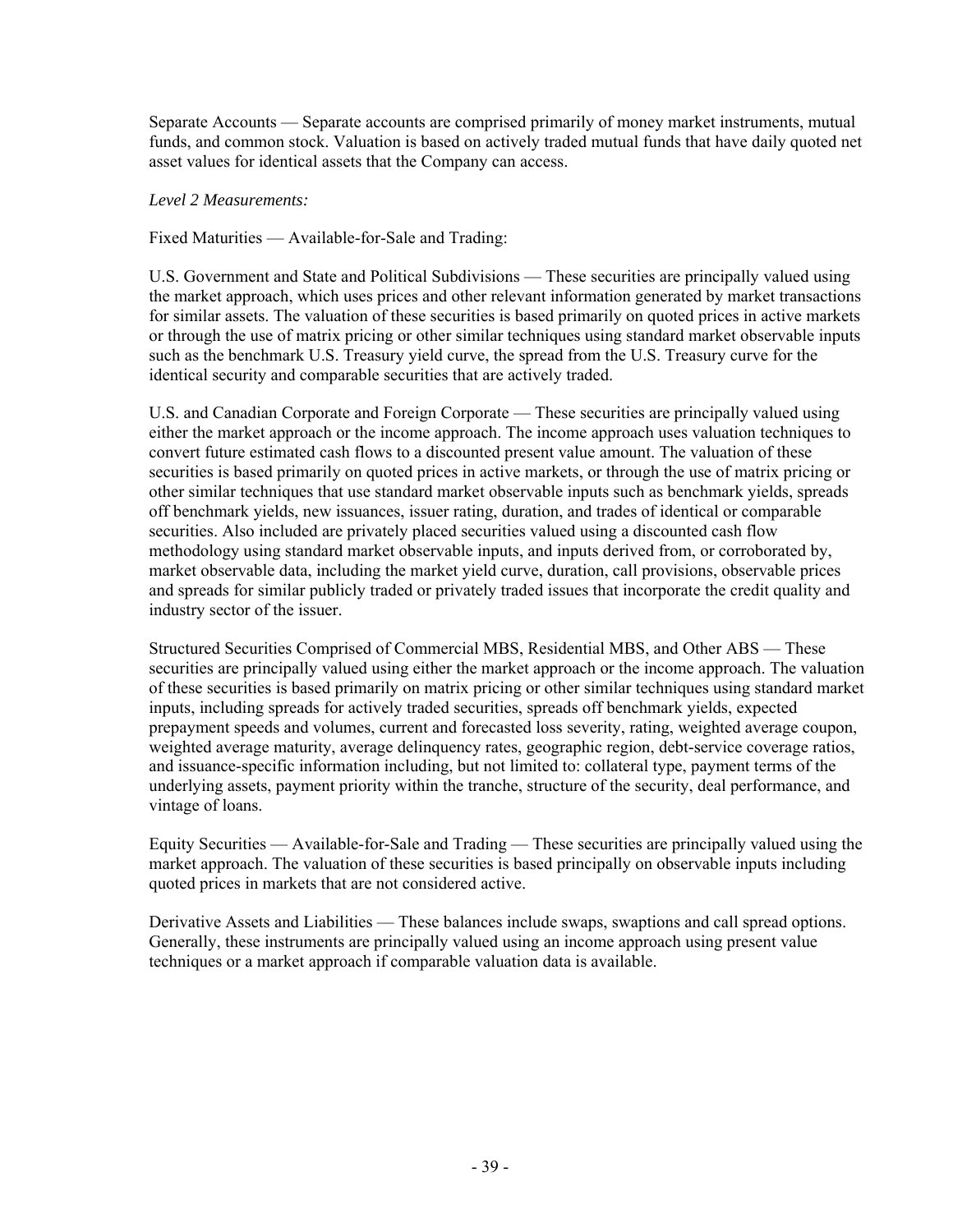Separate Accounts — Separate accounts are comprised primarily of common collective trusts and private investments in public equities. Common collective trusts are valued based on independent pricing services and non-binding broker quotations. The pricing services, in general, employ a market approach to valuing portfolio investments using market prices from exchanges or matrix pricing when quoted prices are not available and other relevant data inputs as necessary. When current market prices or pricing service quotations are not available, the trustees use contractual cash flows and other inputs to value the funds. Private investments in public equities are valued with observable inputs from the public equities.

*Level 3 Measurements* — In general, investments classified within Level 3 use many of the same valuation techniques and inputs as described above. However, if key inputs are unobservable, or if the investments are illiquid and there is very limited trading activity, the investments are generally classified as Level 3.

Fixed Maturity — Available-for-Sale:

U.S. and Canadian Corporate and Foreign Corporate — These securities are principally valued using the market and income approaches. Valuations of these securities are based primarily on matrix pricing or other similar techniques that utilize unobservable inputs or cannot be derived principally from, or corroborated by, observable market data, including illiquidity premiums and spread adjustments to reflect industry trends or specific credit-related issues. Valuations may be based on independent nonbinding broker quotations. The use of independent non-binding broker quotations to value investments generally indicates there is a lack of liquidity or the general lack of transparency to develop the valuation estimates generally causing these investments to be classified in Level 3. Generally, below investment grade privately placed or distressed securities included in this level are valued using discounted cash flow methodologies which rely upon significant, unobservable inputs and inputs that cannot be derived principally from, or corroborated by, observable market data.

Structured Securities Comprised of Commercial MBS, Residential MBS, and Other ABS — These securities are principally valued using the market approach. The valuation of these securities is based primarily on matrix pricing or other similar techniques that utilize inputs that are unobservable or cannot be derived principally from, or corroborated by, observable market data, or are based on independent non-binding broker quotations.

Equity Securities Available-for-Sale — These securities are principally valued using the net asset values provided by the asset managers.

Derivative Assets and Liabilities — These balances include forwards and IUL products embedded derivatives. Generally, these instruments are principally valued using an income approach. Certain inputs used in determining expected cash flows may include mortality rates, policyholder behavior (lapse and withdrawal rates), expected future interest credited, capital market assumptions including risk-free rates and implied volatilities, and an adjustment to the discount rate to incorporate nonperformance risk.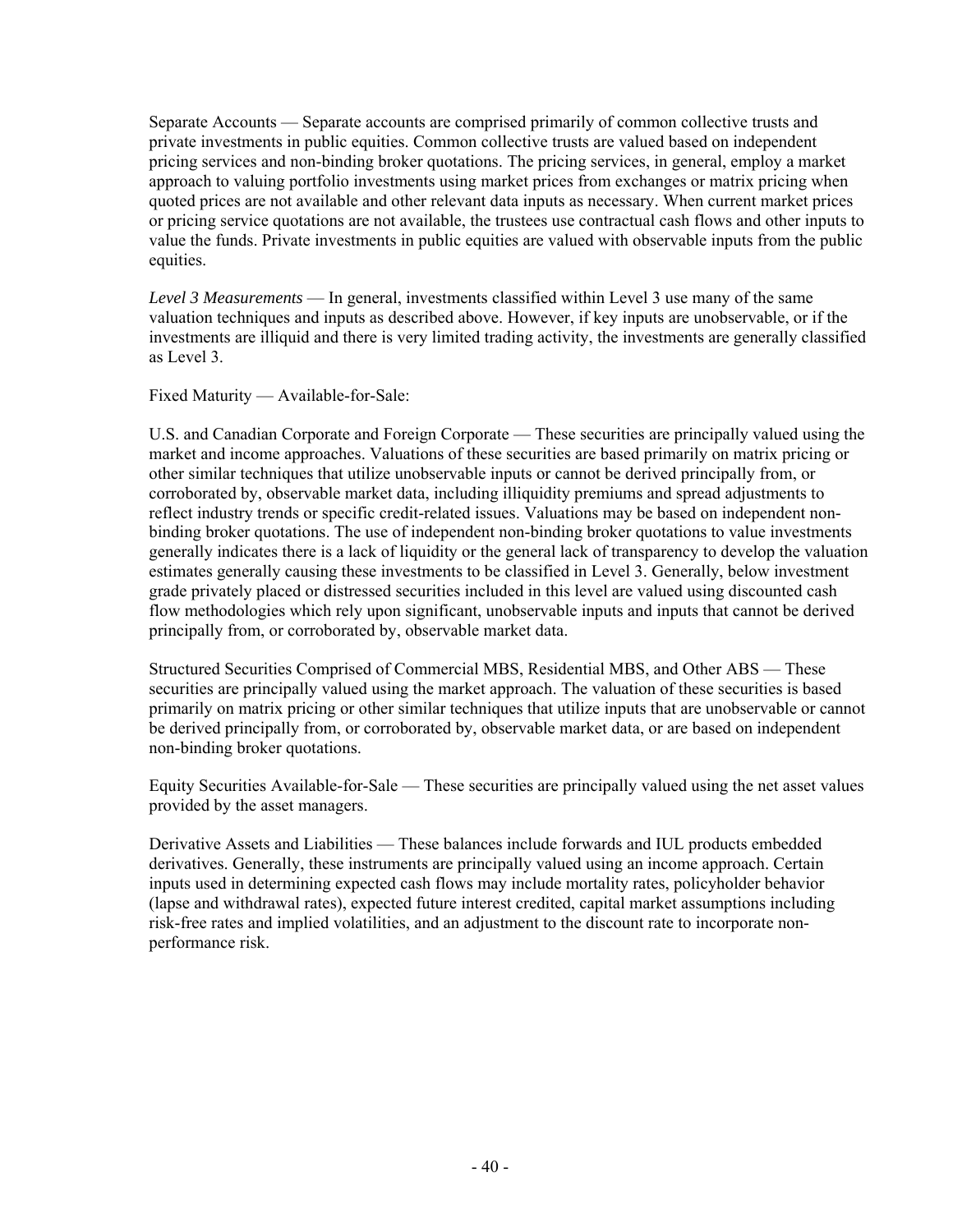Mortgage Servicing Rights — The mortgage servicing rights are principally valued using an income approach. The Company relies on a discounted cash flow model to estimate the fair value of the mortgage servicing rights. The model utilizes objective characteristics of the servicing right portfolio, as well as certain subjective unobservable valuation parameters, to estimate fair value. Objective characteristics of the portfolio include type of loan (fixed vs. variable and agency vs. other), term, origination date, and interest rate. Subjective valuation parameters include estimates of discount rates, prepayments speeds, servicing costs, and market conditions. Third party valuation results are obtained quarterly and reviewed for reasonableness by comparing current and prior quarter reports and analyzing the impact of changes in market prices and economic conditions. Unusual results or discrepancies are investigated and documented.

Changes in fixed maturity – available for sale assets measured at fair value on a recurring basis using significant unobservable inputs (Level 3) during 2016 and 2015, were as follows (in thousands):

|                                        |    | U.S. and<br>Canadian<br>corporate | Foreign<br>corporate |   | Commercial<br><b>MBS</b> |    | <b>Residential</b><br><b>MBS</b> | Other<br><b>ABS</b> |   | <b>Total fixed</b><br>maturities -<br>available for<br>sale |
|----------------------------------------|----|-----------------------------------|----------------------|---|--------------------------|----|----------------------------------|---------------------|---|-------------------------------------------------------------|
| Balance - January 1, 2016              | S. | 63,945                            | \$124,632            | S | 216,150                  | \$ | 19,670                           | \$493,005           | S | 917,402                                                     |
| Gains (losses):                        |    |                                   |                      |   |                          |    |                                  |                     |   |                                                             |
| Included in net realized investment    |    |                                   |                      |   |                          |    |                                  |                     |   |                                                             |
| gains (losses)                         |    | (3,600)                           | (4,500)              |   | (718)                    |    |                                  | (1,139)             |   | (9,957)                                                     |
| Included in other comprehensive income |    | 2.926                             | (26,381)             |   | 10,397                   |    |                                  | 2.806               |   | (10,252)                                                    |
| Purchases                              |    | 32,406                            | 251,710              |   | 7,624                    |    | -                                | 77,584              |   | 369,324                                                     |
| Settlements/sales and repayments       |    | (7,062)                           | (26, 535)            |   | (13, 179)                |    | -                                | (88, 814)           |   | (135,590)                                                   |
| Net transfers into level 3             |    | 347,033                           | 75.274               |   | 7,233                    |    | -                                | 28,864              |   | 458,404                                                     |
| Net transfers out of level 3           |    |                                   |                      |   |                          |    | (19,670)                         | (10, 423)           |   | (30,093)                                                    |
| Balance - December 31, 2016            |    | \$435,648                         | \$394,200            | S | 227,507                  | S  |                                  | \$501.883           |   | \$1,559,238                                                 |

|                                                       |    | U.S. and<br>Canadian<br>corporate | Foreign<br>corporate     |    | Commercial<br><b>MBS</b> |   | Residential<br><b>MBS</b> | Other<br><b>ABS</b> |   | <b>Total fixed</b><br>maturities -<br>available for<br>sale |
|-------------------------------------------------------|----|-----------------------------------|--------------------------|----|--------------------------|---|---------------------------|---------------------|---|-------------------------------------------------------------|
| Balance - January 1, 2015                             | S. | 61,731                            | \$<br>82,540             | \$ | 194,322                  | S | 1.516                     | \$337,325           | S | 677,434                                                     |
| Gains (losses):                                       |    |                                   |                          |    |                          |   |                           |                     |   |                                                             |
| Included in net realized investment<br>gains (losses) |    |                                   |                          |    | (10, 470)                |   |                           |                     |   | (10, 470)                                                   |
| Included in other comprehensive income                |    | (10,062)                          | (17,248)                 |    | (3,030)                  |   | (652)                     | (6,612)             |   | (37,604)                                                    |
| Purchases                                             |    | 12,278                            | 59,340                   |    | 29,995                   |   | 438                       | 127,161             |   | 229,212                                                     |
| Settlements/sales and repayments                      |    | (2)                               | $\overline{\phantom{a}}$ |    | (5,764)                  |   | (1.901)                   | (94, 563)           |   | (102, 230)                                                  |
| Net transfers into level 3                            |    | $\overline{\phantom{a}}$          | $\overline{\phantom{a}}$ |    | 11,097                   |   | 21,785                    | 131,803             |   | 164,685                                                     |
| Net transfers out of level 3                          |    |                                   |                          |    |                          |   | (1,516)                   | (2,109)             |   | (3,625)                                                     |
| Balance - December 31, 2015                           |    | 63.945                            | \$124,632                | S  | 216,150                  |   | 19,670                    | \$493,005           | S | 917.402                                                     |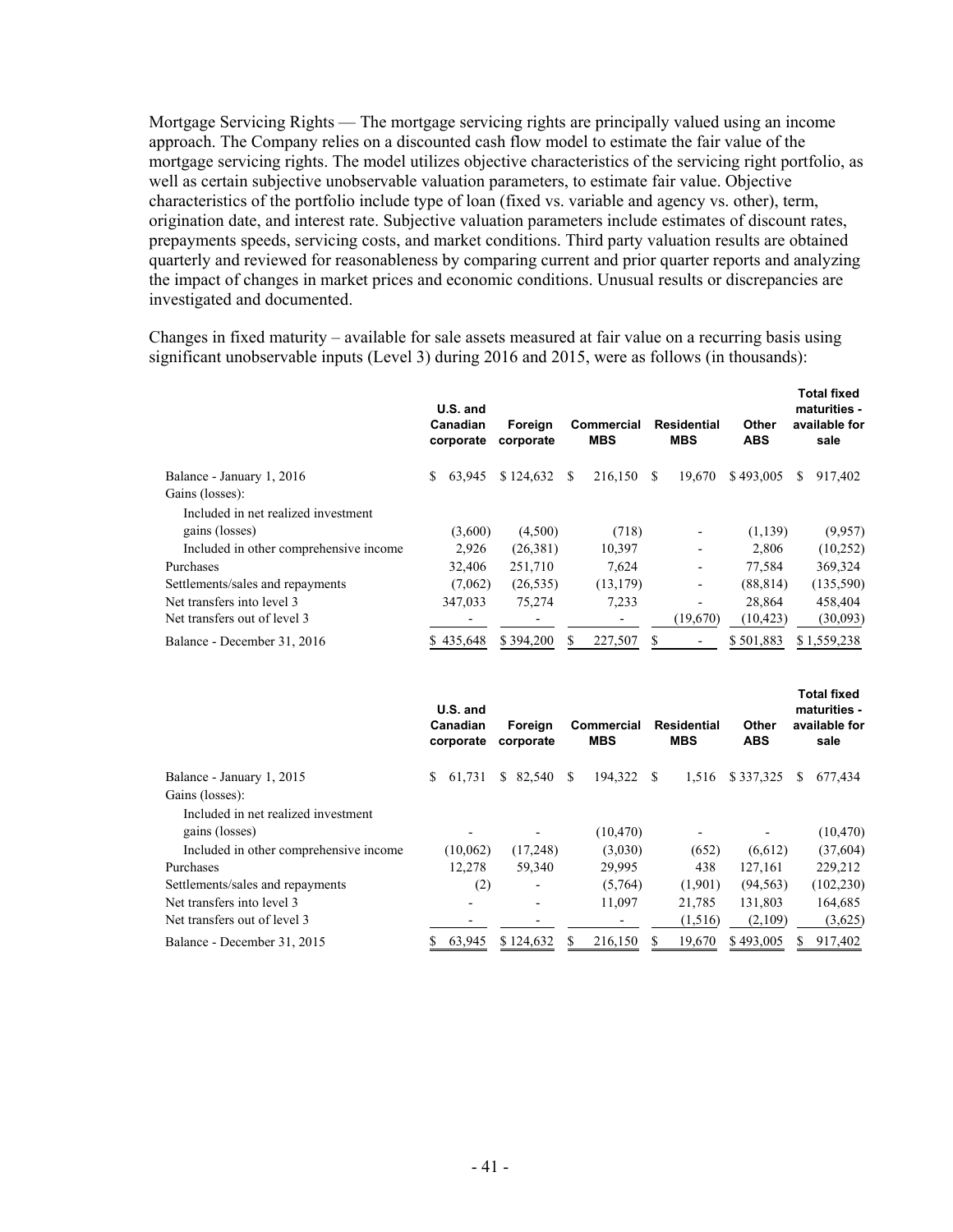Changes in other assets and liabilities measured at fair value on a recurring basis using significant unobservable inputs (Level 3) during 2016 and 2015, were as follows (in thousands):

|                                        | <b>Equity</b><br>securities -<br>available for<br>sale |    | Mortgage<br>servicing rights |    | <b>Derivative</b><br>assets/liabilities |
|----------------------------------------|--------------------------------------------------------|----|------------------------------|----|-----------------------------------------|
| Balance - January 1, 2016              | \$<br>13,247                                           | -S | 15,099                       | -S | (58)                                    |
| Gains (losses):                        |                                                        |    |                              |    |                                         |
| Included in net realized investment    |                                                        |    |                              |    |                                         |
| gains (losses)                         |                                                        |    |                              |    | (320)                                   |
| Included in interest credited          |                                                        |    |                              |    | (49)                                    |
| Included in other income               |                                                        |    | (2,686)                      |    |                                         |
| Included in other comprehensive income | 270                                                    |    |                              |    |                                         |
| Issues/purchases                       | 471                                                    |    |                              |    | (2,669)                                 |
| Settlements/sales and repayments       | (70)                                                   |    |                              |    |                                         |
| Balance - December 31, 2016            | 13.918                                                 |    | 12,413                       |    | (3,096)                                 |

|                                        | <b>Equity</b><br>securities -<br>available for<br>sale | Mortgage<br>servicing rights | <b>Derivative</b><br>assets/liabilities |
|----------------------------------------|--------------------------------------------------------|------------------------------|-----------------------------------------|
| Balance - January 1, 2015              | \$<br>$12,355$ \$                                      | 18,710 \$                    | 330                                     |
| Gains (losses):                        |                                                        |                              |                                         |
| Included in net realized investment    |                                                        |                              |                                         |
| gains (losses)                         |                                                        |                              | (388)                                   |
| Included in other income               |                                                        | (3,611)                      |                                         |
| Included in other comprehensive income | 488                                                    |                              |                                         |
| Issues/purchases                       | 404                                                    |                              |                                         |
| Balance - December 31, 2015            | 13,247                                                 | 15,099                       | (58)                                    |

**Transfers into Level 3** — Transfers into level three were the result of changes in pricing sources.

**Transfers out of Level 3** — Transfers out of level three were the result of changes in pricing sources, distressed asset pricing, and investments purchased at December 2014 that were carried at cost and used matrix pricing in 2015.

The total change in other comprehensive income (loss) included in the preceding tables represents unrealized gains (losses) only for the current year during which the applicable financial instruments were classified as Level 3. The total net unrealized gains (losses) as of December 31, 2016 and 2015, for the Level 3 assets were \$20,362,000 and \$7,638,000, respectively.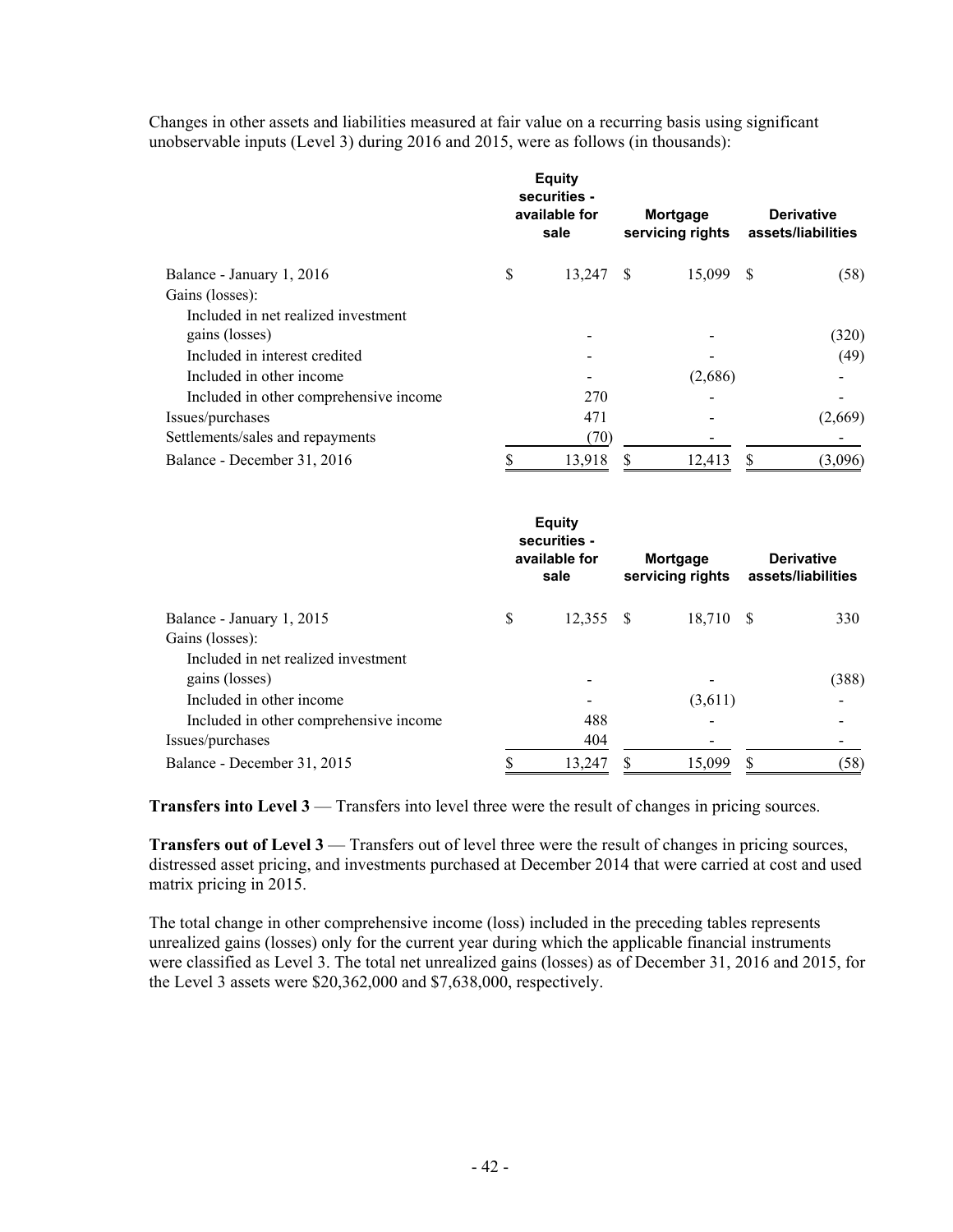**Financial Instruments Measured at Fair Value Using Significant Unobservable Inputs (Level 3)** — The following table provides quantitative information about significant unobservable inputs used to determine fair value for the more significant asset and liability classes measured at fair value on a recurring basis using significant unobservable inputs (Level 3).

| Asset                                                | <b>Valuation Techniques</b>                            | <b>Significant</b><br><b>Unobservable Inputs</b>                                                      | Range                                                                                                             | Weighted<br>Average                                                      |
|------------------------------------------------------|--------------------------------------------------------|-------------------------------------------------------------------------------------------------------|-------------------------------------------------------------------------------------------------------------------|--------------------------------------------------------------------------|
| U.S. and Canadian corporate and<br>foreign corporate | Matrix pricing<br>Discounted cash flows<br>Liquidation | Liquidity premium<br>Liquidation value                                                                | $0.25\% - 3.00\%$<br>\$70.00-\$100.00                                                                             | $0.69\%$<br>89.70<br>\$                                                  |
| Commercial MBS                                       | Matrix pricing<br>Discounted cash flows<br>Liquidation | Liquidation value                                                                                     | \$0.006-\$0.176                                                                                                   | \$<br>0.17                                                               |
| Other ABS                                            | Matrix pricing<br>Discounted cash flows                | Credit spreads<br>Liquidity premium<br>Liquidation value<br><b>CPR</b><br><b>CDR</b><br>Loss severity | $1.50\% - 7.00\%$<br>$0.15\% - 6.00\%$<br>\$32.72<br>$0.06\% - 0.14\%$<br>$0.005\% - 0.04\%$<br>$0.70\% - 0.95\%$ | $2.72\%$<br>$1.31\%$<br>\$<br>32.72<br>$0.08 \%$<br>$0.04\%$<br>$0.87\%$ |

The nonperformance risk is the spread added to the observable interest rates used in the valuation of the embedded derivatives.

**Valuation Techniques** — Fair values are monitored by the Asset Valuation Committee ("AVC"), which is comprised of individuals from the investment management, financial reporting, and bank treasury departments. The AVC is responsible for addressing fair value issues related to the Company's investment portfolio excluding Bank loans and Bank real estate. The AVC oversees pricing policies and procedures by ensuring objective and reliable valuation practices and pricing practices are followed for financial instruments. The AVC addresses and documents fair value issues, approves changes to valuation methodologies, and evaluates and approves third party and internal pricing sources.

The techniques used to determine fair value in the absence of quoted market prices in active markets are significantly affected by assumptions including credit spreads and swap spreads used for the discount rates and Conditional Prepayment Rate ("CPR"), Constant Default Rate ("CDR"), and loss severity, which impact estimates of future cash flows. Prices are generally received from third party pricing services, which are derived from recently reported trades for identical or similar securities. A comparison of prices between different sources and from the same source for the prior and current period is reviewed monthly. Price changes are based on predetermined thresholds and discrepancies are investigated and documented.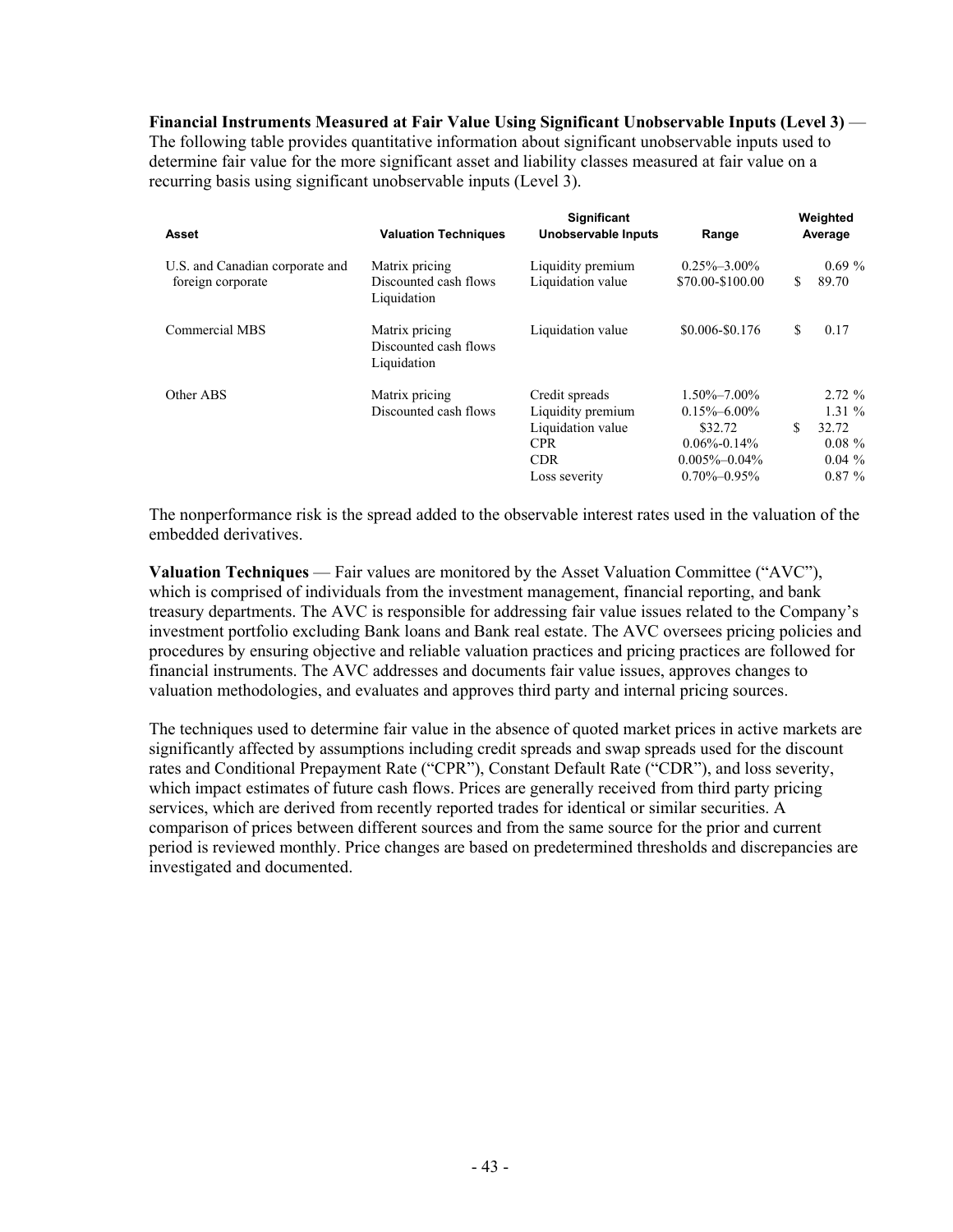**Nonrecurring Fair Value Measurements** — Certain assets are not measured at fair value on an ongoing basis but are subject to fair value adjustments in certain circumstances (for example, when there is evidence of impairment).

Certain impaired loans are recorded at the lower of the loan carrying value or fair value less estimated costs to sell, if repayment is expected solely from collateral. The fair value of the collateral is based on appraisals, broker opinion of value, or discounted cash flows. Fair values may be adjusted by management to reflect current economic and market conditions; therefore, these loans are classified within Level 3 of the fair value hierarchy. As of December 31, 2016 and 2015, certain impaired loans were remeasured and reported at the fair value of the underlying collateral utilizing Level 3 valuation inputs. Impaired loans with a par value of \$79,906,000 and \$76,242,000 were carried at a fair value of \$48,667,000 and \$51,761,000 as of December 31, 2016 and 2015, respectively.

As of December 31, 2016 and 2015, certain OREO assets were remeasured and reported at the fair value of the underlying collateral less estimated cost to sell, utilizing Level 3 valuation inputs resulting in an impairment of \$120,000 and \$639,000 recorded in net realized gains (losses) for the years ended December 31, 2016 and 2015, respectively. The fair value of these impaired assets is based on an appraisal of the underlying collateral using unobservable data; therefore, these assets are classified within Level 3 of the fair value hierarchy. The fair value of the remeasured OREO was \$3,660,000 and \$4,464,000 as of December 31, 2016 and 2015, respectively.

Quantitative information about the significant unobservable inputs used in determining the fair value of impaired loans and OREO on a nonrecurring basis using significant unobservable inputs (Level 3) were as follows:

| <b>Assets</b>  | <b>Valuation Techniques</b> | <b>Significant</b><br><b>Unobservable Inputs</b> | <b>Inputs</b>                 |
|----------------|-----------------------------|--------------------------------------------------|-------------------------------|
| Impaired loans | Appraised value             | Cost to sell<br>Market adjustments               | $5\% - 10\%$<br>$0\% - 100\%$ |
|                | Discounted cash flows       | Discount rates                                   | $2\% - 6.5\%$                 |
|                | Brokers opinion of value    | Cost to sell                                     | $10\%$                        |
|                | Sale Price                  | Cost to sell                                     | $10\%$                        |
| <b>OREO</b>    | Appraised value             | Cost to sell                                     | $5\% - 10\%$                  |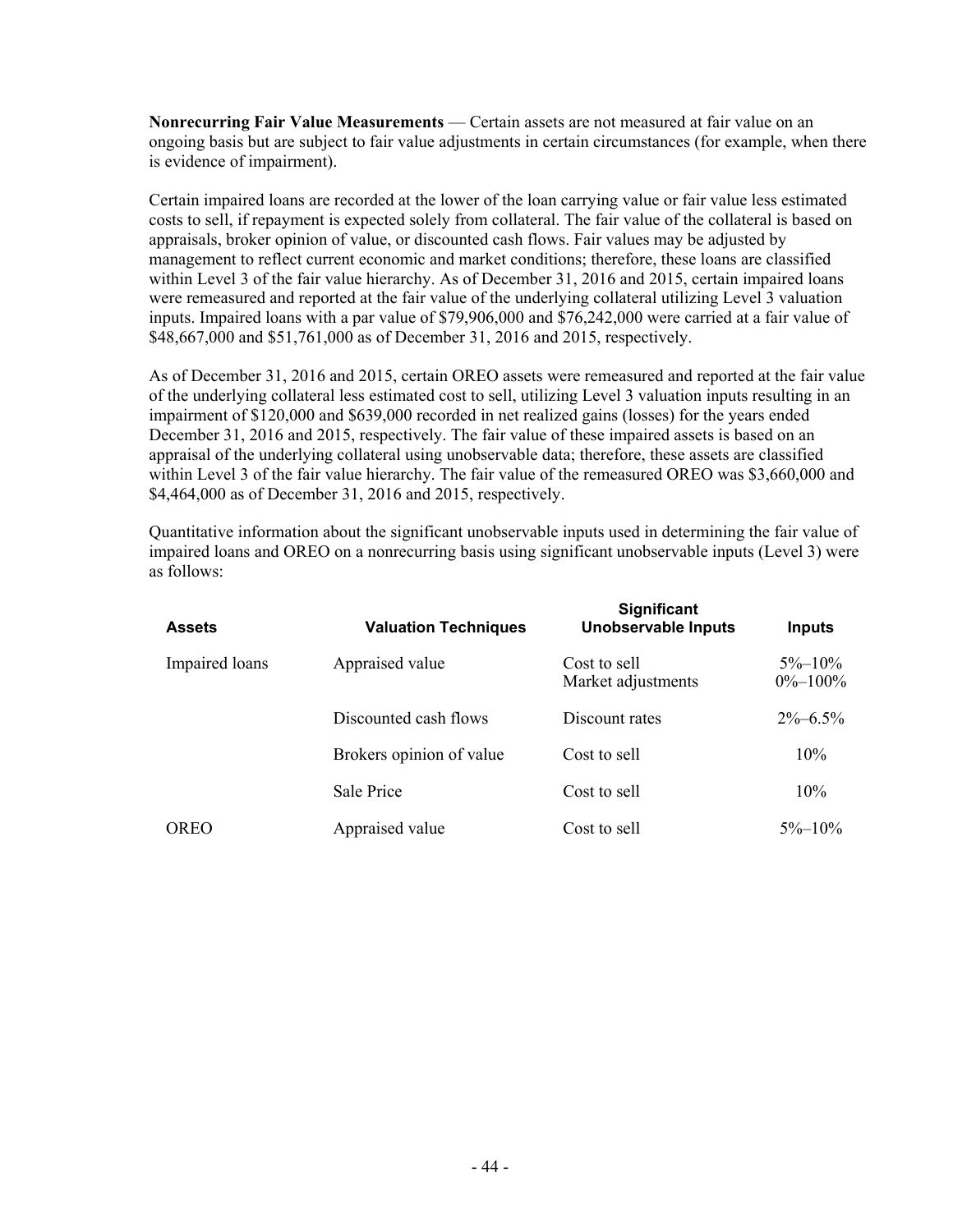#### **4. GOODWILL AND INTANGIBLE ASSETS**

The carrying amount of goodwill reported by the Company was \$176,776,000 as of December 31, 2016 and 2015.

The Company purchased 100% interest of an insurance company on September 30, 2016 for \$20,871,000 and included the recording of intangible assets of \$3,570,000. The acquired intangible assets represent certificates of authority to sell insurance across the United States and was determined by management to have a useful life of 10 years. Definite life intangible assets as of December 31, 2016 and 2015, were as follows (in thousands):

|                                                   | 2016                             | 2015        |
|---------------------------------------------------|----------------------------------|-------------|
| Gross carrying amount<br>Accumulated amortization | $$36,467$ $$32,897$<br>(29, 805) | (26, 535)   |
| Net carrying amount                               | 6,662<br>S                       | 6,362<br>S. |
| Amortization expense                              | $\frac{$}{5}$ 3,270              | 3,180       |

As of December 31, 2016, the estimated amortization expense for intangible assets for the next five years and thereafter was as follows (in thousands):

| 2017                | \$<br>3,538 |
|---------------------|-------------|
| 2018                | 357         |
| 2019                | 357         |
| 2020                | 357         |
| 2021                | 357         |
| 2022 and thereafter | 1,696       |
|                     | \$<br>6,662 |

#### **5. DEFERRED POLICY ACQUISITION COSTS**

The deferred policy acquisition costs and changes thereto for the years ended December 31, 2016 and 2015, were as follows (in thousands):

|                                      | 2016        | 2015        |
|--------------------------------------|-------------|-------------|
| $Balance - beginning of year$        | \$2,970,460 | \$2,727,128 |
| Acquisition costs deferred           | 894,115     | 771,337     |
| Amortization                         | (484,250)   | (492, 434)  |
| Unrealized investment gains (losses) | 74,049      | (35,571)    |
| Balance — end of year                | \$3,454,374 | \$2,970,460 |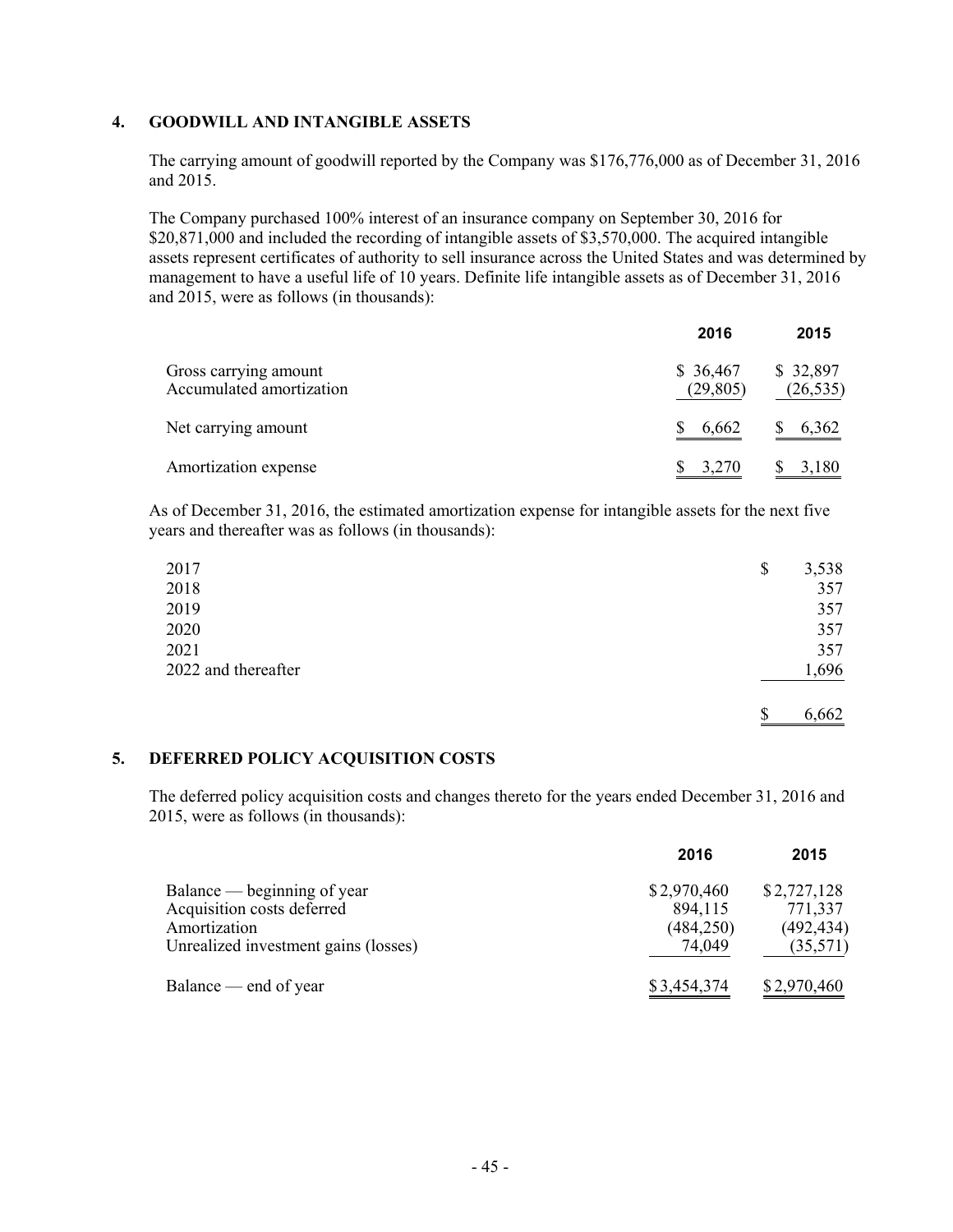#### **6. POLICY RESERVES**

Policy reserves include the liabilities for future policy benefits and policyholder account balances. Annuities in payout status that involve insurance risk to the Company are included within future policy benefits. Deferred annuities in the accumulation stage and those in payout status that do not involve insurance risk are included within policyholder account balances.

Future Policy Benefits — Reserves for future policy benefits as of December 31, 2016 and 2015, were as follows (in thousands):

|                                                 | 2016                                  | 2015                                  |
|-------------------------------------------------|---------------------------------------|---------------------------------------|
| Life insurance<br>Health insurance<br>Annuities | \$4,291,071<br>2,052,188<br>3,692,834 | \$3,895,793<br>1,836,652<br>3,278,716 |
| Total future policy benefits                    | \$10,036,093                          | \$9,011,161                           |

**Policyholder Account Balances** — Policyholder account balances as of December 31, 2016 and 2015, were as follows (in thousands):

|                                     | 2016        | 2015        |
|-------------------------------------|-------------|-------------|
| Individual annuities                | \$2,371,346 | \$2,391,945 |
| Group annuities                     | 2,215,984   | 2,193,078   |
| Individual universal life contracts | 2,288,177   | 2,192,679   |
| Other                               | 555,447     | 436,381     |
| Total policyholder account balances | \$7,430,954 | \$7,214,083 |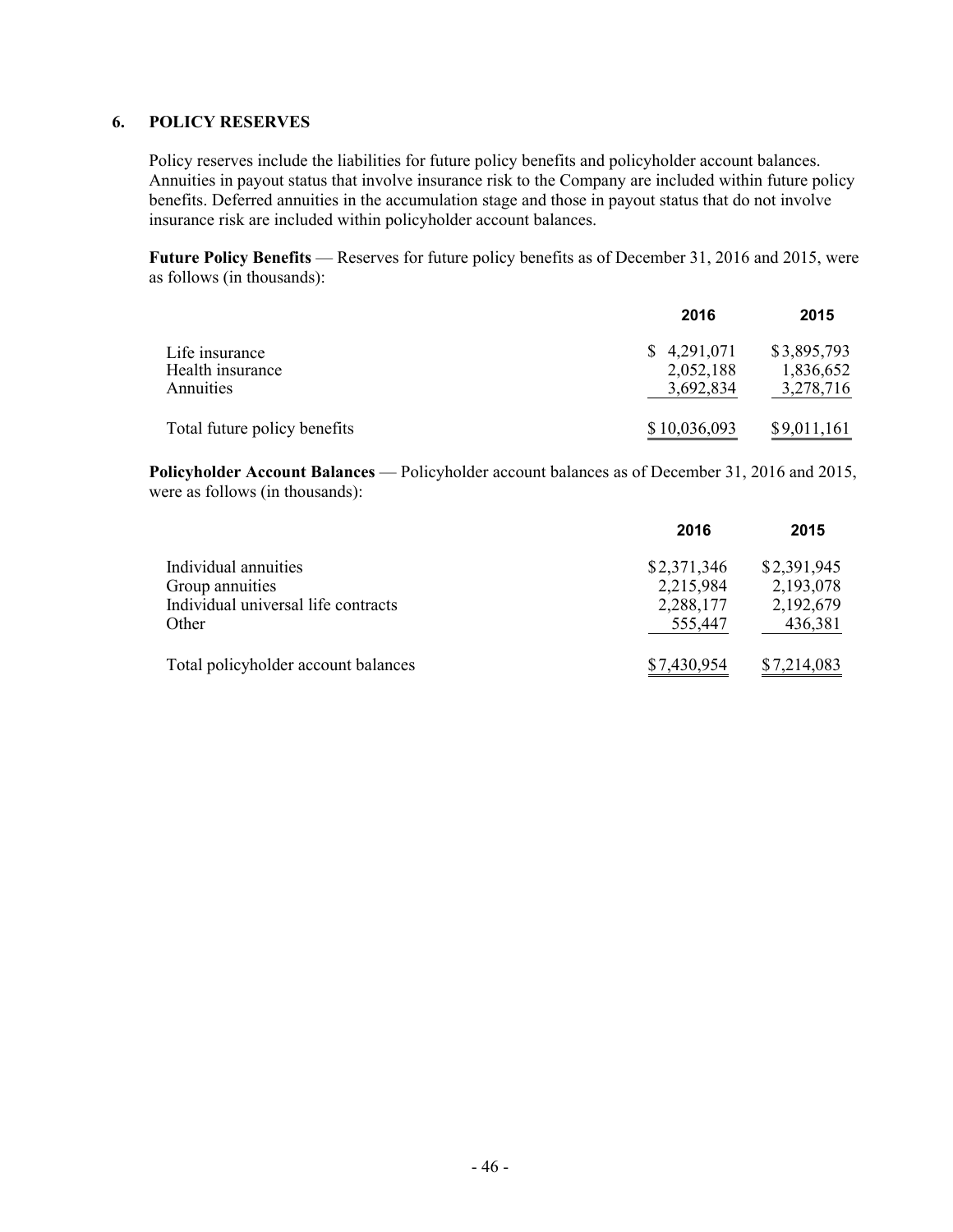|                                                                                                                | 2016                             | 2015                             |
|----------------------------------------------------------------------------------------------------------------|----------------------------------|----------------------------------|
| Liability for unpaid claims — beginning of year<br>Less nonhealth unpaid claim liabilities<br>Less reinsurance | \$1,773,969<br>123,485<br>70,431 | \$1,651,300<br>115,267<br>65,870 |
| Net unpaid health claims balance — beginning of year                                                           | 1,580,053                        | 1,470,163                        |
| Incurred related to:<br>Current year<br>Prior years                                                            | 2,883,388<br>31,119              | 2,679,773<br>23,461              |
| Total incurred                                                                                                 | 2,914,507                        | 2,703,234                        |
| Paid related to:<br>Current year<br>Prior years                                                                | 2,205,327<br>596,047             | 2,042,840<br>550,504             |
| Total paid                                                                                                     | 2,801,374                        | 2,593,344                        |
| Net unpaid health claims balance — end of year                                                                 | 1,693,186                        | 1,580,053                        |
| Plus reinsurance<br>Plus nonhealth unpaid claim liabilities                                                    | 72,460<br>122,661                | 70,431<br>123,485                |
| Liability for unpaid claims — end of year                                                                      | \$1,888,307                      | \$1,773,969                      |

Liability for Unpaid Claims — A reconciliation of the liability for unpaid claims for health benefits as of December 31, 2016 and 2015, was as follows (in thousands):

During 2016 and 2015 incurred claims related to prior years were positive primarily due to unfavorable runout within certain health and accident coverages on a non-interest adjusted basis. On an interest adjusted basis, prior years incurred claims were favorable for both years.

Management believes that the liability for unpaid claims is adequate to cover the ultimate development of claims. The liability is regularly reviewed and revised to reflect current conditions and claim trends and any resulting adjustments are reflected in operating results in the year they are made.

#### **7. FEDERAL INCOME TAXES**

The components of income tax expense for the years ended December 31, 2016 and 2015, were as follows (in thousands):

|                                             | 2016                | 2015               |
|---------------------------------------------|---------------------|--------------------|
| Current tax expense<br>Deferred tax expense | \$55,383<br>121,524 | \$81,714<br>97,837 |
| Income taxes                                | \$176,907           | \$179,551          |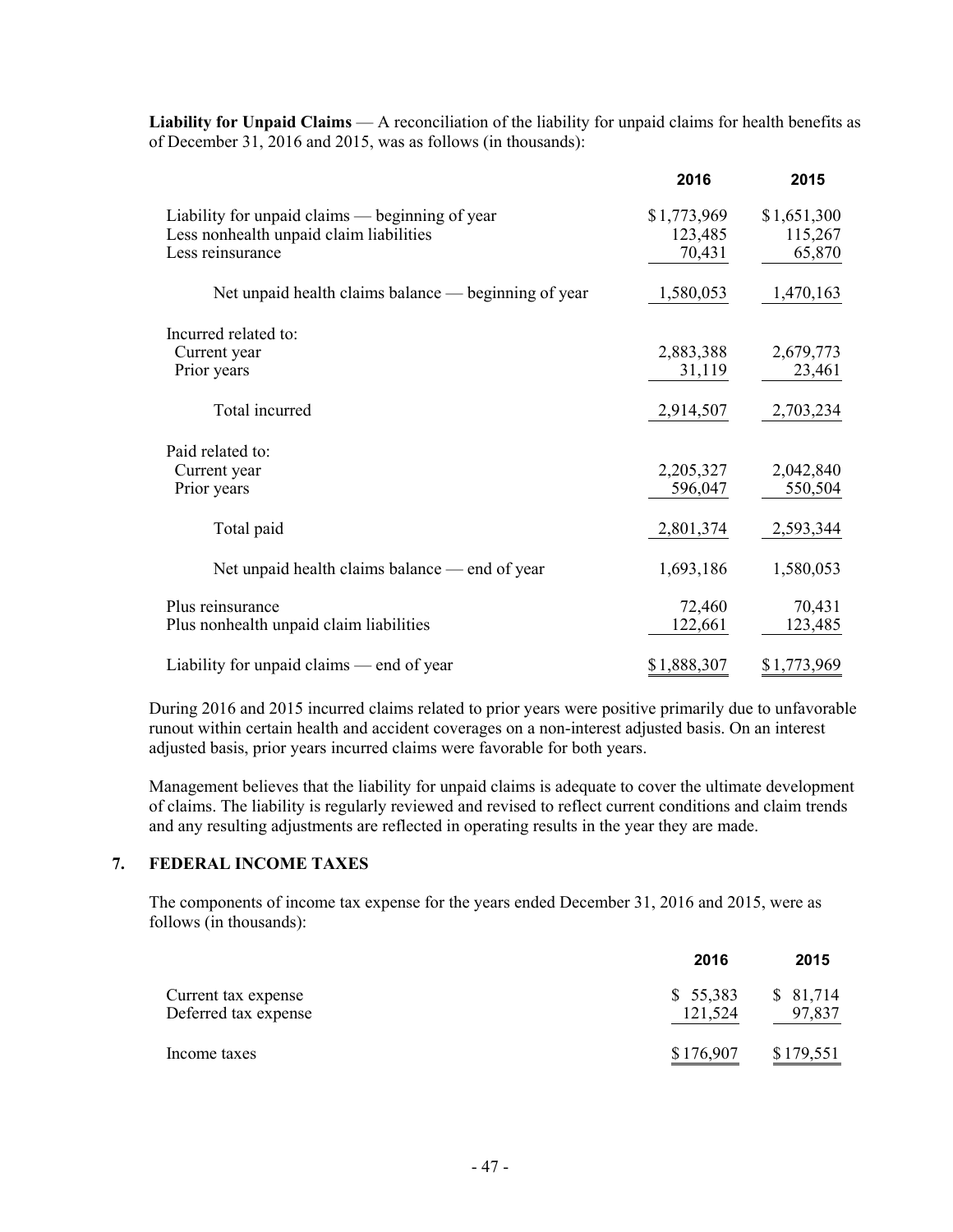Reconciliations between income taxes based on the federal tax rate and the effective tax rate for the years ended December 31, 2016 and 2015, were as follows (in thousands):

|                                              | 2016      | 2015      |
|----------------------------------------------|-----------|-----------|
| Income before income taxes                   | \$533,465 | \$512,557 |
| Federal income tax rate                      | $35 \%$   | 35 %      |
| Income taxes at the federal rate             | 186,713   | 179,395   |
| Income tax effect of:                        |           |           |
| Corporate owned life insurance               | (9,633)   | 1,549     |
| Income tax credits                           | (5,165)   | (3, 412)  |
| Interest                                     | (7)       | (626)     |
| State income taxes                           | 895       | 1,701     |
| Nondeductible expenses, net of exempt income | 3,151     | 211       |
| Other $-$ net                                | 953       | 733       |
| Income taxes at effective rate               | \$176,907 | \$179,551 |

As of December 31, 2016 and 2015, there were no valuation allowances necessary as, in management's opinion, all deferred tax assets will ultimately be realized by the Company. There are no net operating loss or capital loss carry forwards as of December 31, 2016 and 2015.

At December 31, 2016 and 2015, the Company has no liability for uncertain tax positions. Moreover, the Company does not believe that it is reasonably possible that this zero liability balance will significantly increase within the next 12 months.

The Company files income tax returns in the U.S. Federal jurisdiction and various state jurisdictions. The statute of limitations has closed on all years through 2012. Years after 2012 remain subject to audit by federal and state tax jurisdictions.

Significant components of deferred income taxes payable, as of December 31, 2016 and 2015, were as follows (in thousands):

|                                           | 2016        | 2015      |
|-------------------------------------------|-------------|-----------|
| Policy reserves                           | S<br>49,454 | \$59,637  |
| Expenses deductible in subsequent periods | 174,616     | 183,523   |
| Deferred tax assets                       | 224,070     | 243,160   |
| Deferred policy acquisition costs         | 925,790     | 806,347   |
| Net unrealized investment gains           | 140,178     | 87,417    |
| Depreciation and amortization             | 51,942      | 48,784    |
| Investment related items                  | 44,440      | 45,433    |
| Deferred tax liabilities                  | 1,162,350   | 987,981   |
| Deferred income taxes payable             | 938,280     | \$744,821 |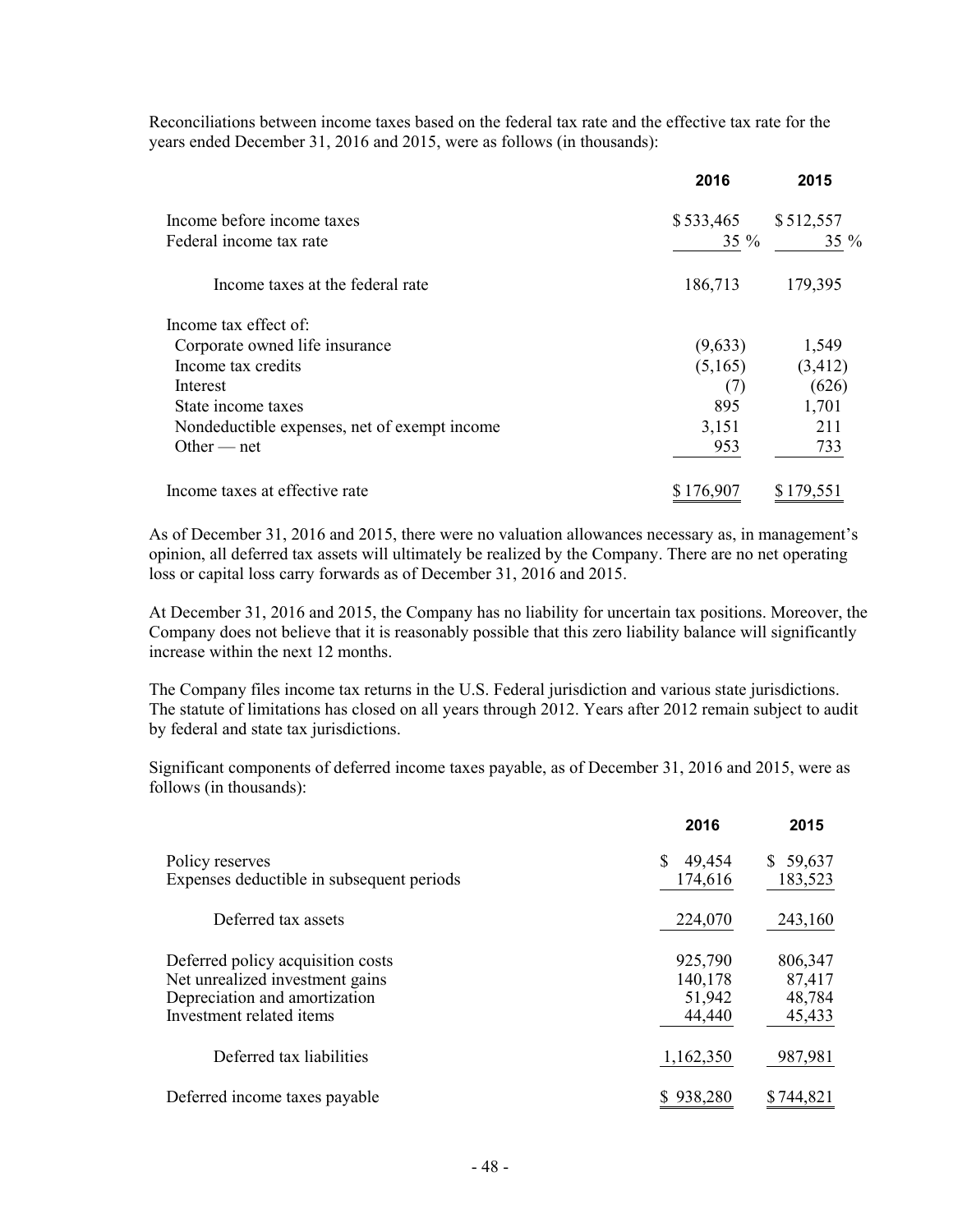#### **8. EMPLOYEE BENEFIT PLANS**

The Company is both the sponsor and administrator of a noncontributory defined benefit plan ("Pension Plan") covering all United States employees meeting certain minimum requirements. Retirement benefits are based upon years of credited service and final average earnings history. Effective January 1, 2005, the Pension Plan was amended to freeze plan benefits for participants under 40 years of age. No benefits are available under the Pension Plan for employees hired on or after January 1, 2005. The Company also sponsors and administers a supplemental defined benefit plan covering certain current and former employees, and certain postretirement medical and life insurance benefits (other benefits) to retired employees hired before January 1, 1995. Other benefits are based upon hire date, age, and years of service.

**Projected Benefit Obligations and Pension Plan Assets** — The changes in projected benefit obligation and plan assets at the December 31, 2016 and 2015, the measurement date, were as follows (in thousands):

|                                                  | <b>Pension Benefits</b> |                 |            | <b>Other Benefits</b> |
|--------------------------------------------------|-------------------------|-----------------|------------|-----------------------|
|                                                  | 2016                    | 2015            | 2016       | 2015                  |
| Change in projected benefit obligation:          |                         |                 |            |                       |
| Projected benefit obligation — beginning of year | \$1,201,655             | \$1,239,407     | \$72,951   | \$79,297              |
| Service cost                                     | 9,465                   | 11,718          | 118        | 146                   |
| Interest cost                                    | 54,597                  | 52,155          | 3,029      | 3,295                 |
| Actuarial gain                                   | (19,392)                | (55,081)        | (803)      | (818)                 |
| Benefits paid                                    | (48, 192)               | (46, 544)       | (8,111)    | (8,969)               |
| Projected benefit obligation — end of year       | 1,198,133               | 1,201,655       | 67,184     | 72,951                |
| Change in plan assets:                           |                         |                 |            |                       |
| Fair value of plan assets — beginning of year    | 901,130                 | 922,395         | 13,496     | 16,680                |
| Actual return on plan assets                     | 66,433                  | 24,324          | 135        | 186                   |
| Employer contribution                            | 955                     | 955             |            | 76                    |
| Benefits paid                                    | (48, 192)               | (46, 544)       | (3,000)    | (3, 446)              |
| Fair value of plan assets — end of year          | 920,326                 | 901,130         | 10,631     | 13,496                |
| Underfunded                                      | (277, 807)<br>S         | (300, 525)<br>S | \$(56,553) | \$ (59, 455)          |
| Accumulated benefit obligation — end of year     | \$1,158,049             | \$1,159,735     |            |                       |

The amounts reflected in accumulated other comprehensive income (loss) for the plans as of December 31, 2016 and 2015, were as follows (in thousands):

|                                                                           |                       | <b>Pension Benefits</b> |                 | <b>Other Benefits</b>                       |
|---------------------------------------------------------------------------|-----------------------|-------------------------|-----------------|---------------------------------------------|
|                                                                           | 2016                  | 2015                    | 2016            | 2015                                        |
| Unamortized prior service costs<br>Unrecognized net actuarial (gain) loss | (489)<br>S<br>316,683 | S<br>(1,188)<br>373,027 | \$<br>(13, 147) | \$.<br>$\overline{\phantom{a}}$<br>(13,900) |
| Total unrecognized benefit costs                                          | 316,194               | 371,839                 | (13, 147)       | (13,900)                                    |
| Deferred income tax (liability) asset                                     | (110,668)             | (130, 144)              | 4,601           | 4,865                                       |
| Total                                                                     | \$205,526             | \$241,695               | (8, 546)        | (9,035)                                     |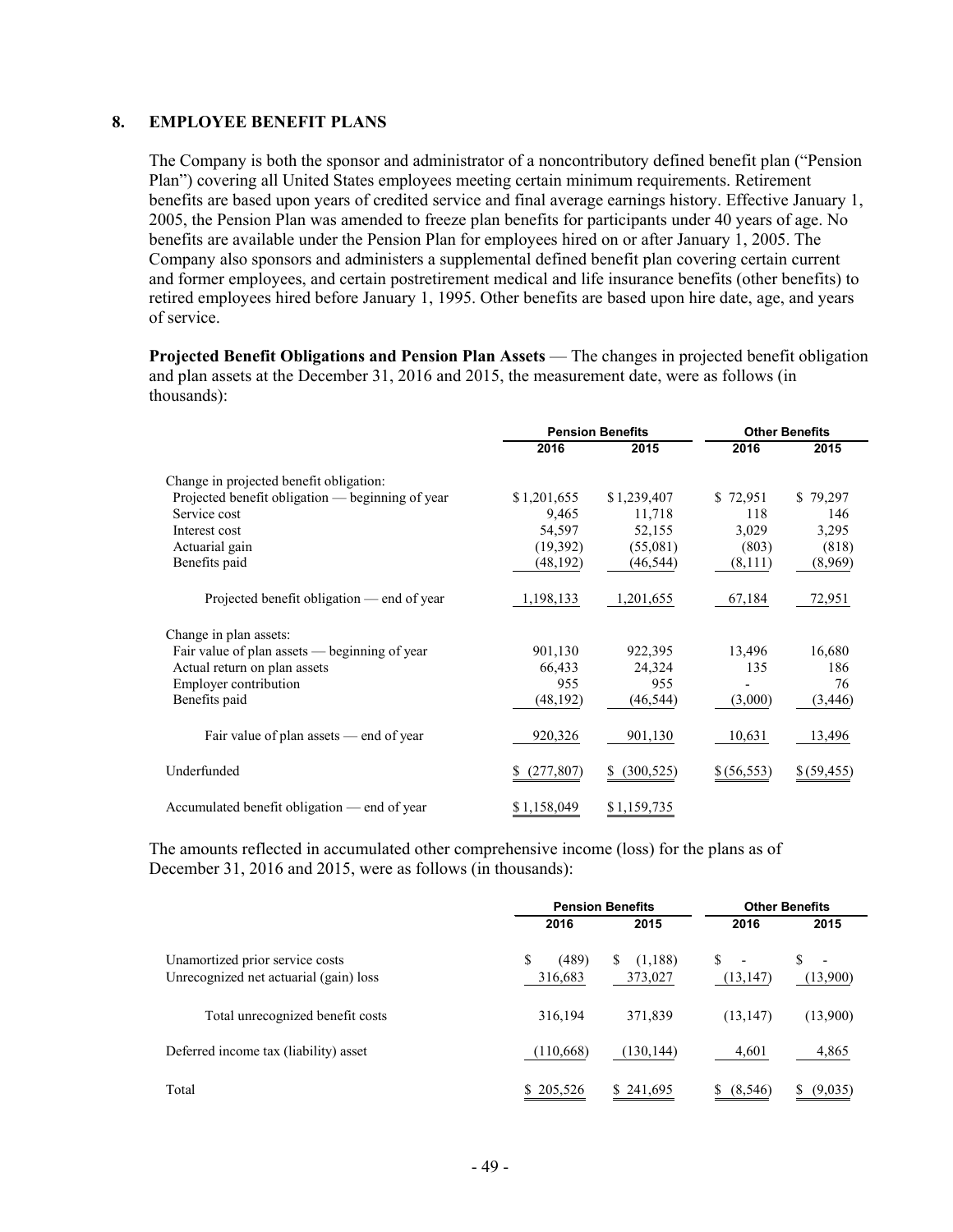As of December 31, 2016, estimated amortization of net actuarial loss and prior service costs that will be amortized from accumulated other comprehensive income (loss) into net periodic benefit cost for 2017 are as follows (in thousands):

|                                                 | <b>Pension</b>    | <b>Other</b>      |
|-------------------------------------------------|-------------------|-------------------|
| Net actuarial loss (gain)<br>Prior service cost | \$26,676<br>(489) | \$(799)<br>$\sim$ |
|                                                 | \$26,187          | \$(799)           |

As of December 31, 2016 and 2015, underfunded pension benefits of \$277,807,000 and \$300,525,000 and underfunded other benefits of \$56,553,000 and \$59,455,000, respectively, were included in other liabilities.

The Pension Plan assets as of December 31, 2016 and 2015, included the following (in thousands):

|                                | 2016      | 2015      |
|--------------------------------|-----------|-----------|
| United group annuity contract: |           |           |
| <b>General Asset Account</b>   | \$433,237 | \$459,675 |
| Separate Account K             | 55,617    | 46,404    |
| Separate Account IIF           | 138,328   | 123,584   |
| Equity securities — domestic   | 60,035    | 44,824    |
| Equity securities — foreign    | 132,257   | 130,693   |
| Limited partnerships           | 100,852   | 95,950    |
|                                | \$920,326 | \$901,130 |

Investments in the group annuity contract include the General Asset Account, which is valued at contract value, and investments in Separate Account K, and Separate Account IIF. The Separate Account K and the Separate Account IIF funds are recorded at the fair value of the Pension Plan's proportionate share of the underlying net assets. The underlying net assets of the Separate Account K consist primarily of small cap common stocks traded on organized exchanges and over-the-counter markets. Separate Account IIF is an index mutual fund based on the S&P 500 index.

Limited partnerships are valued at fair value based on the proportionate share of the partnership's capital balance. Equity securities — domestic and equity securities — foreign consist of mutual funds and collective investment trusts valued at fair value based on the proportionate share of the underlying net assets. The assets consist of securities traded on organized exchanges and over-the-counter markets.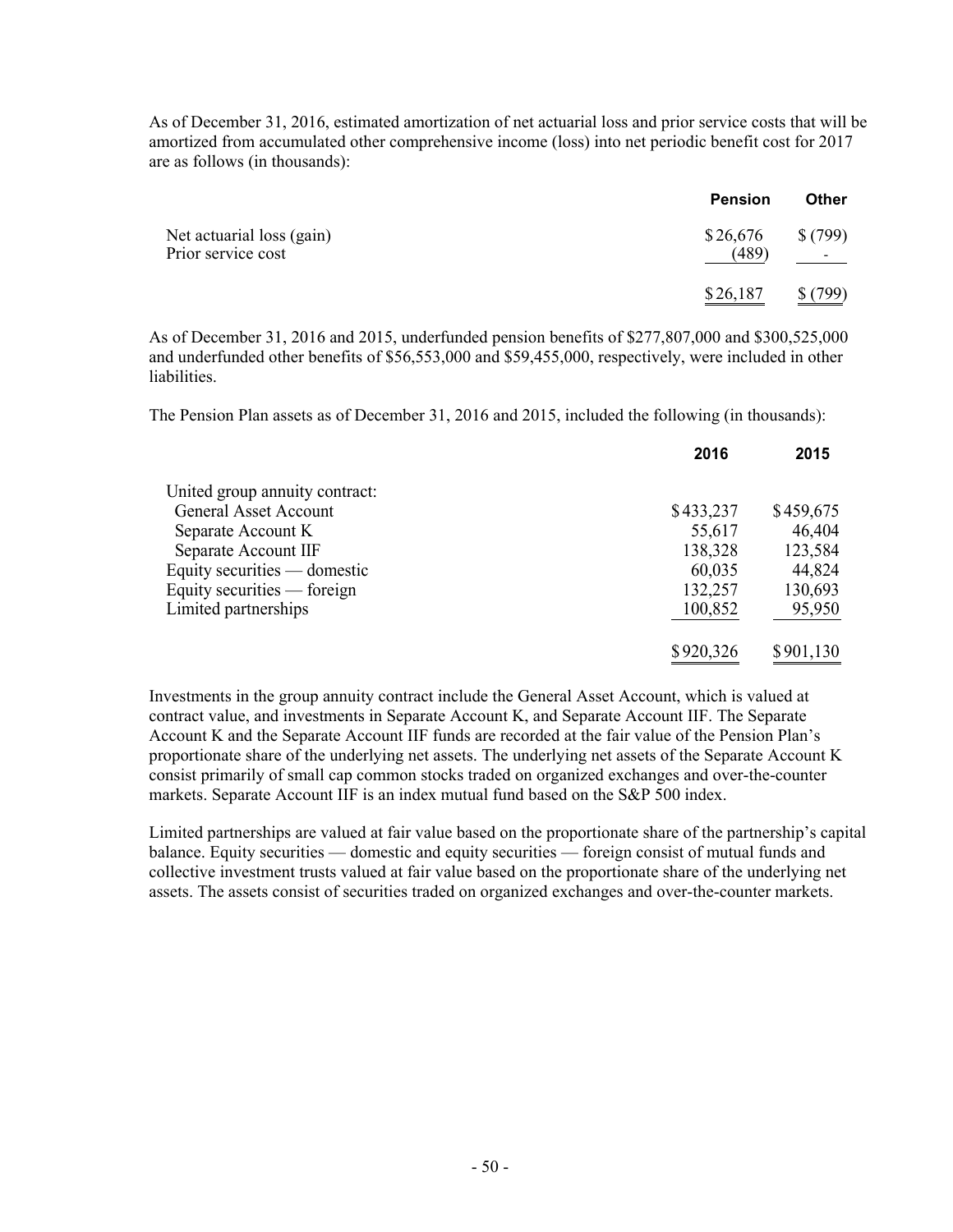The estimated fair values of the Separate Account K, Separate Account IIF and mutual funds as of December 31, 2016 and 2015, by asset category were as follows (in thousands):

| 2016                                                                                                                                                                    | <b>Quoted Prices</b><br>in Active<br><b>Markets for</b><br><b>Identical Assets</b><br>or Liabilities<br>(Level 1) | Significant<br>Other<br>Observable<br>Inputs<br>(Level 2) | Significant<br>Unobservable<br><b>Inputs</b><br>(Level 3)        | <b>Total</b><br><b>Fair Value</b>                  |
|-------------------------------------------------------------------------------------------------------------------------------------------------------------------------|-------------------------------------------------------------------------------------------------------------------|-----------------------------------------------------------|------------------------------------------------------------------|----------------------------------------------------|
| Separate Account K equity securities<br>Separate Account IIF equity securities                                                                                          | \$<br>138,328                                                                                                     | 55,617<br>$\mathbb{S}$                                    | \$                                                               | \$55,617<br>138,328                                |
| Equity securities — domestic<br>Equity securities — foreign<br>Limited partnerships                                                                                     | 60,035<br>26,518                                                                                                  | 105,739                                                   | 100,852                                                          | 60,035<br>132,257<br>100,852                       |
| Total                                                                                                                                                                   | \$224,881                                                                                                         | \$161,356                                                 | \$100,852                                                        | \$487,089                                          |
| 2015                                                                                                                                                                    | <b>Quoted Prices</b><br>in Active<br><b>Markets for</b><br><b>Identical Assets</b><br>or Liabilities<br>(Level 1) | Significant<br>Other<br>Observable<br>Inputs<br>(Level 2) | <b>Significant</b><br>Unobservable<br><b>Inputs</b><br>(Level 3) | <b>Total</b><br><b>Fair Value</b>                  |
| Separate Account K equity securities<br>Separate Account IIF equity securities<br>Equity securities — domestic<br>Equity securities $-$ foreign<br>Limited partnerships | \$<br>123,584<br>44,824<br>23,667                                                                                 | 46,404<br>\$.<br>107,026                                  | \$<br>95,950                                                     | \$46,404<br>123,584<br>44,824<br>130,693<br>95,950 |
| Total                                                                                                                                                                   | \$192,075                                                                                                         | \$153,430                                                 | 95,950                                                           | \$441,455                                          |

**Transfers between Levels 1 and 2** — Transfers in and/or out of any level are assumed to occur at the beginning of the period. During the year ended December 31, 2016, transfers out of Level 2 to Level 1 occurred due to the change in availability of a current actively traded market price.

The investment objective of the Pension Plan is to produce current income and long-term capital growth through a combination of equity and fixed income investments which, together with appropriate employer contributions, will be adequate to provide for the payment of the plan's benefit obligations. The assets of the Pension Plan may be invested in both fixed income and equity investments. Fixed income investments may include group annuity contracts, cash and short-term instruments, corporate bonds, mortgages, and other fixed income investments. Equity investments may include large cap, mid cap and small cap stocks, and venture capital.

The Company has various regulated investment advisors that monitor investments in the Pension Plan to ensure they are in compliance with the Company's investment policy and guidelines. The use of derivative instruments as direct investments is prohibited. The Company's Retirement Plans Committee periodically reviews the performance of the Pension Plan's investments and asset allocation. The current allocation strategy is 50% fixed income and 50% equities and other. The Company, subject to general guidelines set by the Retirement Plans Committee, makes all investment decisions.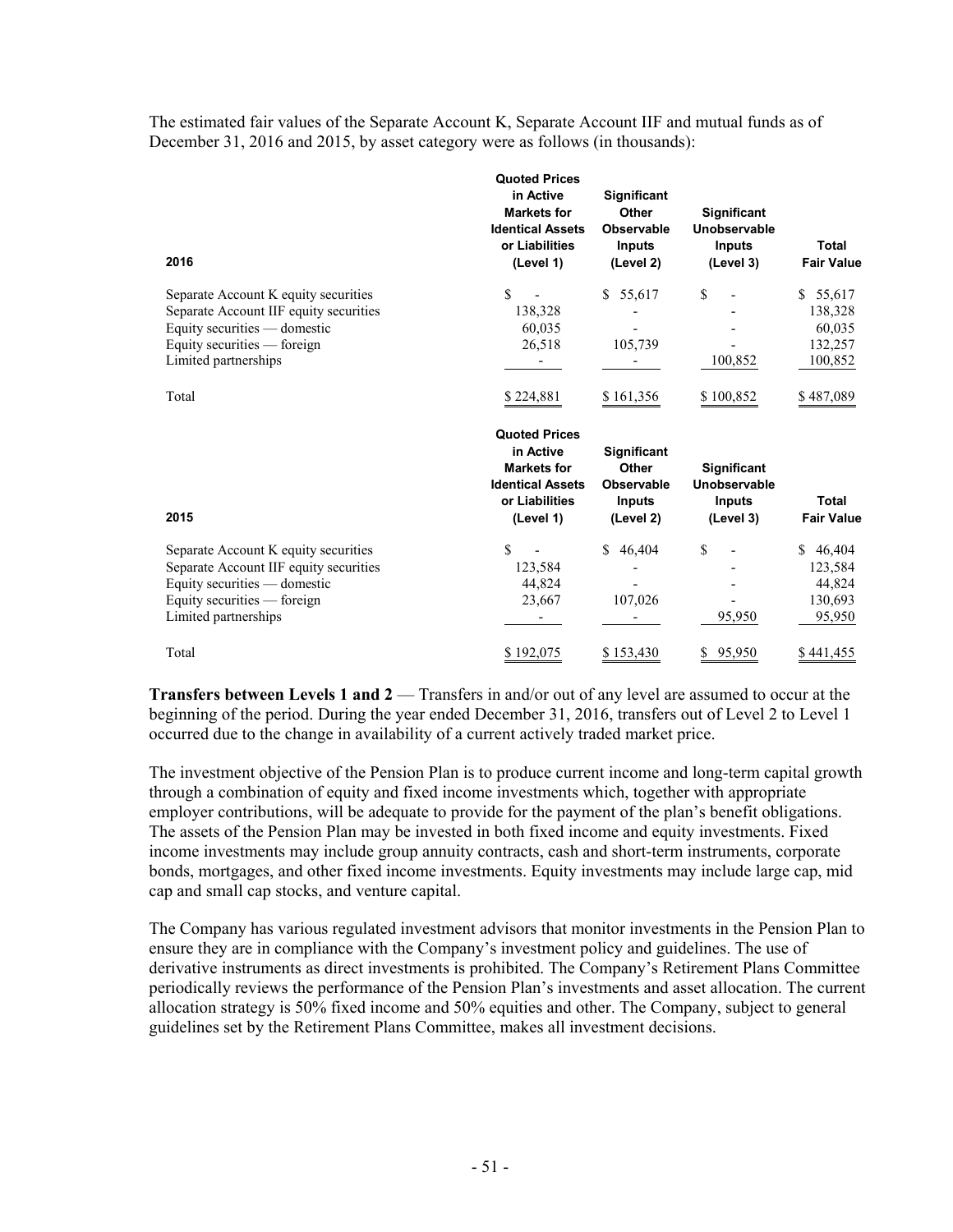The Company determines its expected long-term rate of return on assets based primarily on the Company's expectations of future returns for the Pension Plan's investments, based on target allocations of the underlying investments. Additionally, the Company considers historical returns on comparable fixed income investments and equity investments and adjusts its estimate as deemed appropriate.

The Company does not expect to make contributions to the Pension Plan or the other postretirement plan in 2017.

The Company funded certain postretirement medical and life insurance benefits applicable to participants who retired prior to January 1, 1988. Pension Plan assets for these benefit plans are invested in a United group annuity contract and are used solely to fund these benefits. The group annuity contract investment with United was valued at contract value as determined by United and was \$10,631,000 and \$13,496,000 as of December 31, 2016 and 2015, respectively.

**Actuarial Assumptions** — Actuarial assumptions related to the plans as of December 31, 2016 and 2015, are set forth in the following table:

|                                                  | <b>Pension Benefits</b> |          | <b>Other Benefits</b> |          |
|--------------------------------------------------|-------------------------|----------|-----------------------|----------|
|                                                  | 2016                    | 2015     | 2016                  | 2015     |
| Discount rate                                    | $4.55\%$                | $4.65\%$ | 4.55 $\%$             | $4.65\%$ |
| Rate of increase in compensation levels          | 3.40                    | 3.38     | N/A                   | N/A      |
| Expected long-term rate of return on plan assets | 7.25                    | 7.25     | 4.00                  | 4.00     |

Actuarial assumptions used may differ materially from actual results due to, among other factors, changing market and economic conditions and changes in participant demographics and result in actuarial gains and losses included in the projected benefit obligation. Actuarial gains in 2016 are primarily the result of changes mortality assumptions and experience. Actuarial gains in 2015 were primarily the result of an increase in the discount rate.

The assumed health care cost trend rate used in measuring the accumulated postretirement benefit obligation was 4.70% and 6.30% in 2016 and 2015, respectively, then gradually declining to 4.00% and 4.2% in 2083 and 2086, respectively, and remaining at that level thereafter. Increasing and decreasing, respectively, the assumed health care cost trend rate by one percentage point in each year would increase (decrease) the Company's accumulated postretirement benefit obligation as of December 31, 2016, by approximately \$5,000,000 and the net periodic postretirement benefit costs for 2016 by approximately \$300,000.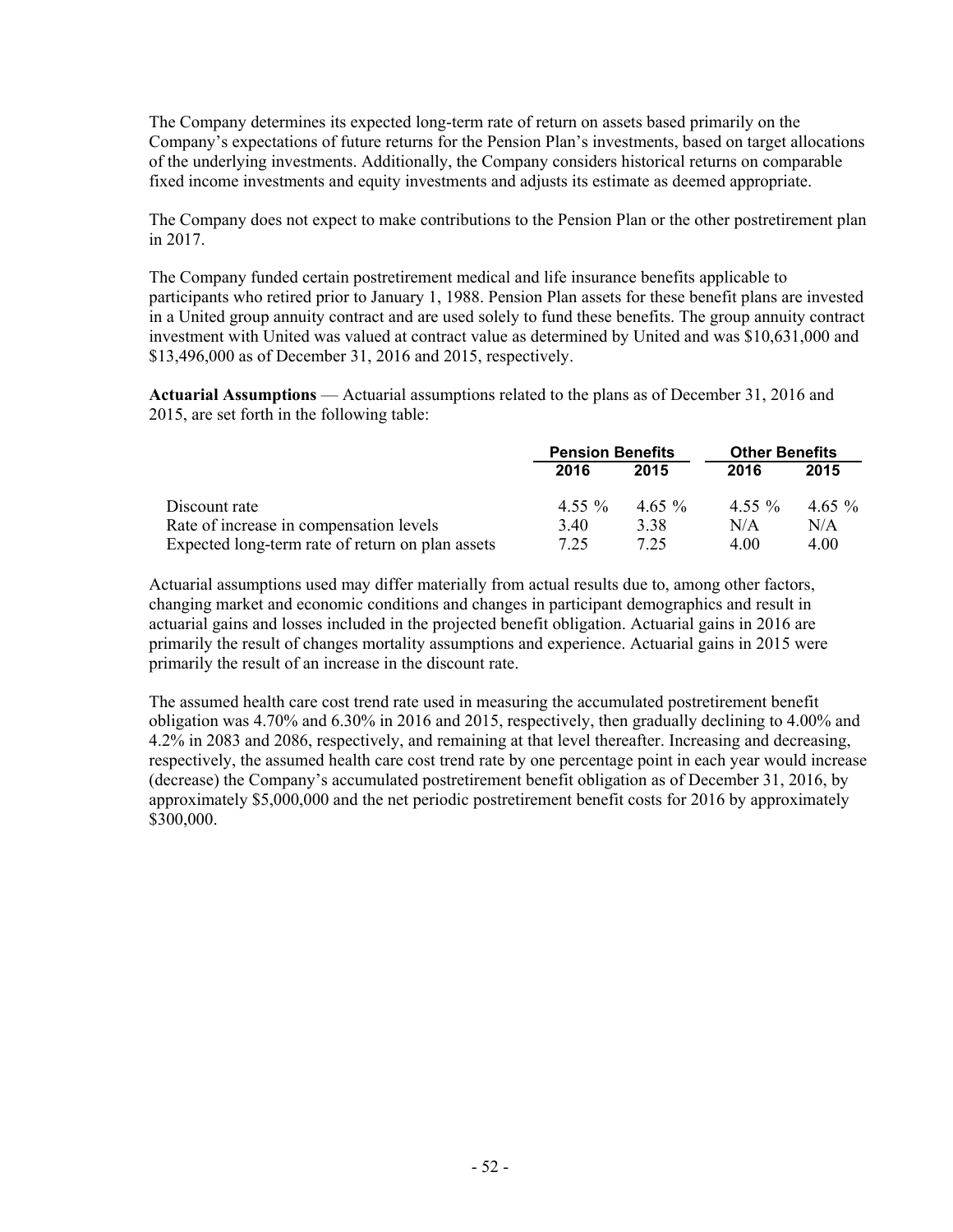The Company's net periodic benefit costs (income) and discount rate assumption used for the years ended December 31, 2016 and 2015, include the following components (in thousands):

|                                    | <b>Pension Benefits</b> |              | <b>Other Benefits</b> |          |
|------------------------------------|-------------------------|--------------|-----------------------|----------|
|                                    | 2016                    | 2015         | 2016                  | 2015     |
| Service cost                       | \$<br>9,464             | \$11,718     | 118<br>S              | S<br>146 |
| Interest cost                      | 54,597                  | 52,155       | 3,029                 | 3,295    |
| Amortization of (gain) loss        | 33,919                  | 39,696       | (821)                 | (794)    |
| Amortization of prior service cost | (699)                   | (699)        | -                     | -        |
| Expected return on plan assets     | (63, 399)               | (65,000)     | (540)                 | (667)    |
| Net periodic benefit costs         | \$ 33,882               | 37,870<br>S. | \$1,786               | 1,980    |
| Discount rate                      | 4.65%                   | 4.30%        | 4.65%                 | 4.30%    |

The following benefits are expected to be paid (in thousands):

|                               | 2017     | 2018     | 2019     | 2020     | 2021     | 2022-2026 |
|-------------------------------|----------|----------|----------|----------|----------|-----------|
| Pension benefits              | \$58,516 | \$61,483 | \$64,111 | \$66,811 | \$69,547 | \$379,321 |
| Other postretirement benefits | \$6,649  | 6,565    | 6,461    | \$6,326  | 6,177    | \$27,437  |

**Savings and Investment Plans** — The Company sponsors savings and investment plans. The expense to the Company for the plans was \$19,623,000 and \$18,252,000 in 2016 and 2015, respectively. As of December 31, 2016 and 2015, the liability for deferred compensation benefits included in other liabilities was \$33,689,000 and \$37,629,000, respectively.

#### **9. BORROWINGS**

A summary of the Company's borrowings outstanding as of December 31, 2016, was as follows (in thousands):

|                                             | <b>Interest Rates</b> | <b>Balances</b> |
|---------------------------------------------|-----------------------|-----------------|
| Surplus note issued in 2014, due in 2054    | 4.297%                | 303,310<br>S    |
| Surplus note issued in 2010, due in 2040    | $6.95\%$              | 152,669         |
| Surplus note issued in 2006, due in 2036    | $6.80\%$              | 256,985         |
| Federal Home Loan Bank advances due in 2023 | $5.03\%$              | 70,000          |
| Federal Home Loan Bank advances due in 2017 | 3.17% to 5.06%        | 11,000          |
| Federal Home Loan Bank line of credit       | $0.72\%$              | 545,000         |
| Retail repurchase agreements                | N/A                   | 84,300          |
| Securities lending                          | N/A                   | 192,871         |
| Total                                       |                       | \$1,616,135     |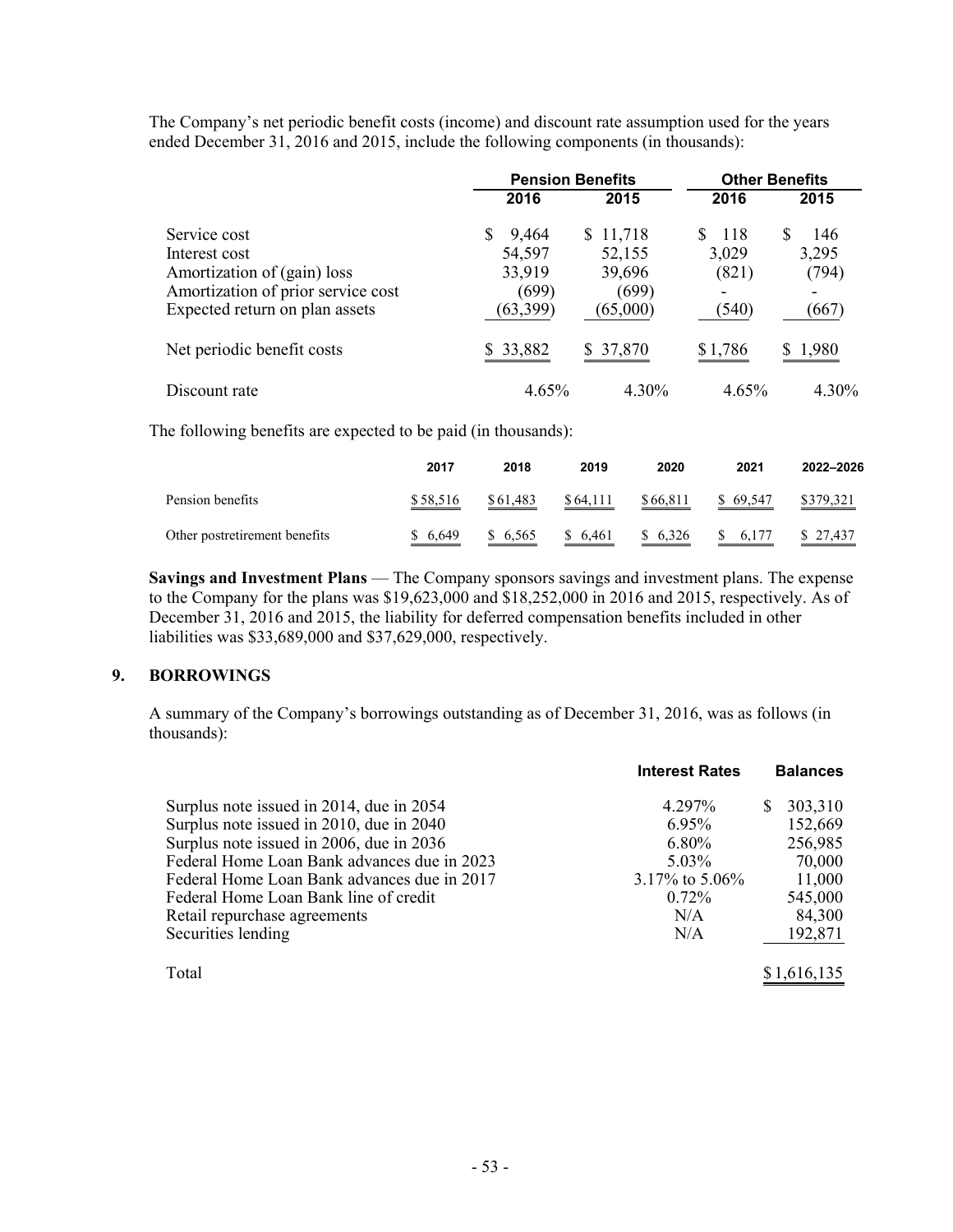On July 17, 2014, Mutual issued a surplus note at par, due July 17, 2054 with a fixed interest rate of 4.297% for a non-callable 10 year period that subsequently resets quarterly at the then current threemonth LIBOR rate plus 2.642%. On October 15, 2010, Mutual issued a surplus note due October 15, 2040, at a discount of \$10,095,000. On June 15, 2006, Mutual issued a surplus note due June 15, 2036, at a discount of \$3,630,000. On June 24, 2015, the Company repurchased \$9,682,000 of the carrying amount from the surplus notes issued in 2010. A loss of \$3,019,000 related to this repurchase is included in nonoperating loss on extinguishment of debt on the statements of operations and comprehensive income.

Unamortized issuance costs of \$6,011,000 and \$6,518,000 related to the surplus notes are included in borrowings as of December 31, 2016 and 2015, respectively. The Company made interest payments of \$41,495,000 for the year ended December 31, 2016. Payments of principal and interest require the approval of the State of Nebraska Department of Insurance.

Under an agreement with the FHLB, Mutual and United pledge assets in the form of fixed-maturity securities in return for extensions of credit. These advances are prepayable in part or full on the date the FHLB exercises its option and on every rate adjustment date thereafter. All fixed rate FHLB advances are subject to a prepayment penalty.

As of December 31, 2016, aggregate maturities for FHLB advances were as follows (in thousands):

|                     | <b>Amount Due</b> |
|---------------------|-------------------|
| 2017                | \$21,909          |
| 2018                | 10,909            |
| 2019                | 10,909            |
| 2020                | 10,909            |
| 2021 and thereafter | 26,364            |
|                     | \$ 81,000         |

The Bank also has a revolving line of credit agreement with the FHLB, which renews annually in May, to meet short-term borrowing needs. The interest rate applicable to borrowings under this line of credit is the FHLB overnight rate. The FHLB advances and line of credit are subject to an agreement whereby the Bank is required to maintain a certain level of eligible collateral, as defined by the agreement. As of December 31, 2016, mortgage loans of \$2,184,045,000 were specifically pledged to secure borrowings at the FHLB.

The Bank engages in overnight borrowings with certain of its deposit customers collateralized by its securities under retail repurchase agreements. In addition, Mutual and United have entered into agreements to sell and repurchase securities up to a maximum of \$600,000,000 of which no amounts were outstanding as of December 31, 2016. Under these agreements, the Company obtains the use of funds for a period not to exceed 30 days.

The Company has securities lending agreements whereby unrelated parties, primarily large brokerage firms, borrow securities from the Company. Borrowers of the securities must provide collateral in the form of cash or securities equal to 102% of the fair value plus accrued interest on the securities loaned. The Company continues to retain control over and receive the interest on loaned securities, and accordingly, the loaned securities continue to be reported as fixed maturities. The amount of collateral received in cash is invested in short-term securities, and is included in short-term investments with a corresponding liability for funds held for securities on loans included in borrowings. The Company was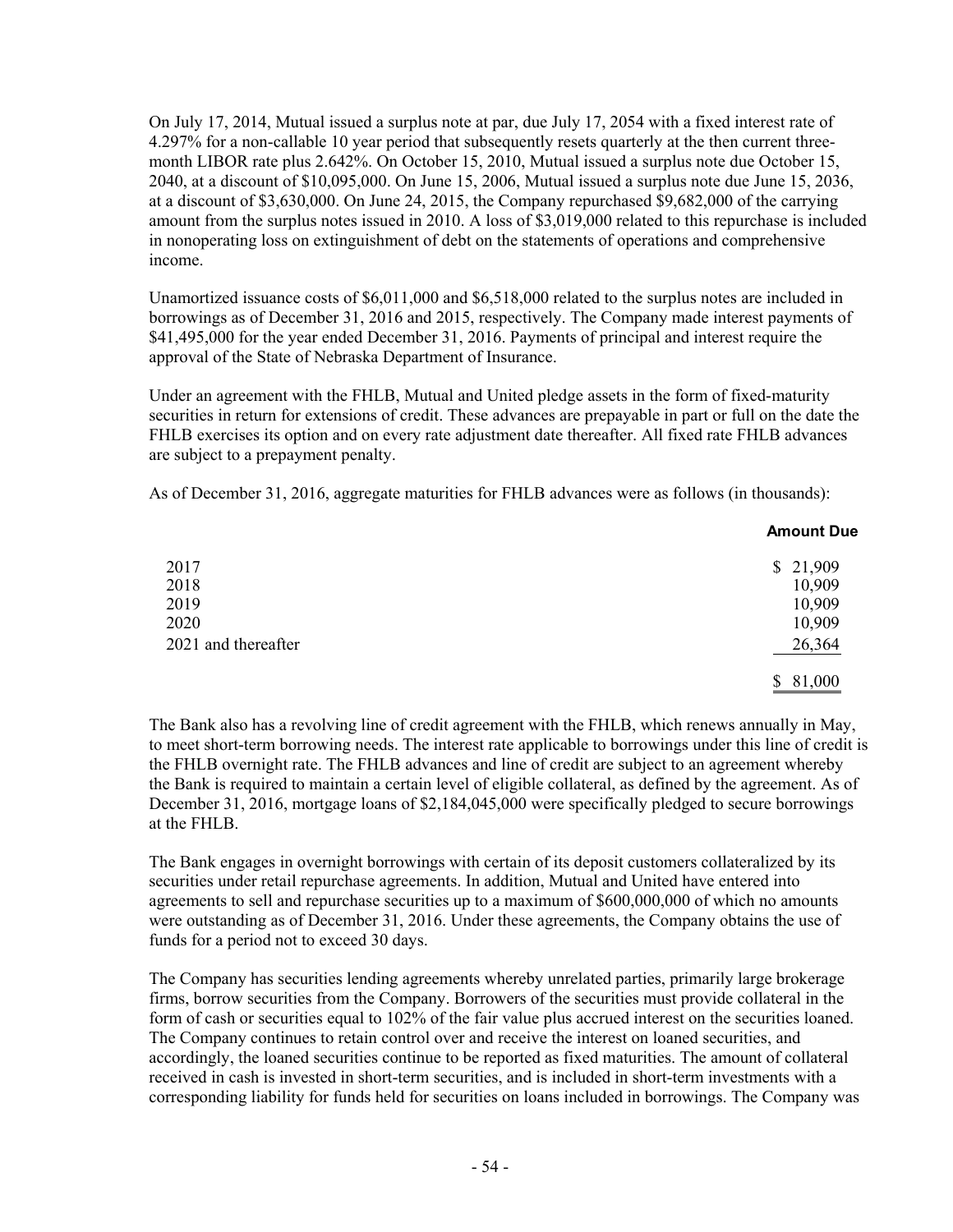liable for cash collateral under its control of \$192,871,000 as of December 31, 2016, of which 100% was on open terms, meaning that the related loaned security could be returned to the Company on the next business day requiring return of cash collateral. The cash collateral cannot be accessed by the Company unless the borrower fails to deliver the loaned securities. The collateral received is not defined as a cash activity in the statement of cash flows but is disclosed as a non-cash transaction. Accordingly, in the statement of cash flows, the Company reported the collateral investing and financing activity as noncash.

Mutual and United on a joint basis have entered into certain unsecured revolving line of credit agreements that allow for maximum borrowings of \$150,000,000 and are renewed annually. As of December 31, 2016, the Company had no outstanding borrowings under these agreements.

United has entered into funding agreement contracts with the FHLB that are used as part of the Company's interest spread strategy. The liability for these funding agreements as of December 31, 2016 and 2015, was \$600,000,000 and \$500,000,000, respectively and was included in policyholder account balances in the consolidated balance sheets. As of December 31, 2016, the Company had MBS with fair values of \$1,124,199,000 pledged as collateral.

#### **10. COMMITMENTS AND CONTINGENCIES**

The Company leases office space and office equipment under a variety of operating lease arrangements. Future minimum rental commitments required under operating leases having remaining noncancelable lease terms in excess of one year as of December 31, 2016, as well as the rent expense for the years ended December 31, 2016 and 2015, were as follows (in thousands):

|                                   | 2017     | 2018     | 2019     | 2020    | 2021    | <b>Thereafter</b> |
|-----------------------------------|----------|----------|----------|---------|---------|-------------------|
| Future minimum rental commitments | \$18,490 | \$15,552 | \$12,877 | \$9,232 | \$7,162 | \$33,090          |
|                                   | 2016     | 2015     |          |         |         |                   |
| Rent expense                      | \$35,349 | \$40,648 |          |         |         |                   |

Deposits of the Bank include demand deposits, savings deposits, and time deposits. Total time deposits as of December 31, 2016 and 2015, were \$882,846,000 and \$862,503,000, respectively, with scheduled maturities as of December 31, 2016, as follows (in thousands):

| 2017                | \$694,968 |
|---------------------|-----------|
| 2018                | 121,143   |
| 2019                | 52,138    |
| 2020                | 10,006    |
| 2021 and thereafter | 4,591     |
|                     | \$882,846 |

The aggregate amount of time deposits in denominations of \$250,000 or more as of December 31, 2016 and 2015, were \$99,060,000 and \$107,698,000, respectively.

The Company has unfunded investment commitments for fixed maturities, mortgage loans and limited partnerships of \$319,509,000 and \$382,415,000 as of December 31, 2016 and 2015, respectively. The Company does not have any significant financial guarantee commitments.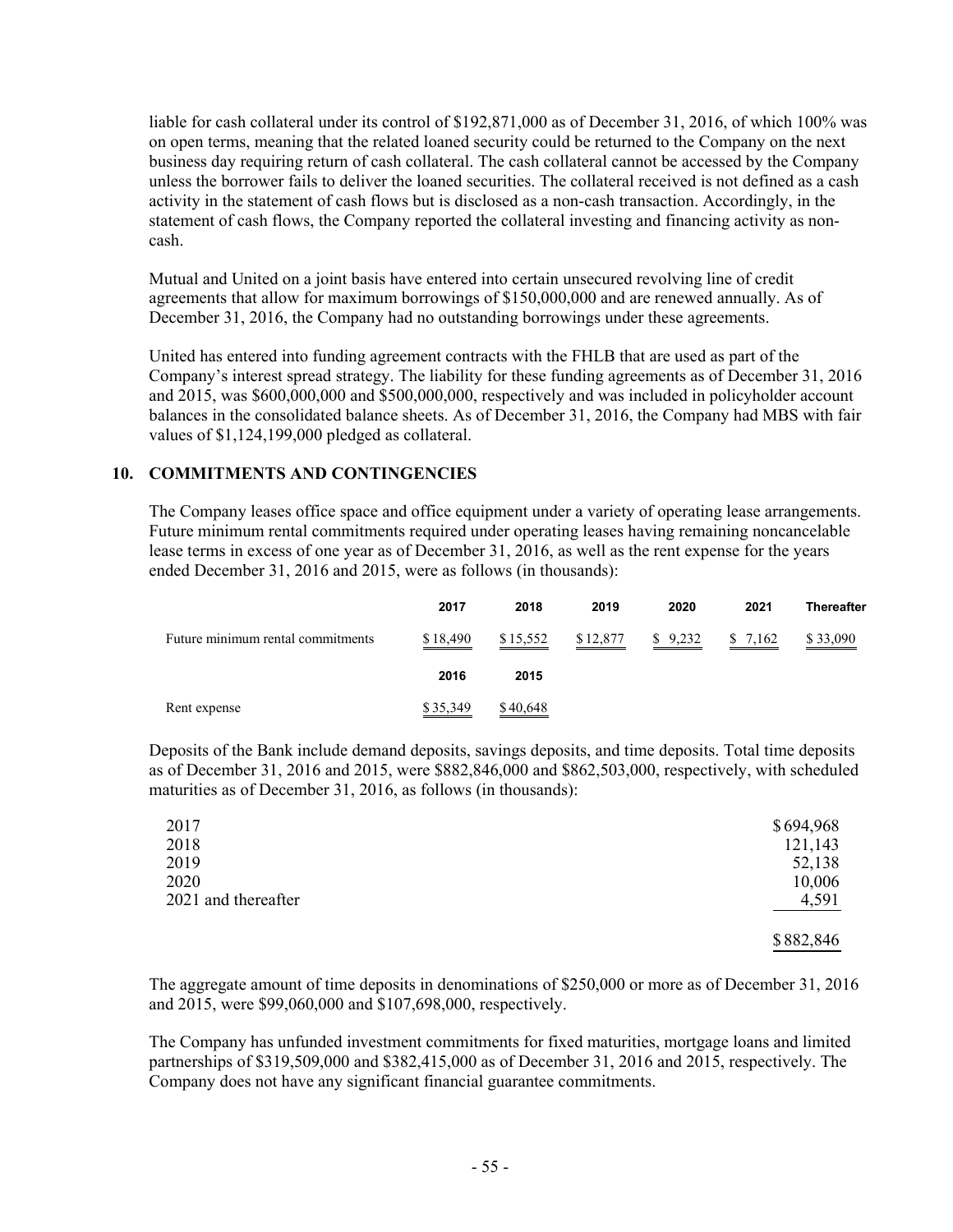The Bank is a party to credit related financial instruments with off-balance sheet risk in the normal course of business to meet the financing needs of its customers. These financial instruments include commitments to extend credit and advance funds on equity lines. Such commitments involve, to varying degrees, elements of credit and interest rate risk in excess of the amount recognized in the consolidated balance sheets. As of December 31, 2016 and 2015, commitments on financial instruments consist of the following (in thousands):

|                                                                 | 2016                          | 2015                           |
|-----------------------------------------------------------------|-------------------------------|--------------------------------|
| Loan commitments<br>Unused lines of credit<br>Letters of credit | \$827,977<br>432,506<br>9.524 | \$ 797,083<br>384,099<br>8,838 |
|                                                                 | \$1,270,007                   | \$1,190,020                    |

Commitments to extend credit are agreements to lend to a customer as long as there is no violation of any condition established in the contract. Commitments generally have fixed expiration dates or other termination clauses and may require payment of a fee. Since many of the commitments are expected to expire without being drawn upon, total commitment amounts do not necessarily represent future cash requirements.

Various lawsuits have arisen in the ordinary course of the Company's business. The Company believes that its defenses in these various lawsuits are meritorious and the eventual outcome will not have a material effect on the Company's consolidated financial statements.

#### **11. REINSURANCE**

The ceding of insurance business does not discharge an insurer from its primary legal liability to a policy owner. The Company remains liable to the extent that a reinsurer is unable to meet its obligations. The Company evaluates the financial condition of reinsurers to which it cedes business and monitors concentrations of credit risk to minimize its exposure to significant losses from reinsurer insolvencies. The amounts in the accompanying consolidated statements of operations and comprehensive income are included gross of reinsurance assumed and net of reinsurance ceded. The reconciliations of total premiums to net premiums for the years ended December 31, 2016 and 2015, were as follows (in thousands):

|                                                             | 2016                                 | 2015                                 |  |
|-------------------------------------------------------------|--------------------------------------|--------------------------------------|--|
| Direct premiums<br>Reinsurance assumed<br>Reinsurance ceded | \$6,278,388<br>517,493<br>(214, 615) | \$5,689,509<br>476,393<br>(199, 434) |  |
| Net premiums earned                                         | \$6,581,266                          | \$5,966,468                          |  |

Health and accident, life and annuity benefits in the accompanying consolidated statements of operations and comprehensive income are included net of reinsurance recoveries of \$226,209,000 and \$168,509,000 for the years ended December 31, 2016 and 2015, respectively.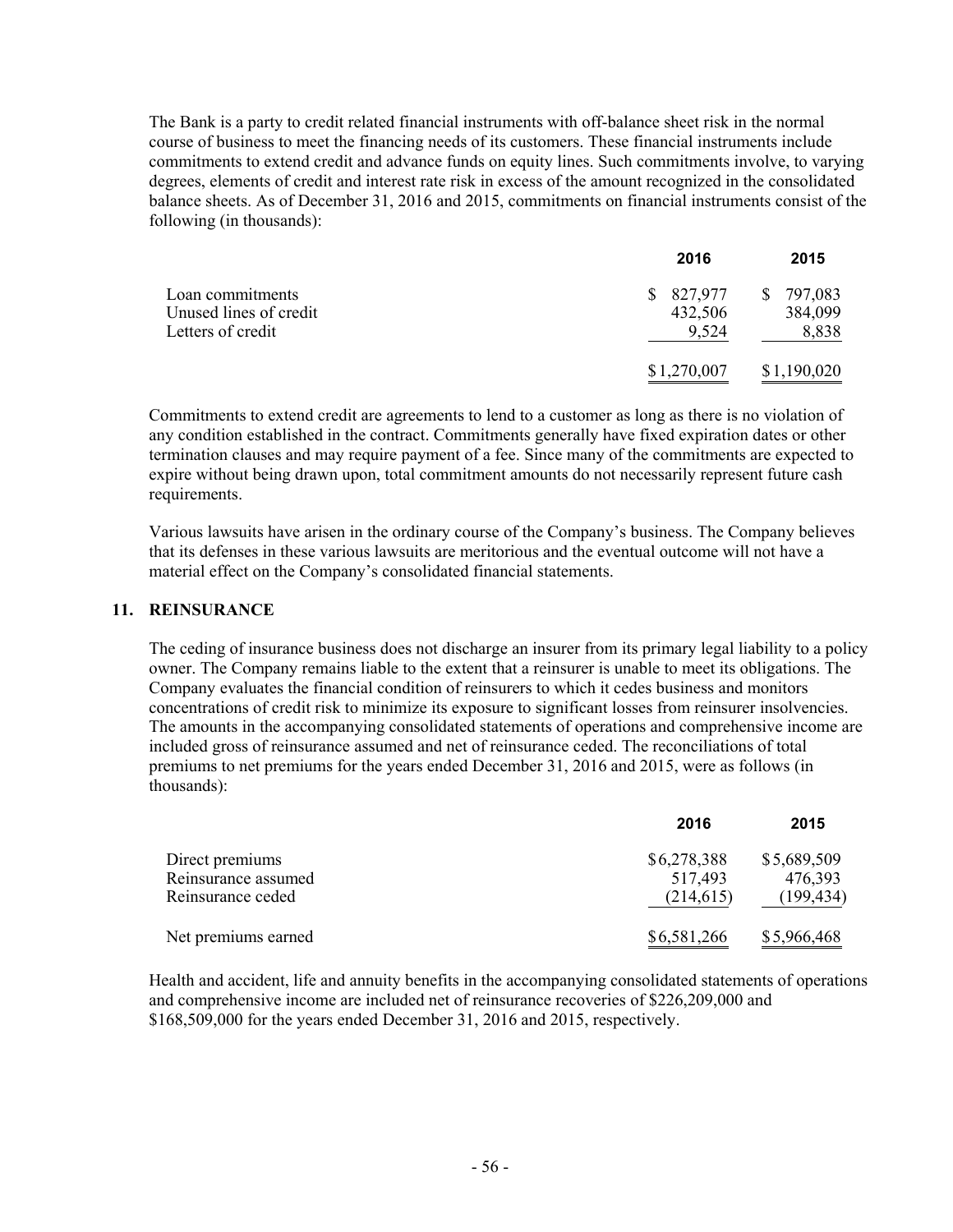#### **12. STATUTORY SURPLUS AND NET INCOME**

The Company's combined net income as determined in accordance with statutory accounting principles was \$27,196,000 and \$176,106,000 for 2016 and 2015, respectively. The Company's statutory surplus was \$3,048,285,000 and \$2,862,770,000 as of December 31, 2016 and 2015, respectively. The minimum statutory capital and surplus necessary to satisfy regulatory requirements for the Company's life and health insurance subsidiaries collectively was approximately \$349,798,000 as of December 31, 2016 (company action level risk-based capital ("RBC")). Company action level RBC is the level at which a company is required to file a corrective action plan with its regulators. Company action level RBC is equal to 200% of the authorized control level RBC, which is the level at which regulatory action is taken.

As a mutual insurance company, Mutual does not pay shareholder dividends. Dividends to Mutual from its insurance subsidiaries are restricted under state insurance laws respective to the states of domicile which include Nebraska, Wisconsin and Illinois. Mutual's insurance subsidiaries are permitted to pay up to a combined maximum of approximately \$142,353,000 in dividends to Mutual in 2017 without prior approval from the applicable insurance commissioner.

#### **13. REGULATORY MATTERS**

As of December 31, 2016 and 2015, securities with an amortized cost of \$23,932,000 and \$19,130,000, respectively, were on deposit with government agencies as required by law in various jurisdictions in which the Company conducts business.

As a condition of doing business, all states and jurisdictions have adopted laws requiring membership in life and health insurance guaranty funds. Member companies are subject to assessments each year based on life, health, or annuity premiums collected in the state. The Company estimates its costs related to past insolvencies as \$2,207,000 and \$3,695,000 as of December 31, 2016 and 2015, respectively, included in other liabilities. Certain states provide premium tax credits for amounts paid to these guaranty funds. Estimated premium tax credits related to amounts paid to guaranty funds of \$2,078,000 and \$3,382,000 as of December 31, 2016 and 2015, respectively, are included in other assets. On March 1, 2017, a Pennsylvania court entered orders of liquidation for Penn Treaty Network America and its subsidiaries (together "Penn Treaty"). The Company anticipates the assessment as a result of this liquidation order and the offsetting premium tax credits will not have a material impact to the 2017 financial statements.

Mutual of Omaha Bank, a wholly owned subsidiary of Omaha Financial Holdings, Inc., is subject to various regulatory capital requirements administered by the federal banking agencies. Failure to meet minimum capital requirements can initiate certain mandatory and possibly additional discretionary actions by regulators that, if undertaken, could have a direct material effect on the Company's financial statements. Under capital adequacy guidelines and the regulatory framework for prompt corrective action, Mutual of Omaha Bank must meet specific capital guidelines that involve quantitative measures of their assets, liabilities, and certain off-balance sheet items as calculated under regulatory accounting practices. The capital amounts and classifications are also subject to qualitative judgments by the regulators about components, risk weightings, and other factors. To be categorized as well-capitalized based on Tier 1 risk-based capital, Mutual of Omaha Bank was required to have capital of \$387,392,000 as of December 31, 2016. The amount of Tier 1 capital held by Mutual of Omaha Bank was \$663,486,000 as of December 31, 2016.